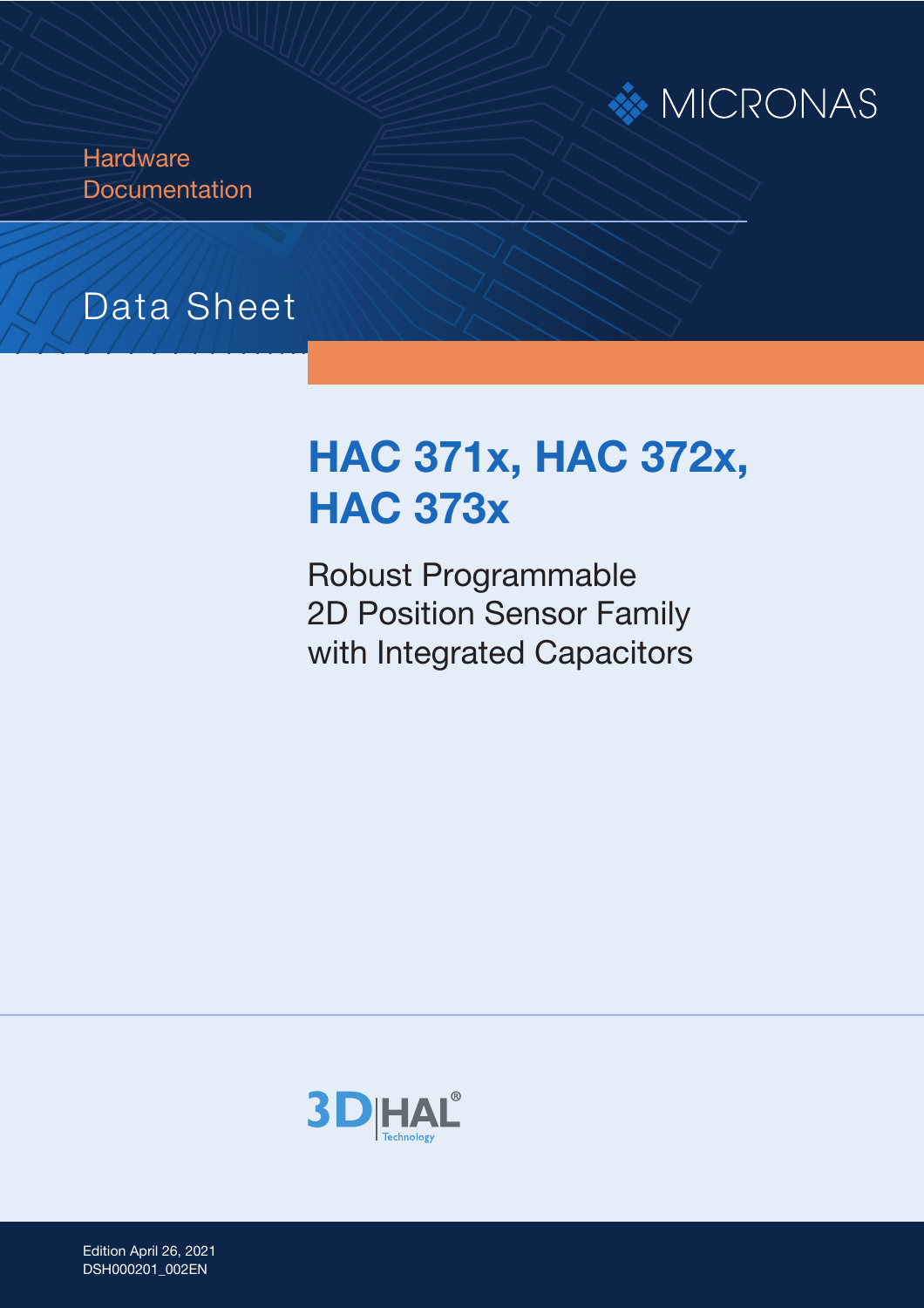#### **Copyright, Warranty, and Limitation of Liability**

The information and data contained in this document are believed to be accurate and reliable. The software and proprietary information contained therein may be protected by copyright, patent, trademark and/or other intellectual property rights of TDK-Micronas. All rights not expressly granted remain reserved by TDK-Micronas.

TDK-Micronas assumes no liability for errors and gives no warranty representation or guarantee regarding the suitability of its products for any particular purpose due to these specifications.

By this publication, TDK-Micronas does not assume responsibility for patent infringements or other rights of third parties which may result from its use. Commercial conditions, product availability and delivery are exclusively subject to the respective order confirmation.

Any information and data which may be provided in the document can and do vary in different applications, and actual performance may vary over time.

All operating parameters must be validated for each customer application by customers' technical experts. Any mention of target applications for our products is made without a claim for fit for purpose as this has to be checked at system level.

Any new issue of this document invalidates previous issues. TDK-Micronas reserves the right to review this document and to make changes to the document's content at any time without obligation to notify any person or entity of such revision or changes. For further advice please contact us directly.

Do not use our products in life-supporting systems, military, aviation, or aerospace applications! Unless explicitly agreed to otherwise in writing between the parties, TDK-Micronas' products are not designed, intended or authorized for use as components in systems intended for surgical implants into the body, or other applications intended to support or sustain life, or for any other application in which the failure of the product could create a situation where personal injury or death could occur.

No part of this publication may be reproduced, photocopied, stored on a retrieval system or transmitted without the express written consent of TDK-Micronas.

#### **TDK-Micronas Trademarks**

- $HAI$
- $-$  3D HAL

#### **Third-Party Trademarks**

All other brand and product names or company names may be trademarks of their respective companies.

#### **License Note**

HAC 37xy uses licenses of Fraunhofer Institute for Integrated Circuits IIS.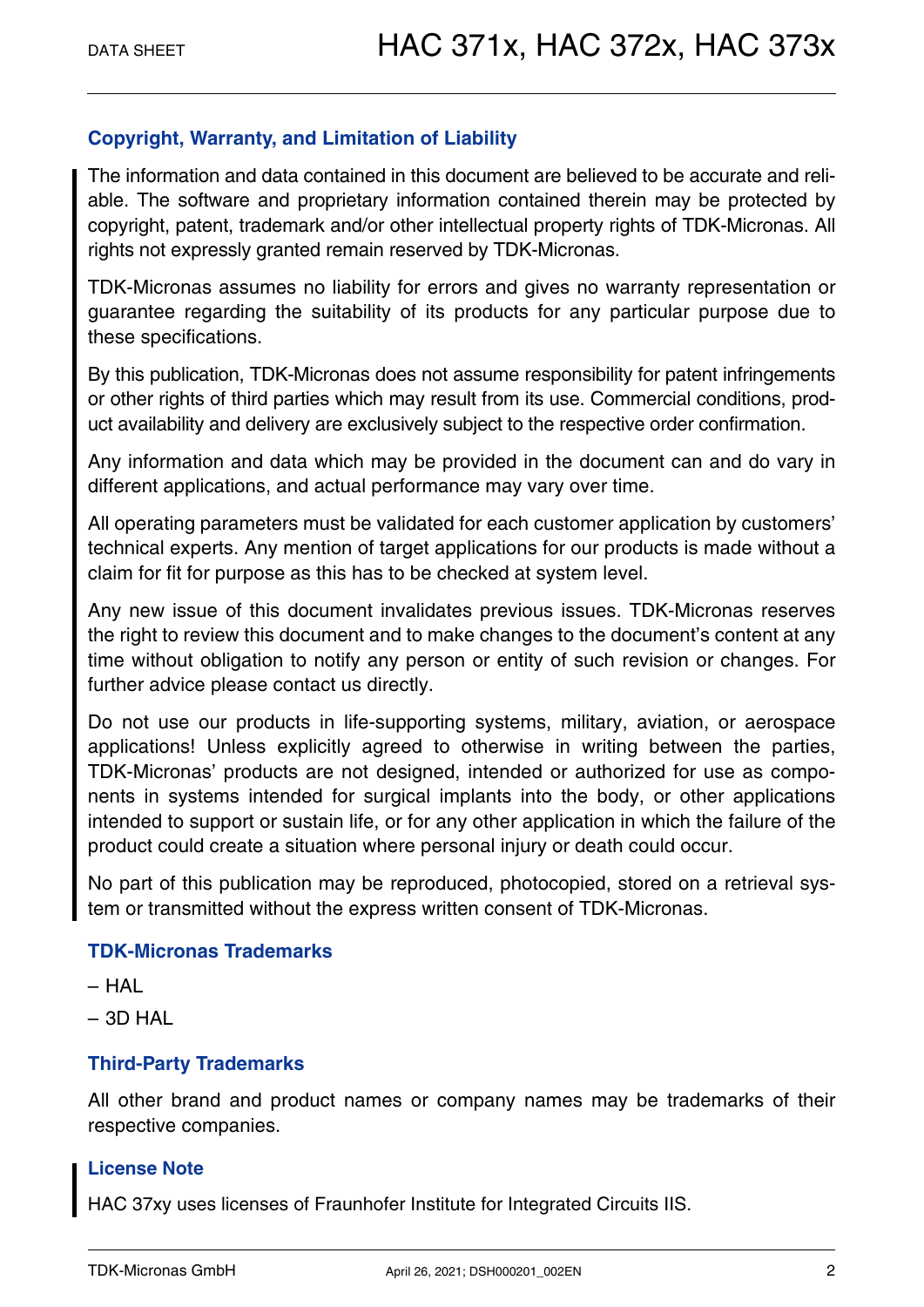#### **Contents**

| Page | <b>Section</b> | Title                                                                    |
|------|----------------|--------------------------------------------------------------------------|
| 5    | 1.             | <b>Introduction</b>                                                      |
| 6    | 1.1.           | <b>Major Applications</b>                                                |
| 7    | 1.2.           | <b>General Features</b>                                                  |
| 8    | 1.3.           | Device-Specific Features of HAC 371x                                     |
| 8    | 1.4.           | Device-Specific Features of HAC 3715 and HAC 372x                        |
| 8    | 1.5.           | Device-Specific Features of HAC 373x and HAC 3711                        |
| 9    | 2.             | <b>Ordering Information</b>                                              |
| 9    | 2.1.           | Device-Specific Ordering Codes                                           |
| 12   | 3.             | <b>Functional Description</b>                                            |
| 12   | 3.1.           | <b>General Function</b>                                                  |
| 13   | 3.2.           | Signal Path                                                              |
| 14   | 3.3.           | <b>Register Definition</b>                                               |
| 14   | 3.3.1.         | <b>RAM Registers</b>                                                     |
| 17   | 3.3.2.         | <b>EEPROM Registers</b>                                                  |
| 27   | 3.4.           | <b>Output Linearization</b>                                              |
| 29   | 3.5.           | <b>Functional Safety</b>                                                 |
| 29   | 3.5.1.         | Function Safety Manual and Functional Safety Report                      |
| 29   | 3.5.2.         | Integrated Diagnostic Mechanism                                          |
| 31   | 3.6.           | <b>SENT Output Protocol</b>                                              |
| 31   | 3.6.1.         | 6 Data Nibble Frame with Two Fast Channels (H.1 Format SAEJ2716 rev. 4)  |
| 32   | 3.6.2.         | 3 Data Nibble Frame with One Fast Channel (H.2 Format SAEJ2716 rev. 4)   |
| 33   | 3.6.3.         | 6 Data Nibble Frame with Secure Information (H.4 Format SAEJ2716 rev. 4) |
| 34   | 3.6.4.         | Error Diagnostic Reporting on Fast Channel                               |
| 34   | 3.6.4.1.       | Impact of Diagnosis Bit (CUST_SETUP1 - Bit 1) on SENT Output             |
| 35   | 3.6.5.         | Timing of error reporting on fast channel                                |
| 35   | 3.6.6.         | Pause Pulse                                                              |
| 35   | 3.6.7.         | <b>CRC</b> Implementation                                                |
| 36   | 3.6.8.         | Slow Channel: Enhanced Serial Message                                    |
| 36   | 3.6.9.         | Slow Channel: Serial Message Sequence                                    |
| 37   | 3.6.10.        | Slow Channel: Serial Message Error Codes                                 |
| 38   | 3.6.11.        | Slow Channel: Sensor Types                                               |
| 38   | 3.6.12.        | Start-Up behavior                                                        |
| 39   | 3.6.13.        | Message Time for SENT Frames with Pause Pulse                            |
| 41   | 4.             | <b>Specifications</b>                                                    |

[41 4.1. Outline Dimensions](#page-40-1)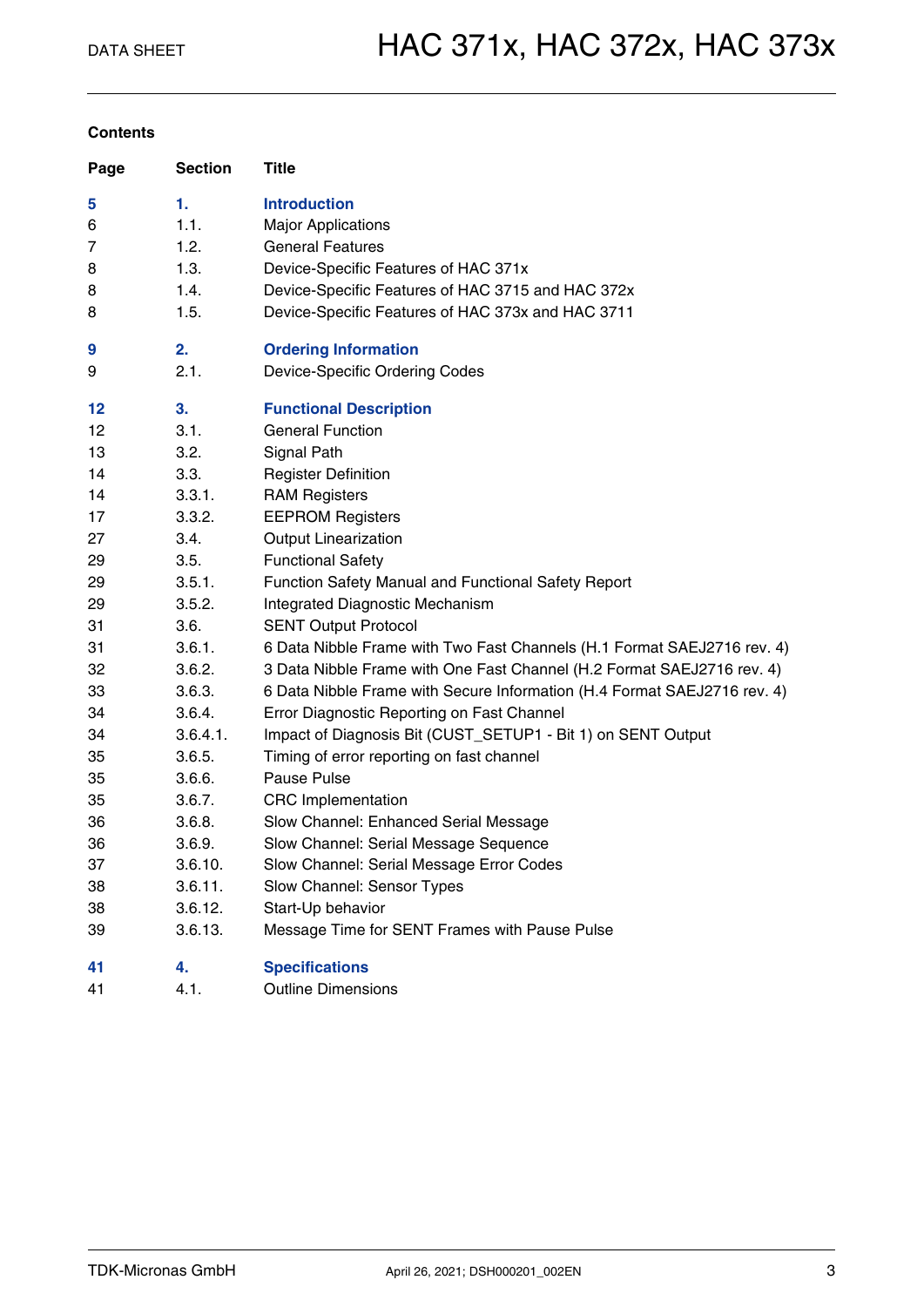#### **Contents, continued**

| Page | <b>Section</b> | Title                                                       |
|------|----------------|-------------------------------------------------------------|
| 43   | 4.2.           | Soldering, Welding, Assembly                                |
| 43   | 4.3.           | Storage and Shelf Life package                              |
| 43   | 4.4.           | Size of Sensitive Area                                      |
| 43   | 4.5.           | Definition of Magnetic-Field Vectors                        |
| 44   | 4.6.           | Pin Connections and Short Description                       |
| 45   | 4.7.           | <b>Absolute Maximum Ratings</b>                             |
| 46   | 4.8.           | <b>Recommended Operating Conditions</b>                     |
| 47   | 4.9.           | Characteristics                                             |
| 52   | 4.10.          | <b>Magnetic Characteristics</b>                             |
| 54   | 5.             | <b>Application Notes</b>                                    |
| 54   | 5.1.           | <b>Ambient Temperature</b>                                  |
| 54   | 5.2.           | <b>EMC and ESD</b>                                          |
| 55   | 5.3.           | Application Circuit for HAC 3715 and HAC 372x               |
| 55   | 5.4.           | Application Circuit for HAC 3711 and HAC 373x               |
| 56   | 5.5.           | Measurement of a PWM Output Signal of HAC 3711 and HAC 373x |
| 57   | 6.             | <b>Programming of the Sensor</b>                            |
| 57   | 6.1.           | Programming Interface                                       |
| 58   | 6.2.           | Programming Environment and Tools                           |
| 58   | 6.3.           | Programming Information                                     |
| 59   | 7.             | <b>Document History</b>                                     |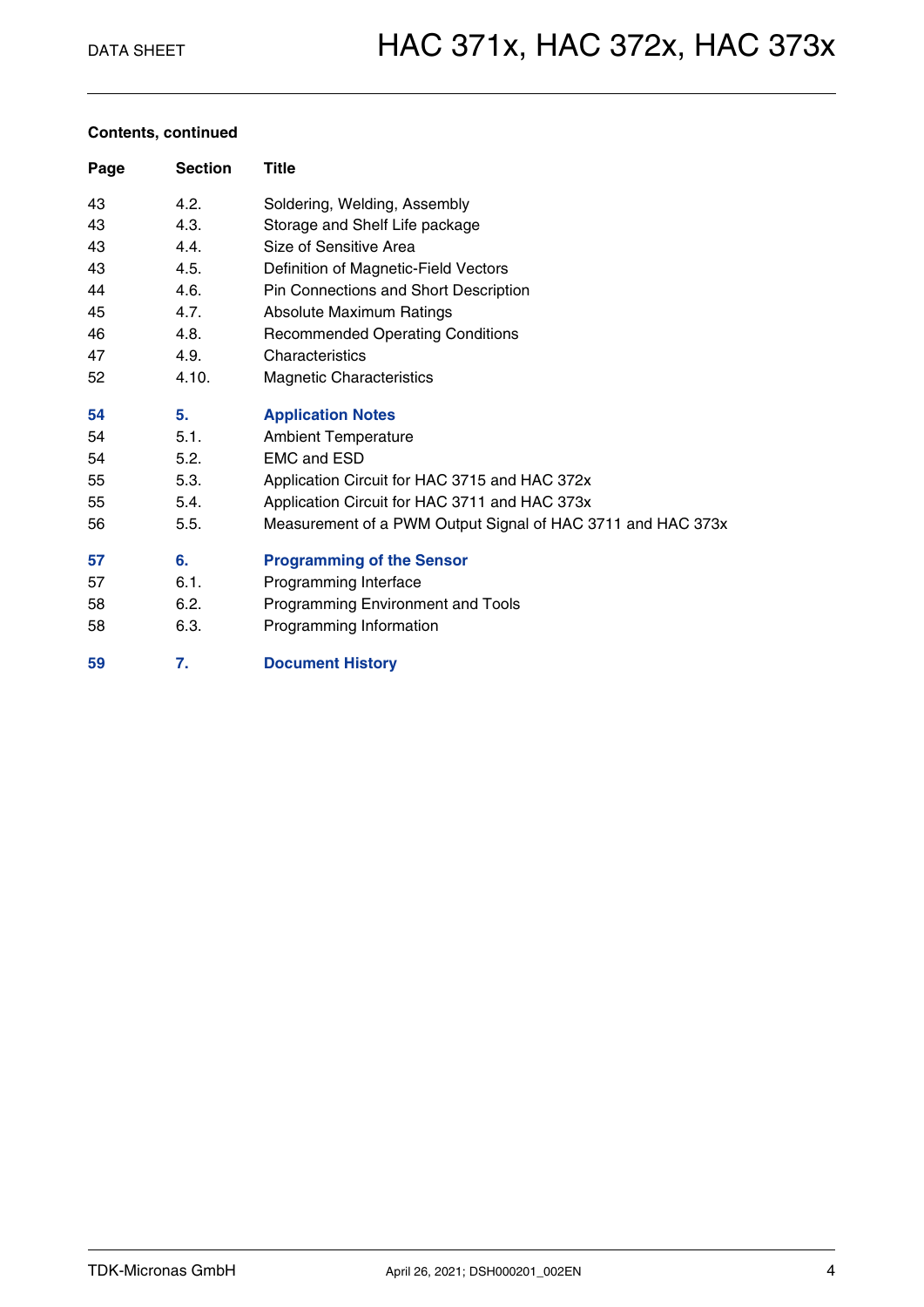### **[Robust Programmable 2D Position Sensor Family with Integrated Capacitors](#page--1-1)**

**Release Note: Revision bars indicate significant changes to the previous edition.**

### <span id="page-4-0"></span>**1. Introduction**

HAC 37xy is a new family of 2D position sensors offering optimal protection against electromagnetic interference. This EMC-optimized Hall sensor family comprises the second generation of 2D position sensors using TDK-Micronas' proprietary 3D HAL® technology. Decoupling capacitors are already integrated into the three-lead TO package.

HAC 372x provides a linear, ratiometric analog output signal with integrated wire-break detection working with a pull-up or pull-down resistor. Compared to HAC 372x, the HAC 371x splits the 360° measurement range either into four repetitive 90° (MOD 90°) or three 120° (MOD 120°) segments.

HAC 373x and HAC 3711 feature digital output formats like PWM and SENT according SAEJ2716 standard. The digital output format is customer programmable. In SENT mode, the sensor transmits SENT messages with and without pause pulse according to SAEJ2716 rev. 4. The PWM output is configurable with frequencies between 0.2 kHz and 2 kHz with up to 12-bit resolution.

With its integrated capacitors, HAC 37xy meets the stringent ESD and EMC requirements and eliminates the need for a PCB, thus reducing the total system size and cost.

Conventional planar Hall technology is only sensitive to the magnetic field orthogonal to the chip surface. In addition to the orthogonal magnetic field, HAC 37xy is also sensitive to magnetic fields applied in parallel to the chip surface. This is possible by integrating vertical Hall plates into the standard CMOS process.

The sensor cell can measure three magnetic-field components  $B_X$ ,  $B_Y$ , and  $B_Z$ . This enables a new set of applications for position detection, like wide distance, angle or through-shaft angular measurements.

| <b>Type</b>     | <b>Output Format</b> | <b>Detectable Field Component</b> |
|-----------------|----------------------|-----------------------------------|
| <b>HAC 3711</b> | PWM & SENT/Modulo    | $Bx$ and $By$                     |
| <b>HAC 3715</b> | Analog/Modulo        | $Bx$ and $By$                     |
| <b>HAC 3725</b> | Analog               | $Bx$ and $By$                     |
| <b>HAC 3726</b> | Analog               | $B_{\rm Y}$ and $B_{\rm Z}$       |
| <b>HAC 3727</b> | Analog               | $B_x$ and $B_z$                   |
| <b>HAC 3735</b> | PWM & SAEJ2716 SENT  | $Bx$ and $By$                     |
| <b>HAC 3736</b> | PWM & SAEJ2716 SENT  | $B_{\rm Y}$ and $B_{\rm Z}$       |
| <b>HAC 3737</b> | PWM & SAEJ2716 SENT  | $B_x$ and $B_z$                   |

| Table 1-1: HAC 37xy family members |  |  |  |
|------------------------------------|--|--|--|
|------------------------------------|--|--|--|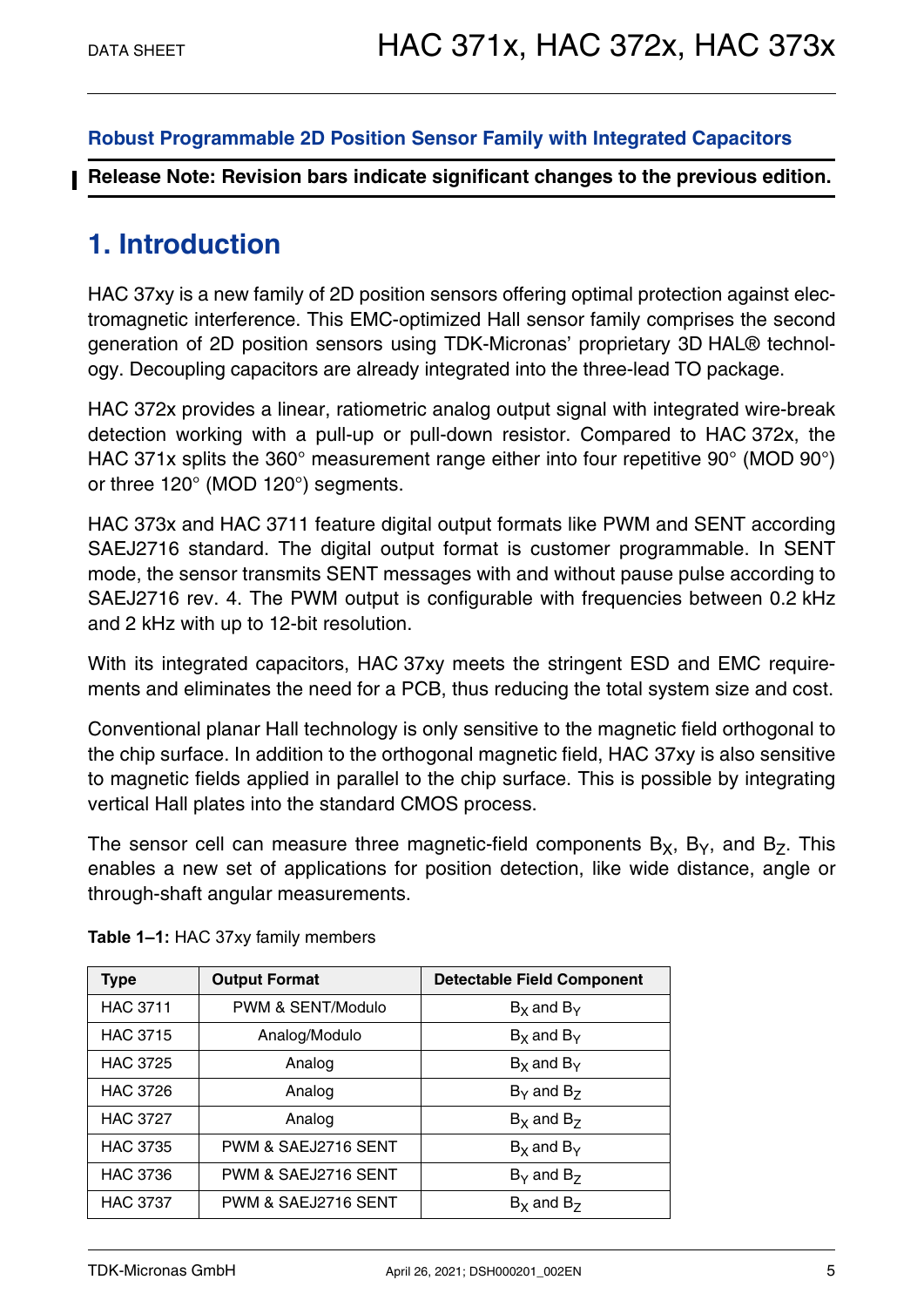On-chip signal processing calculates the angle out of two magnetic-field components and converts this value to an output signal. Due to the measurement method, the sensor exhibits excellent drift performance over the specified temperature range resulting in a new class of accuracy for angular or linear measurements.

Additionally to the built-in signal processing, the sensor features an arbitrary programmable linear characteristic for linearization of the output signal (with up to 33 setpoints).

Major characteristics like gain and temperature dependent offset of X/Y- and Z-channel, reference position, phase shift between X/Y- and Z-signal, hysteresis, low-pass filter frequency, output slope, and offset and clamping levels can be adjusted to the magnetic circuitry by programming the non-volatile memory.

The sensor contains advanced on-board diagnostic features that enhance fail-safe detection. In addition to standard checks, such as overvoltage and undervoltage detection as well as wire breaks, internal blocks such as ROM and signal path are monitored during normal operation. For devices with a selected PWM output, the error modes are indicated by changing the PWM frequency and the duty-cycle. For SENT output a dedicated error code will be transmitted.

This product is defined as SEooC (Safety Element out of Context) ASIL B ready according to ISO 26262.

The devices are designed for automotive and industrial applications. They operate in the ambient temperature range from –40 °C to 150 °C.

The sensors are available in a small three-pin leaded transistor package TO92UF.

### <span id="page-5-0"></span>**1.1. Major Applications**

Thanks to the sensor's versatile programming characteristics and its high accuracy, the HAC 37xy is a potential solution for the following application examples:

- Linear movement measurement,
	- EGR valve position
	- Transmission position
	- Cylinder and valve position sensing
- Rotary position measurement, like
	- Gear selector
	- Turbo-charger
	- Throttle valve position, etc.
	- Chassis position sensors (ride-height control) with HAC 371x
- Non-contact potentiometer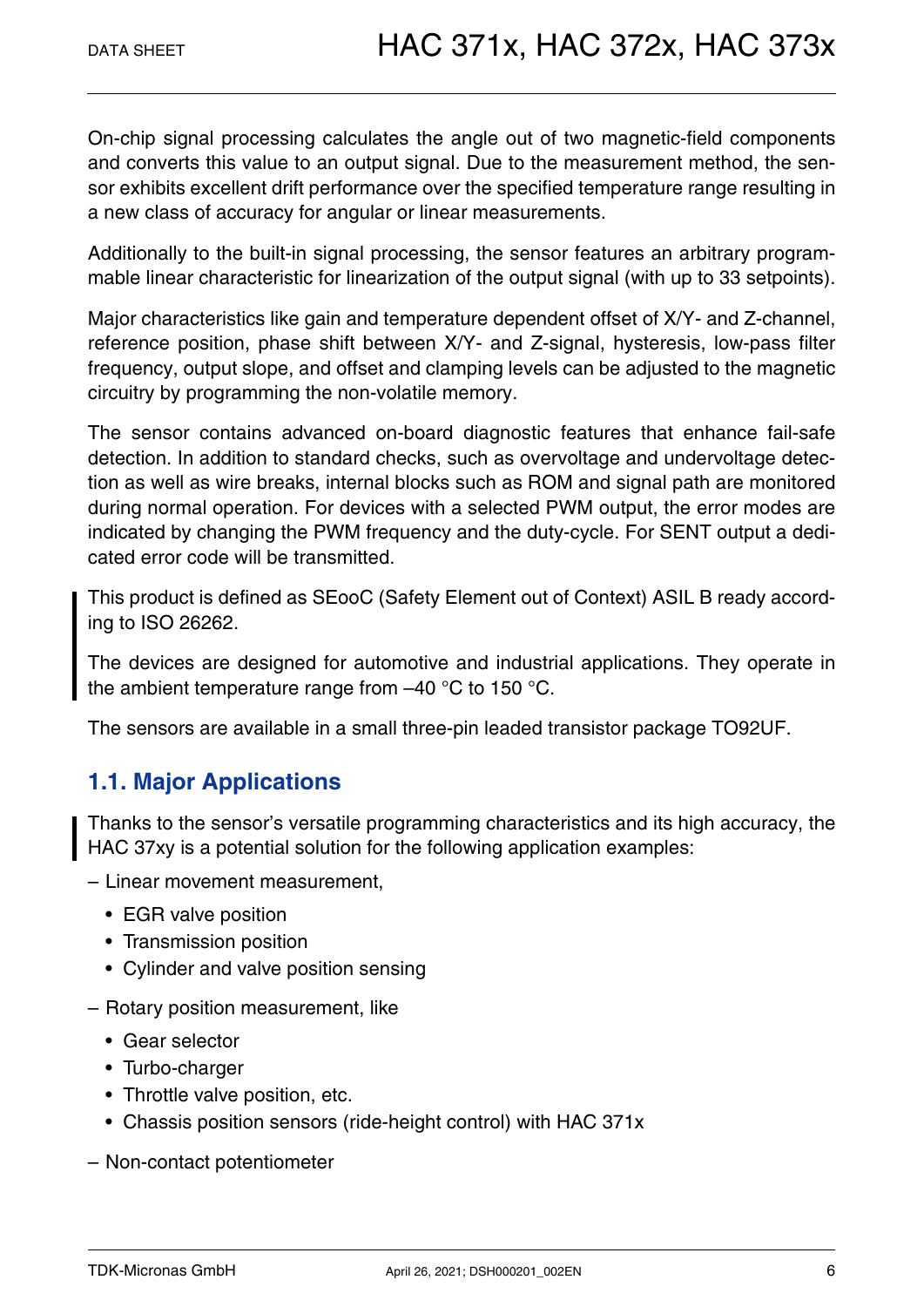### <span id="page-6-0"></span>**1.2. General Features**

- Angular and position measurement extremely robust against temperature and stress influence
- Integrated capacitors for robust Electromagnetic Compatibility (EMC) and PCB-less applications
- Programmable arbitrary output characteristic with up to 33 setpoints
- SEooC ASIL B ready according to ISO 26262 to support Functional Safety applications
- 8 KSps sampling frequency
- Operates from 4.5 V up to 5.5 V supply voltage
- Programming via the sensor's output pin
- Programmable characteristics in a non-volatile memory with redundancy and lock function
- Programmable first-order low-pass filter, as well as DNC filter
	- Programmable output gain and offset
	- X/Y- and Z-channel gain of signal path programmable
	- Second-order temperature dependent offset of signal path programmable for X/Y- or Z-channel
	- Phase shift between X/Y- and Z-channel programmable
	- Programmable offset before angle calculation block
	- Programmable output clamping for error band definition
	- Programmable reference position
	- Programmable magnetic detection range
	- 32-bit identification number for customer
	- 32-bit identification number with TDK-Micronas production information (like X,Y position on the wafer, etc.)
	- On-board diagnostics of different functional blocks of the sensor
	- Short-circuit protected push-pull output
	- Over- and reverse-voltage protection at  $V_{\text{SUP}}$
	- Under- and overvoltage detection of  $V_{SUP}$
	- EMC and ESD robust package design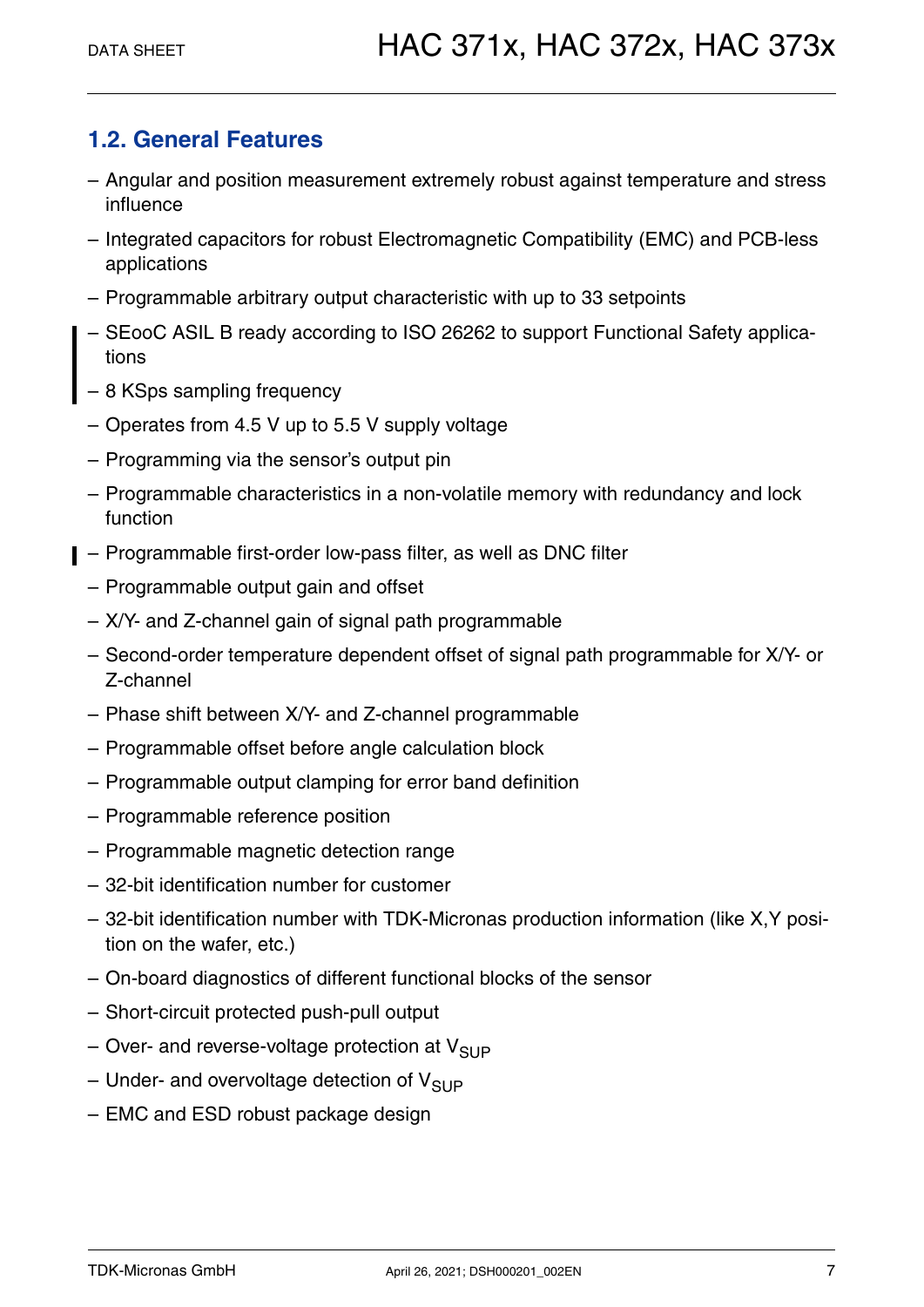### <span id="page-7-0"></span>**1.3. Device-Specific Features of HAC 371x**

– Modulo 90°/120°

### <span id="page-7-1"></span>**1.4. Device-Specific Features of HAC 3715 and HAC 372x**

- 12-bit ratiometric linear analog output
- Wire-break detection with pull-up or pull-down resistor
- Interpolator for D/A converter analog output

### <span id="page-7-2"></span>**1.5. Device-Specific Features of HAC 373x and HAC 3711**

- Customer selectable PWM or SENT output
- 0.2 kHz to 2 kHz PWM (up to 12 bits)
- Push-pull or open-drain output
- SENT according to SAEJ2716 rev. 4
- Support of three different SENT frame formats:
	- Secure sensor information with 3 data nibbles 12-bit position information and 3 data nibbles 12-bit secure sensor information
	- 3 data nibbles with 12-bit position information and 3 data nibbles with 12-bit temperature information or 12-bit magnetic-field amplitude
	- 3 data nibbles with 12-bit position information
	- Enhanced 8-bit ID serial message format including temperature information
	- Programmable tick time between 0.5 µs and 4.25 µs in 0.25 µs steps
	- Low time of 5 ticks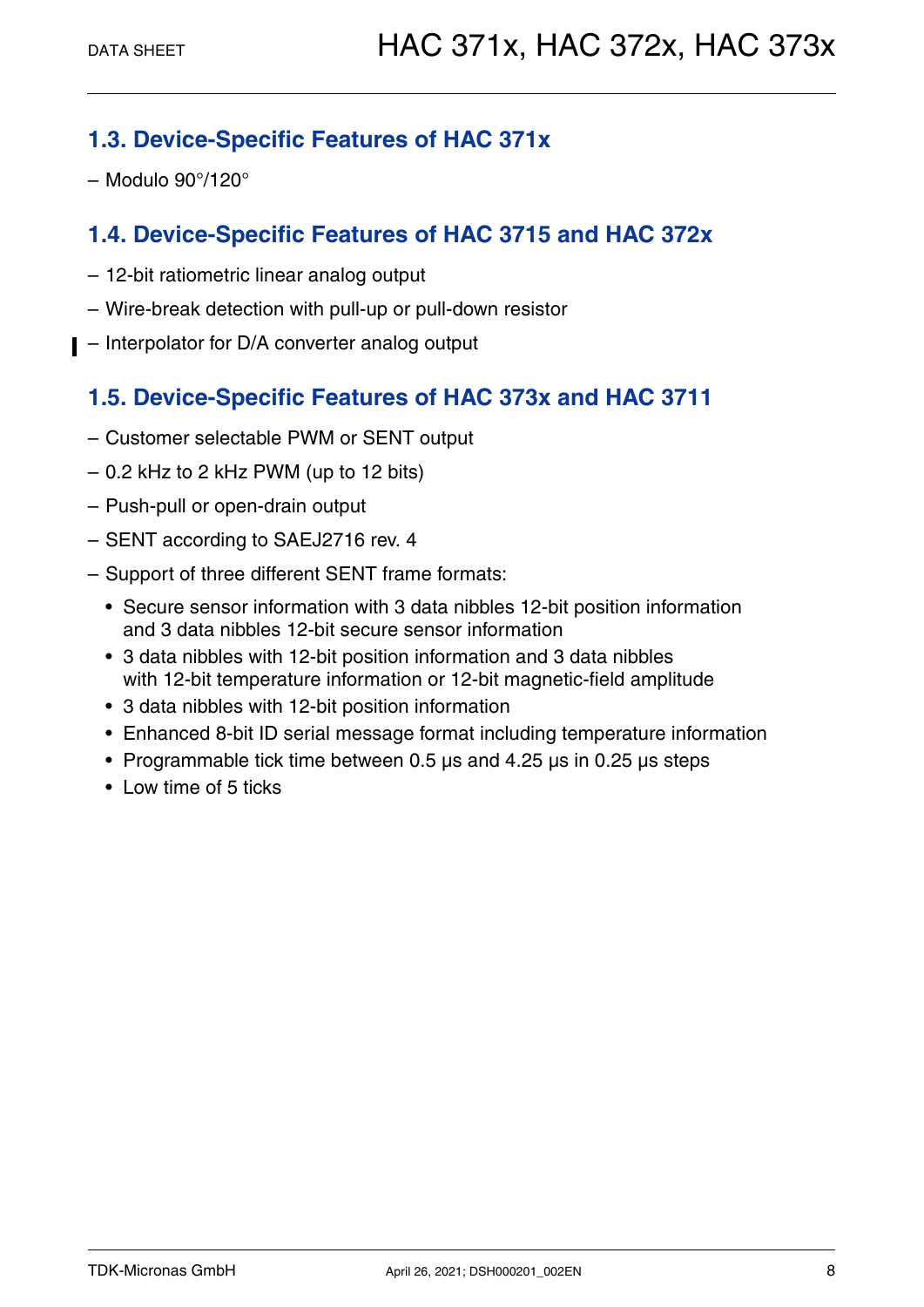### <span id="page-8-0"></span>**2. Ordering Information**

A TDK-Micronas device is available in a variety of delivery forms. They are distinguished by a specific ordering code:



#### <span id="page-8-2"></span>**Fig. 2–1:** Ordering Code Principle

For a detailed information, please refer to the brochure: "Sensors and Controllers: Ordering Codes, Packaging, Handling".

### <span id="page-8-1"></span>**2.1. Device-Specific Ordering Codes**

The HAC 37xy is available in the following package, capacitor, and temperature variants.

**Table 2–1:** Available packages

| Package Code (PA) | <b>Package Type</b> |  |
|-------------------|---------------------|--|
| CХ                | <b>TO92UF-2</b>     |  |

Values of the capacitors from VSUP to GND and OUT to GND are uniquely identified by a letter added within the Hall sensor package code, according to the description in [Fig. 2–1.](#page-8-2)

| <b>Table 2-2:</b> Available capacitor configurations |  |  |
|------------------------------------------------------|--|--|
|------------------------------------------------------|--|--|

| Capacitance<br>Code (Y) | <b>Capacitor</b><br>from VSUP<br>to GND | <b>Capacitor from</b><br><b>OUT to GND</b> | <b>Available for Device</b> |
|-------------------------|-----------------------------------------|--------------------------------------------|-----------------------------|
|                         | 100 nF                                  | 100 nF                                     | HAC 3715, HAC 372x          |
| W                       | 330 nF                                  | 100 nF                                     | HAC 3715, HAC 372x          |
| н                       | 100 nF                                  | 1 nF                                       | HAC 3711, HAC 373x          |
| R                       | 330 nF                                  | 1 nF                                       | HAC 3711, HAC 373x          |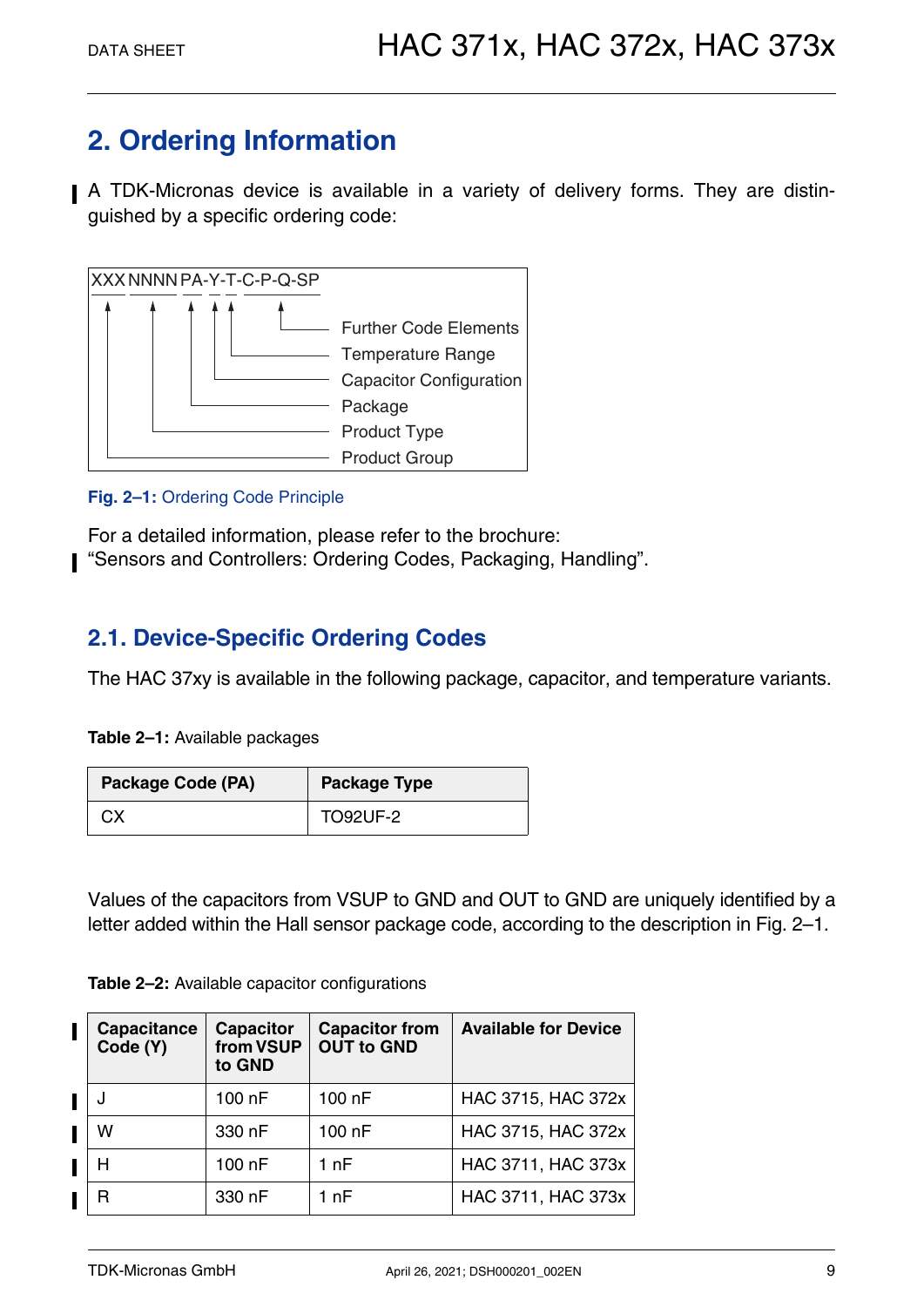**Table 2–3:** Available temperature ranges

| <b>Temperature Code (T)</b> | Temperature Range                  |
|-----------------------------|------------------------------------|
|                             | T <sub>.I</sub> = -40 °C to 170 °C |

The relationship between ambient temperature  $(T_A)$  and junction temperature  $(T_A)$  is explained in [Section 5.1. on page 54.](#page-53-3)

For available variants for Configuration (C), Packaging (P), Quantity (Q), and Special Procedure (SP) please contact TDK-Micronas.

**Table 2-4:** Available ordering codes

| <b>Available Ordering Codes</b> | <b>Capacitor Combination [Y]</b> |
|---------------------------------|----------------------------------|
| HAC3715CX[Y]A-[C-P-Q-SP]        | J or W                           |
| HAC3725CX[Y]A-[C-P-Q-SP]        | J or W                           |
| HAC3726CX[Y]A-[C-P-Q-SP]        | J or W                           |
| HAC3727CX[Y]A-[C-P-Q-SP]        | J or W                           |
| HAC3711CX[Y]A-[C-P-Q-SP]        | H or $R$                         |
| HAC3735CX[Y]A-[C-P-Q-SP]        | H or $R$                         |
| HAC3736CX[Y]A-[C-P-Q-SP]        | H or R                           |
| HAC3737CX[Y]A-[C-P-Q-SP]        | H or $R$                         |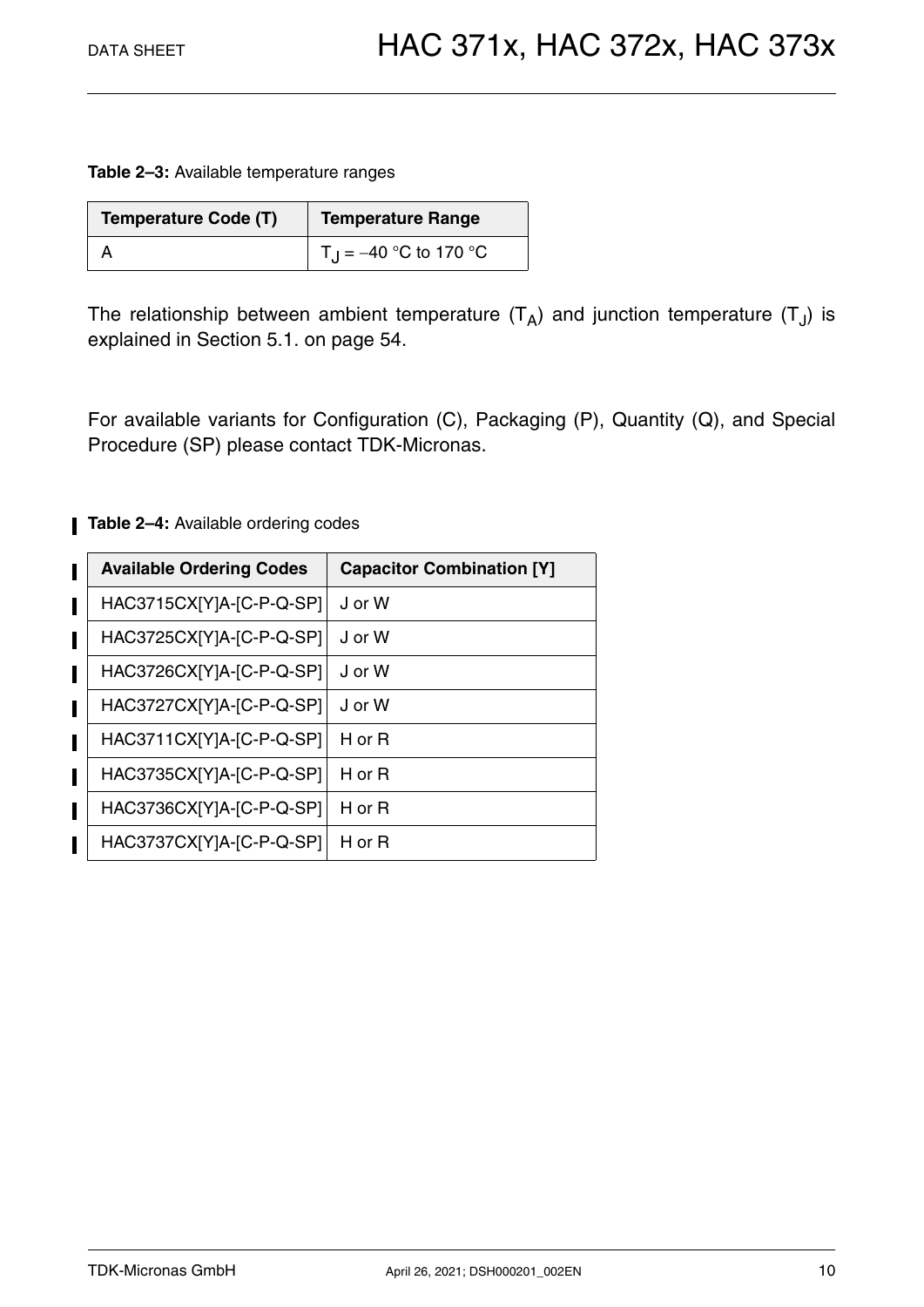### **Marking Code**

The HAC 37xy devices have a marking on the package surface (branded side). This marking includes the name of the sensor, the capacitor configuration, the date code and, as an option the Special Procedure "SB" number.

**Table 2-5: Package Marking for HAC 37xy** 

| Type                                                                                                                                              | <b>Package Marking</b>       |
|---------------------------------------------------------------------------------------------------------------------------------------------------|------------------------------|
| <b>HAC 3736HA</b>                                                                                                                                 |                              |
| Temperature Range A                                                                                                                               |                              |
| Line 1: Product Type / Capacitor Configuration<br>Line 2: Date code / Special Procedure SB (optional)<br>Line 2: Lot number<br>Line 3: Trace code | 3736H<br>8075 35<br>16X01570 |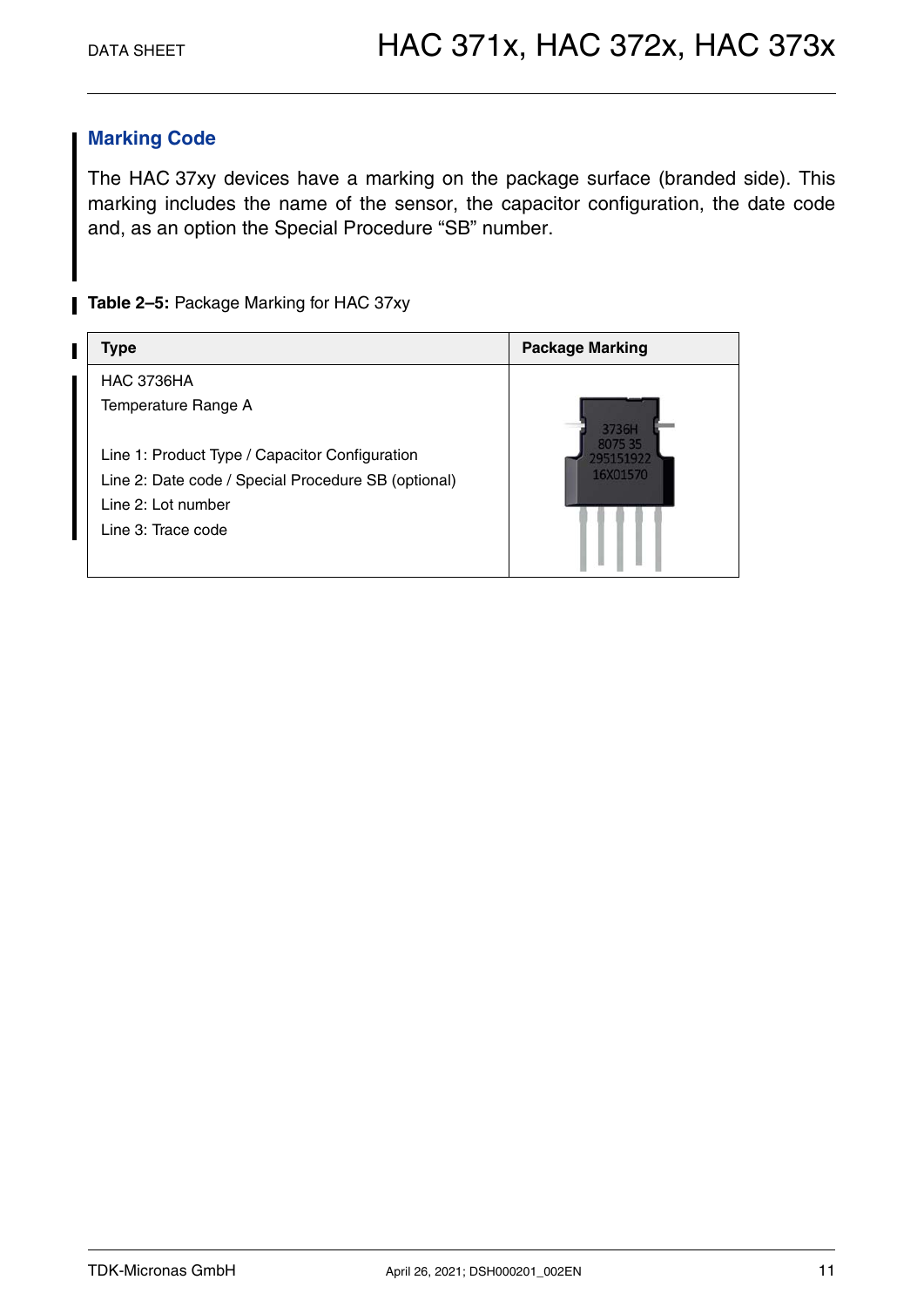### <span id="page-11-0"></span>**3. Functional Description**

### <span id="page-11-1"></span>**3.1. General Function**

HAC 371x, HAC 372x, and HAC 373x are 2D position sensors based on TDK-Micronas' 3D HAL technology. The sensors include two vertical and one horizontal Hall plate with spinning current offset compensation for the detection of X, Y or Z magnetic-field components, a signal processor for calculation and signal conditioning of two magnetic-field components, protection devices, and a ratiometric linear analog, PWM or SAEJ2716 SENT output.

The spinning-current offset compensation minimizes the errors due to supply voltage and temperature variations as well as external package stress.

The signal path of HAC 37xy consists of two channels (CH1 and CH2). Depending on the product variant two out of the three magnetic-field components are assigned to Channel 1 and Channel 2.

The sensors can be used for angle measurements in a range between 0° and 360° (end-of-shaft and through-shaft setup) as well as for robust position detection (linear movement or position). The in-system calibration can be utilized by the system designer to optimize performance for a specific system. The calibration information is stored in an on-chip EEPROM.

The HAC 37xy is programmable by modulation of the output voltage. No additional programming pin is needed.

To improve EMC performance HAC 37xy integrates two capacitors within the package, between VSUP and GND respectively OUT and GND.



#### **Fig. 3–1:** HAC 37xy block diagram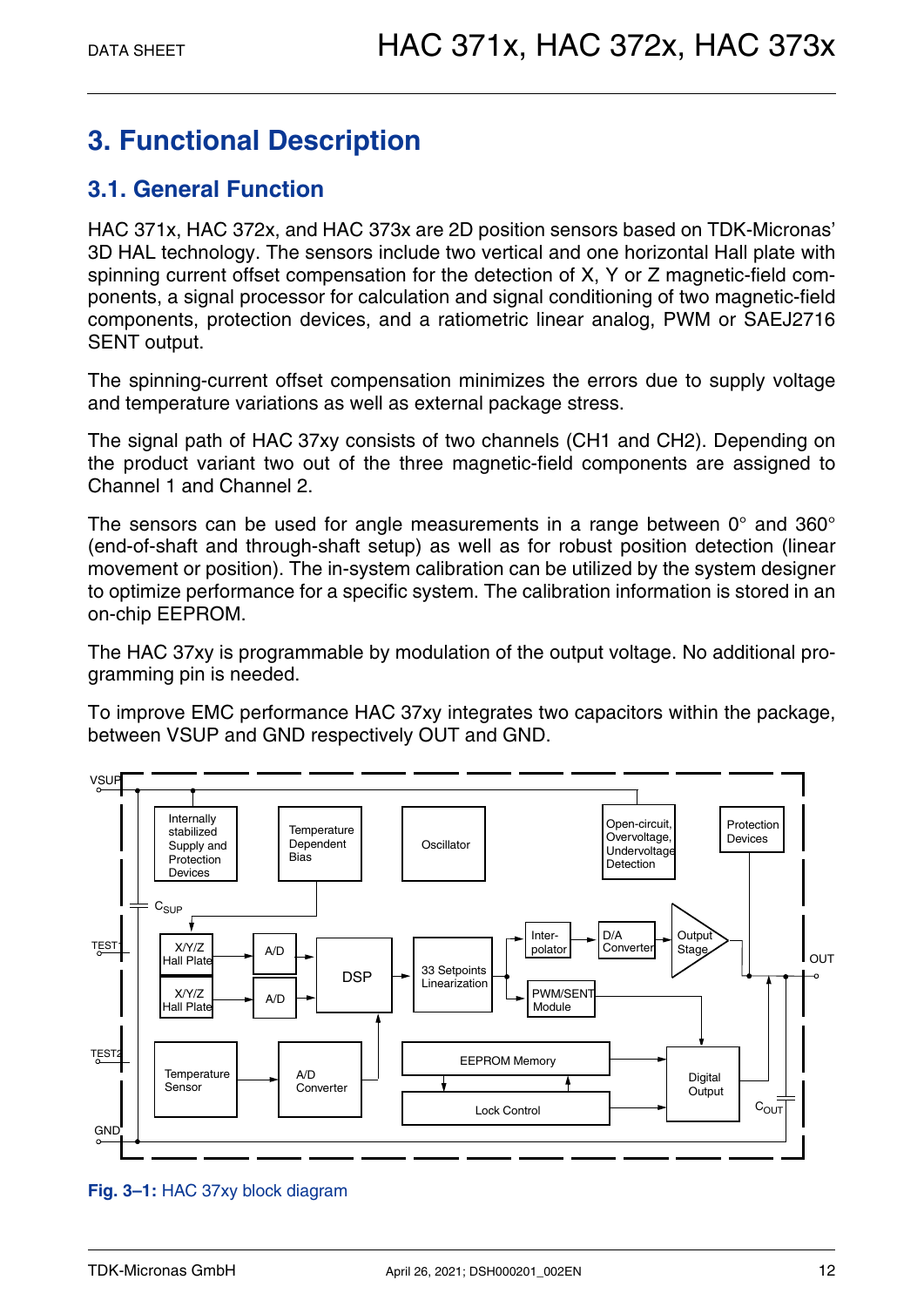### <span id="page-12-0"></span>**3.2. Signal Path**

The DSP part of this sensor performs the signal conditioning. The parameters for the DSP are stored in the memory registers. Details of the signal path are shown in [Fig. 3.2.](#page-12-0)

#### **Terminology:**

GAIN: name of the register or register value

Gain: name of the parameter

Blue color: register names

The sensor signal path contains two kinds of registers. Registers that are readout only (RAM) and programmable registers EEPROM. The RAM registers contain measurement data at certain steps of the signal path and the EEPROM registers have influence on the sensors signal processing.



**Fig. 3–2:** Signal path of HAC 37xy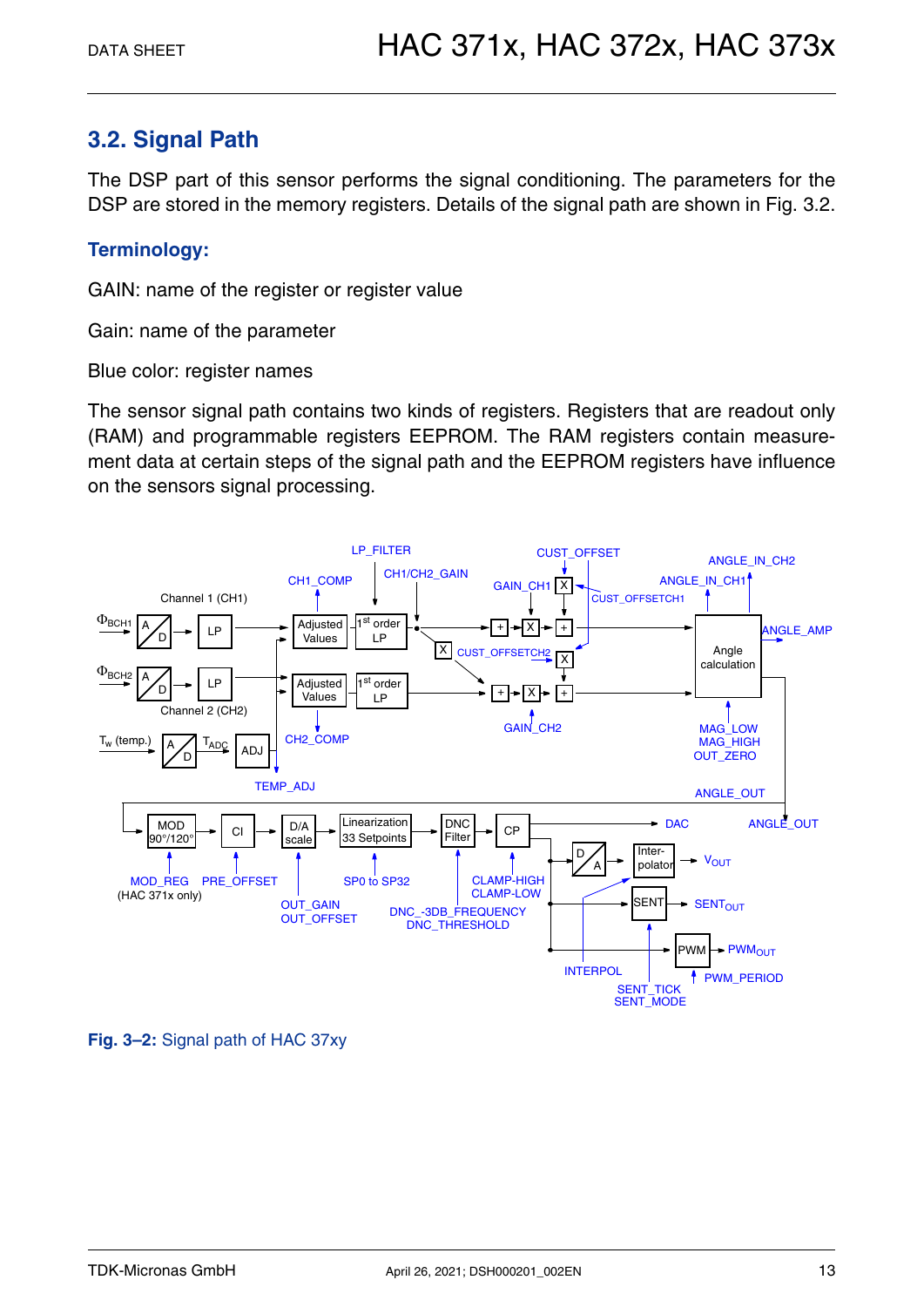### <span id="page-13-0"></span>**3.3. Register Definition**

### <span id="page-13-1"></span>**3.3.1. RAM Registers**

### **TEMP\_ADJ**

The TEMP\_ADJ register contains the digital value of the sensor junction temperature. It has a length of 16 bits and is binary coded. From the 16 bits only the range between 0 32767 is used for the temperature information. Typically the temperature sensor is calibrated in the way that at  $-40^{\circ}$ C the register value is 100 LSB and at 160 $^{\circ}$ C it is 12000 LSB.

#### **CH1\_COMP and CH2\_COMP**

CH1\_COMP and CH2\_COMP register contain the temperature compensated magneticfield information of channel 1 and channel 2. Both registers have a length of 16 bits each and are two's-complement coded. Therefore, the register values can vary between

32768 32767.

### **ANGLE\_IN\_CH1 and ANGLE\_IN\_CH2**

ANGLE\_IN\_CH1 and ANGLE\_IN\_CH2 register contain the customer compensated magnetic-field information of channel 1 and channel 2 used for the angle calculation. These registers include already customer phase-shift, gain and offset correction. Both registers have a length of 16 bits each and are two's-complement coded. Therefore, the register values can vary between -32768 ... 32767.

### **ANGLE\_OUT**

The ANGLE OUT register contains the digital value of the position calculated by the angle calculation algorithm. It has a length of 16 bits and is binary. From the 16 bits only the range between  $0 \ldots 32767$  is used for the position information. Position can either be an angular position (angle) or a virtual angle calculated out of two magnetic-field directions in case of linear position measurements.

#### **DAC**

The DAC register contains the digital equivalent of the output voltage, PWM output duty-cycle or the SENT data. It has a length of 16 bits and is binary. From the 16 bits only the range between 0 ... 32767 is used for the position information. Position can either be an angular position (angle) or a virtual angle calculated out of two magneticfield directions in case of linear position measurements.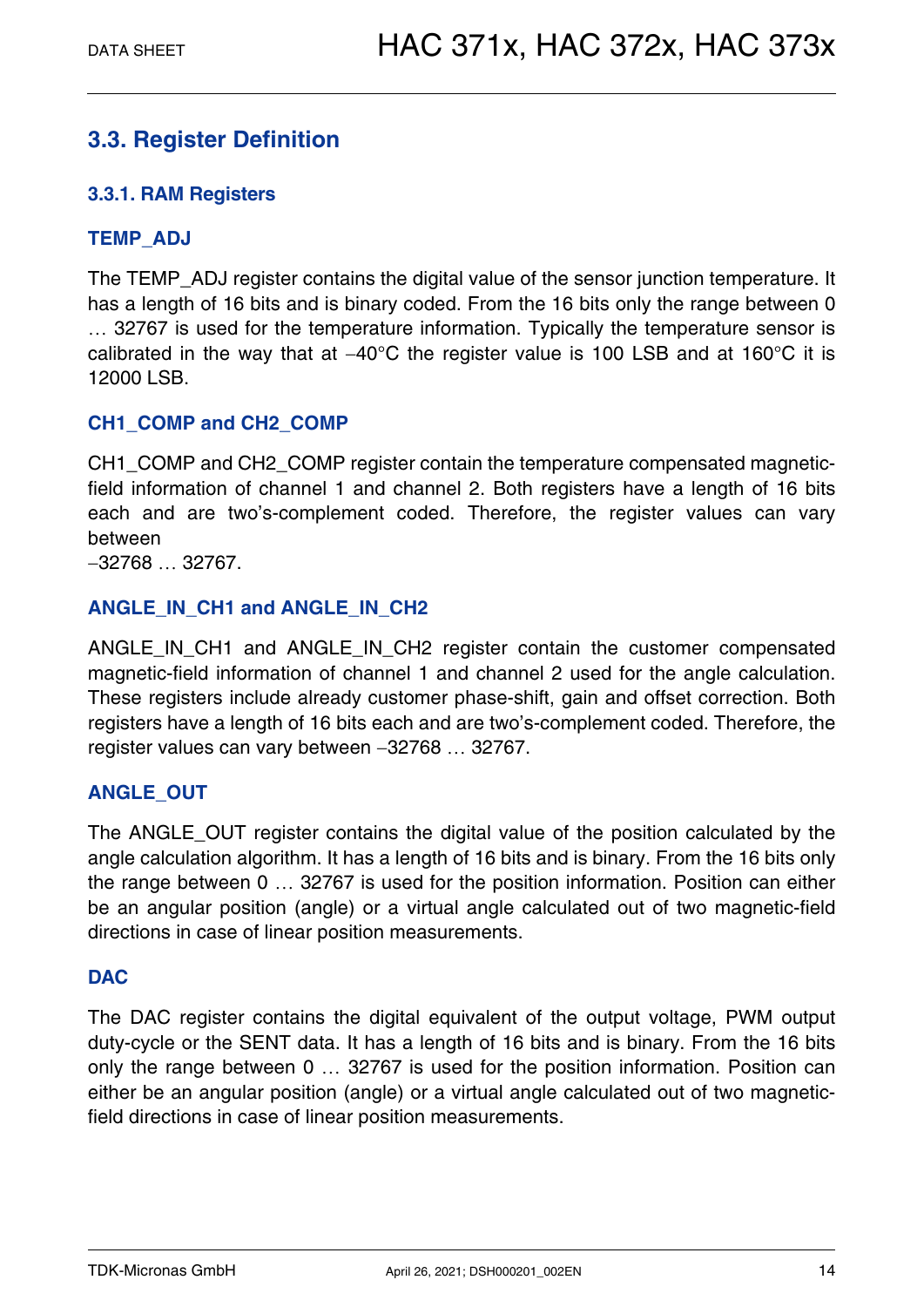### **ANGLE\_AMP**

The ANGLE\_AMP register contains the digital value of the magnetic-field amplitude calculated by the angle calculation algorithm. The device features two different algorithms for the amplitude calculation. The selection of the calculation depends on the content of the CUST\_OFFSETCH1 and CUST\_OFFSETCH2 registers. In case that both registers have the value zero (zero = customer offset switched off) the calculation is done by the following equation:

$$
ANGLE\_AMP \cong 1.6 \times \sqrt{ANGLE\_IN\_CH1}^2 + ANGLE\_IN\_CH2}^2
$$

The amplitude is calculated from the signals in channel 1 and channel 2 (X-/Y-/Z-components). The angle calculation algorithm adds a factor of roughly 1.6 to the equation for the magnetic amplitude.

In case that the customer offset is activated (CUST\_OFFSETCH1 or CUST\_OFFSETCH2 equal to 32767) the amplitude is calculated by the following equation:

ANGLE AMP =  $|$ ANGLE IN CH1 $|$  +  $|$ ANGLE IN CH2 $|$ 

#### **DIAGNOSIS**

The DIAGNOSIS register identifies certain failures detected by the sensor. HAC 37xy performs self-tests during power-up as well as continues system integrity tests during normal operation. The result of those tests is reported via the DIAGNOSIS register. DIAGNOSIS register is a 16-bit register.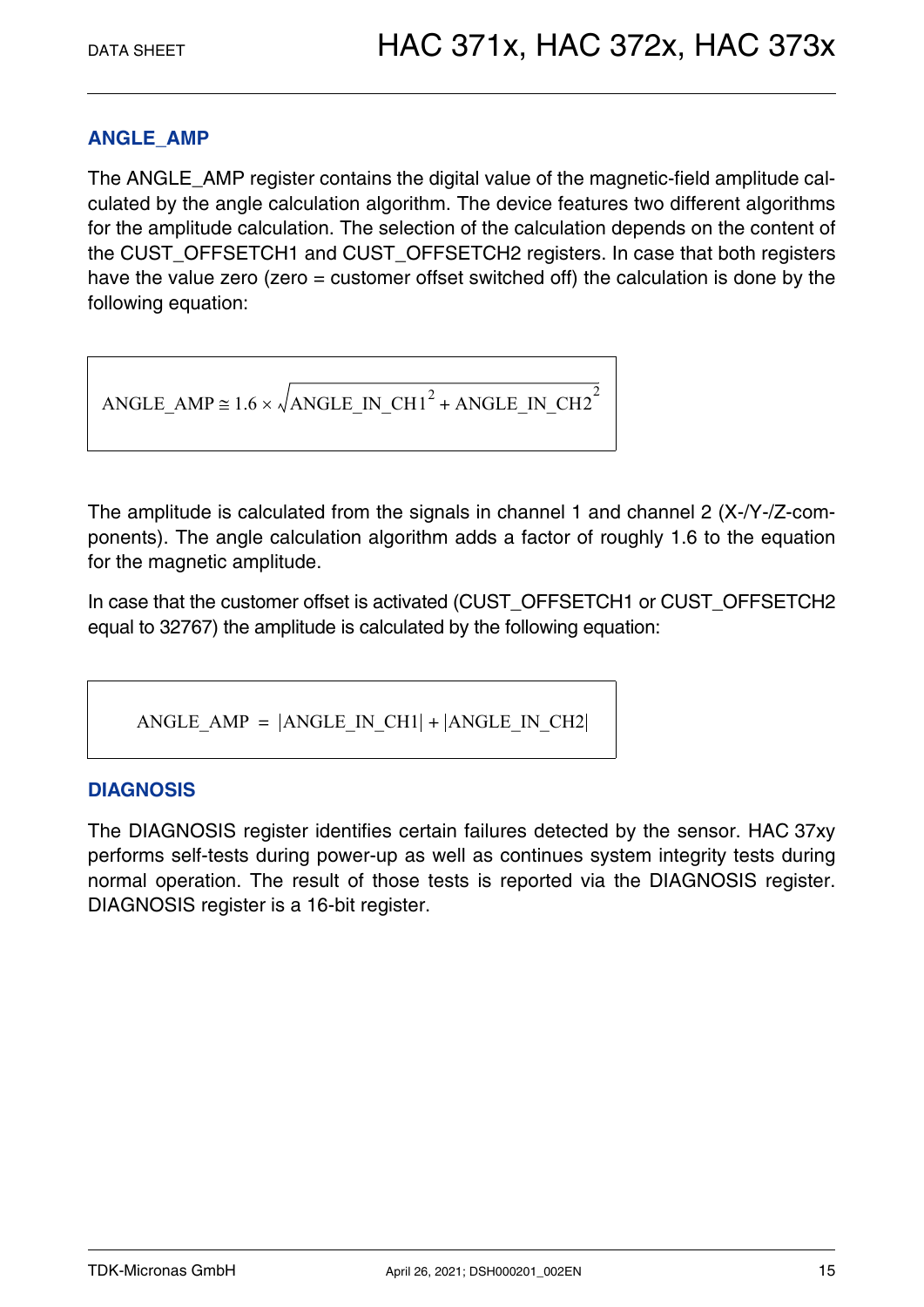#### **Table 3–1:** DIAGNOSIS register

| <b>Bit</b><br>No. | <b>Function</b>                      | <b>Description</b>                                                                                                       |
|-------------------|--------------------------------------|--------------------------------------------------------------------------------------------------------------------------|
| 15:13             | None                                 | Reserved                                                                                                                 |
| 12                | Internal Supply Volt-<br>age Monitor | This bit is set to 1 in case that the internal stabilized voltage is too low.                                            |
| 11                | <b>ADC Stuck Error</b>               | This bit is set to 1 in case that one of the two A/D converters' signals<br>is stuck at a fixed value.                   |
| 10                | None                                 | Reserved                                                                                                                 |
| 9                 | DAC Output High<br>Clamping          | This bit is set to 1 in case that the high clamping value of the DAC is<br>reached.                                      |
| 8                 | <b>DAC Output Low</b><br>Clamping    | This bit is set to 1 in case that the low clamping value of the DAC is<br>reached.                                       |
| $\overline{7}$    | Channel 1 Clipping                   | These bits are set to 1 in case that the A/D converter in channel 1                                                      |
| 6                 | Channel 2 Clipping                   | and/or 2 detects an under- or overflow                                                                                   |
| 5                 | <b>DSP Self Test</b>                 | The DSP is doing the internal signal processing like angle calculation,<br>temperature compensation, etc.                |
|                   |                                      | This bit is set to 1 in case that the DSP self test fails.<br>(Continuously running)                                     |
| $\overline{4}$    | <b>EEPROM Self Test</b>              | This bit is set to 1 in case that the EEPROM self test fails.<br>(Continuously running)                                  |
| 3                 | <b>ROM Check</b>                     | This bit is set to 1 in case that ROM parity check fails.<br>(Continuously running)                                      |
| 2                 | Temperature Sen-<br>sor Error        | This bit is set to 1 in case that the temperature sensor does not<br>deliver valid temperature information.              |
| 1                 | <b>MAGHI</b>                         | This bit is set to 1 in case that the magnetic field is exceeding the<br>MAG-HI register value (magnetic field too high) |
| 0                 | <b>MAGLO</b>                         | This bit is set to 1 in case that the magnetic field is below the MAG-<br>LOW register value (magnetic field too low)    |

Details on the sensor self tests can be found in [Section 3.5. on page 29](#page-28-0).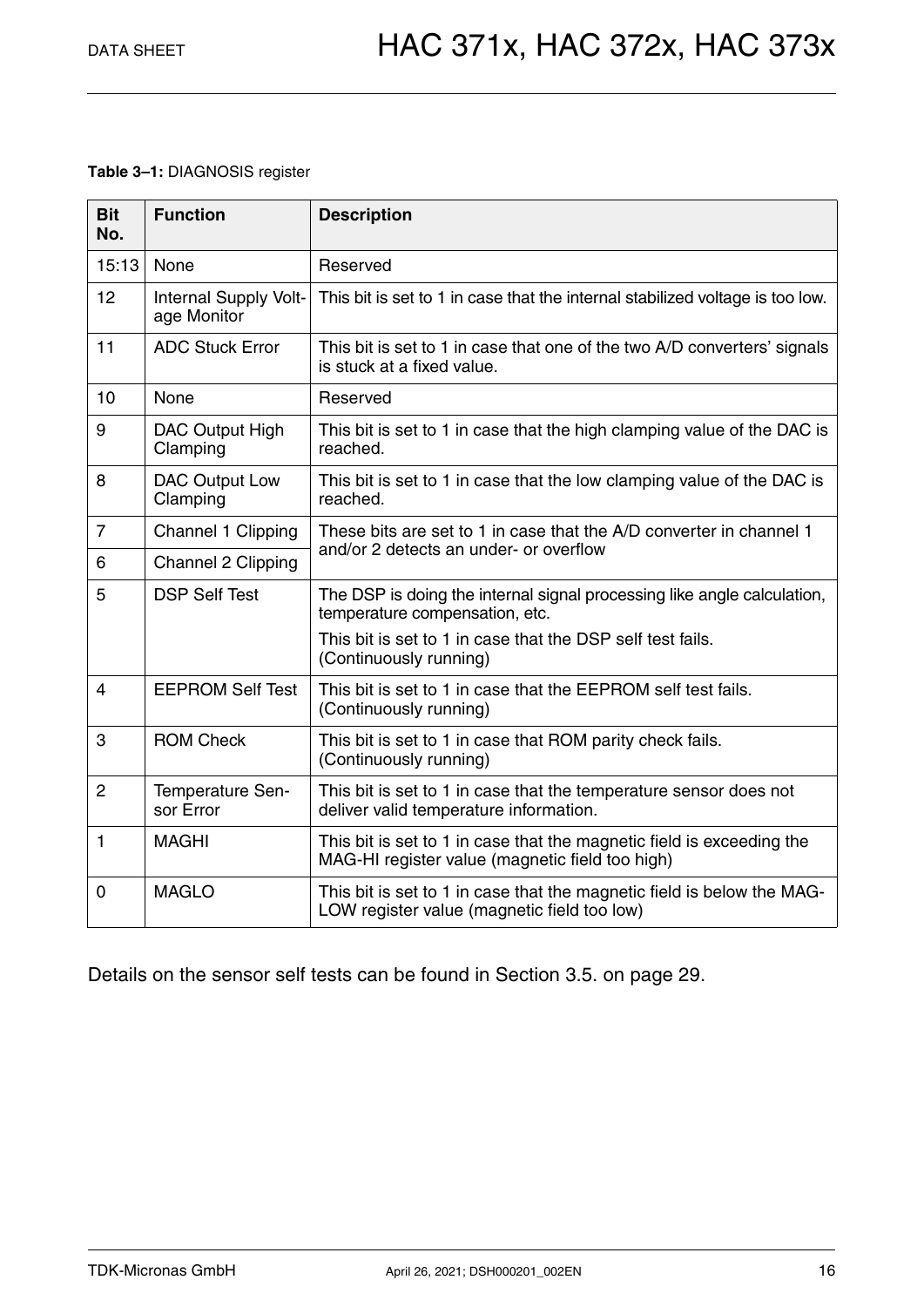### **PROG\_DIAGNOSIS**

The PROG\_DIAGNOSIS register allows the customer to identify errors occurring during programming and writing of the EEPROM. The customer must check the first and second acknowledge. To enable debugging of the production line it is recommended to read back the PROG\_DIAGNOSIS register in case of a missing second acknowledge. Please check the Programming Guide for HAC 37xy for further details.

The PROG\_DIAGNOSIS register is a 16-bit register. The following table shows the different bits indicating certain error possibilities.

| <b>Bit</b><br>No. | <b>Function</b>                              | <b>Description</b>                                                                                   |
|-------------------|----------------------------------------------|------------------------------------------------------------------------------------------------------|
| 15:11             | <b>None</b>                                  | Reserved                                                                                             |
| 10                | Charge Pump Error                            | This bit is set to 1 in case that the internal programming voltage<br>was too low                    |
| 9                 | <b>Voltage Error during</b><br>Program/Erase | This bit is set to 1 in case that the internal supply voltage was<br>too low during program or erase |
| 8:0               | <b>None</b>                                  | Reserved                                                                                             |

**Table 3–2:** PROG\_DIAGNOSIS register

### <span id="page-16-0"></span>**3.3.2. EEPROM Registers**

- **Note** For production and qualification tests it is mandatory to set the LOCK bit after final adjustment and programming of HAC 37xy. After locking the device it is still possible to read all memory content.
- **Note** Please refer to the "HAC 37xy User Manual" for further details on register settings/calculation and programming of the device.

### **Micronas IDs**

The MIC ID1 and MIC ID2 registers are both 16-bit organized. They are read only and contain TDK-Micronas production information, like X,Y position on the wafer, wafer number, etc.

### **Customer IDs**

The CUST\_ID1 and CUST\_ID2 registers are both 16-bit organized. These two registers can be used to store customer production information, like serial number, project information, etc.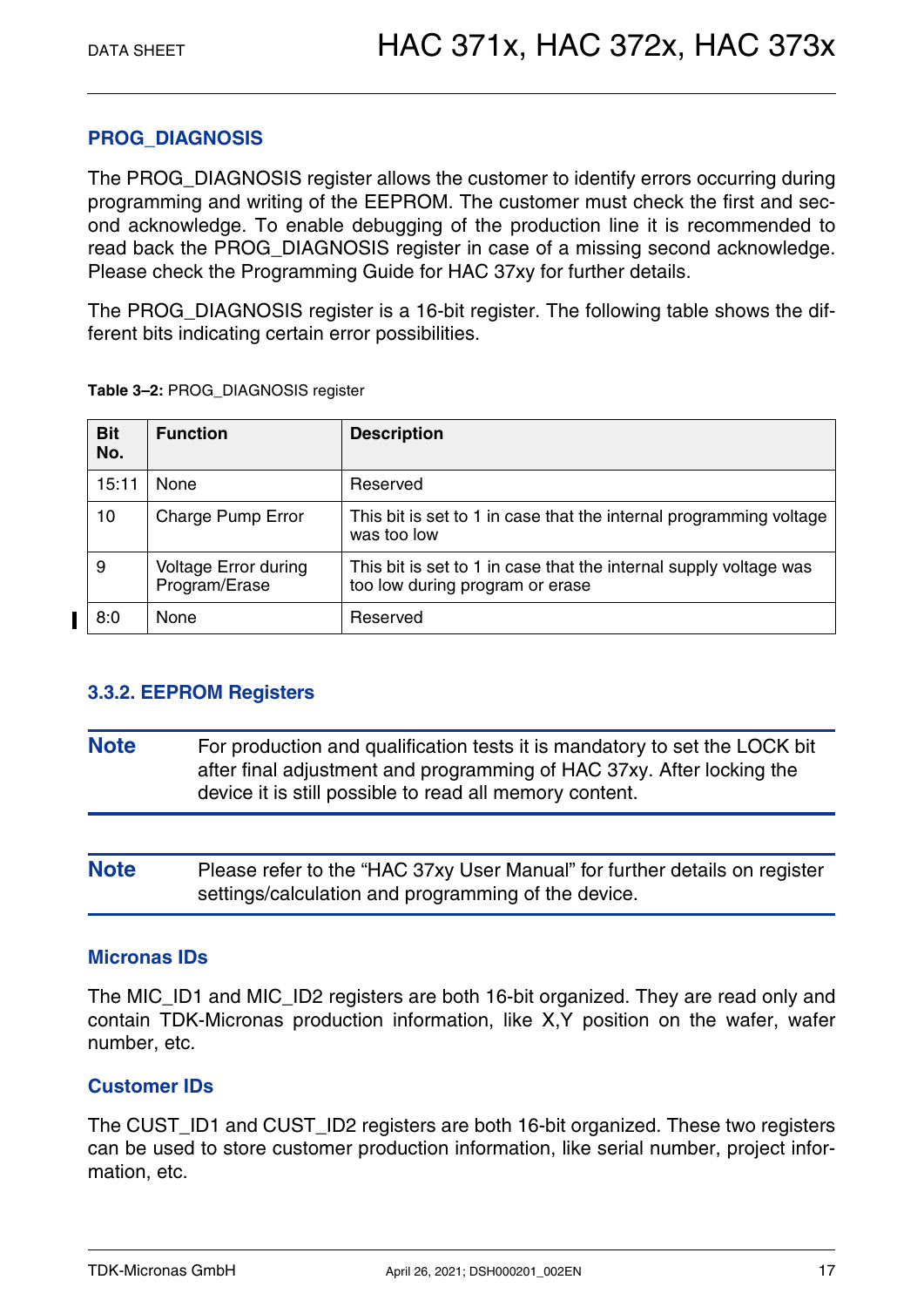#### **Low-Pass Filter**

With the LP\_FILTER register it is possible to select different -3dB frequencies for HAC 37xy. The Low-Pass Filter is a 1<sup>st</sup>-order digital filter and the register is 16-bit organized. Various typical filter frequencies between 4 kHz (no filter) and 10 Hz are available.



Fig. 3-3: 3dB filter frequency vs. LP\_FILTER codes

### **CH1/CH2\_GAIN**

CH1/CH2\_GAIN can be used to compensate a phase-shift between channel 1 and channel 2. The register has a length of 16 bits. It is possible to make a phase shift correction of  $\pm 75^{\circ}$ . The step size and therefore the smallest possible correction is 0.002 $^{\circ}$ . The register is two's-complement coded and ranges from -32768 to 32767. The register value is sin function based.

Neutral value for this register is zero (no Phase-shift correction).

**Note** In case the phase-shift correction is used, then it is necessary to adapt the settings of GAIN CH2 too. For details see definition of GAIN CH2.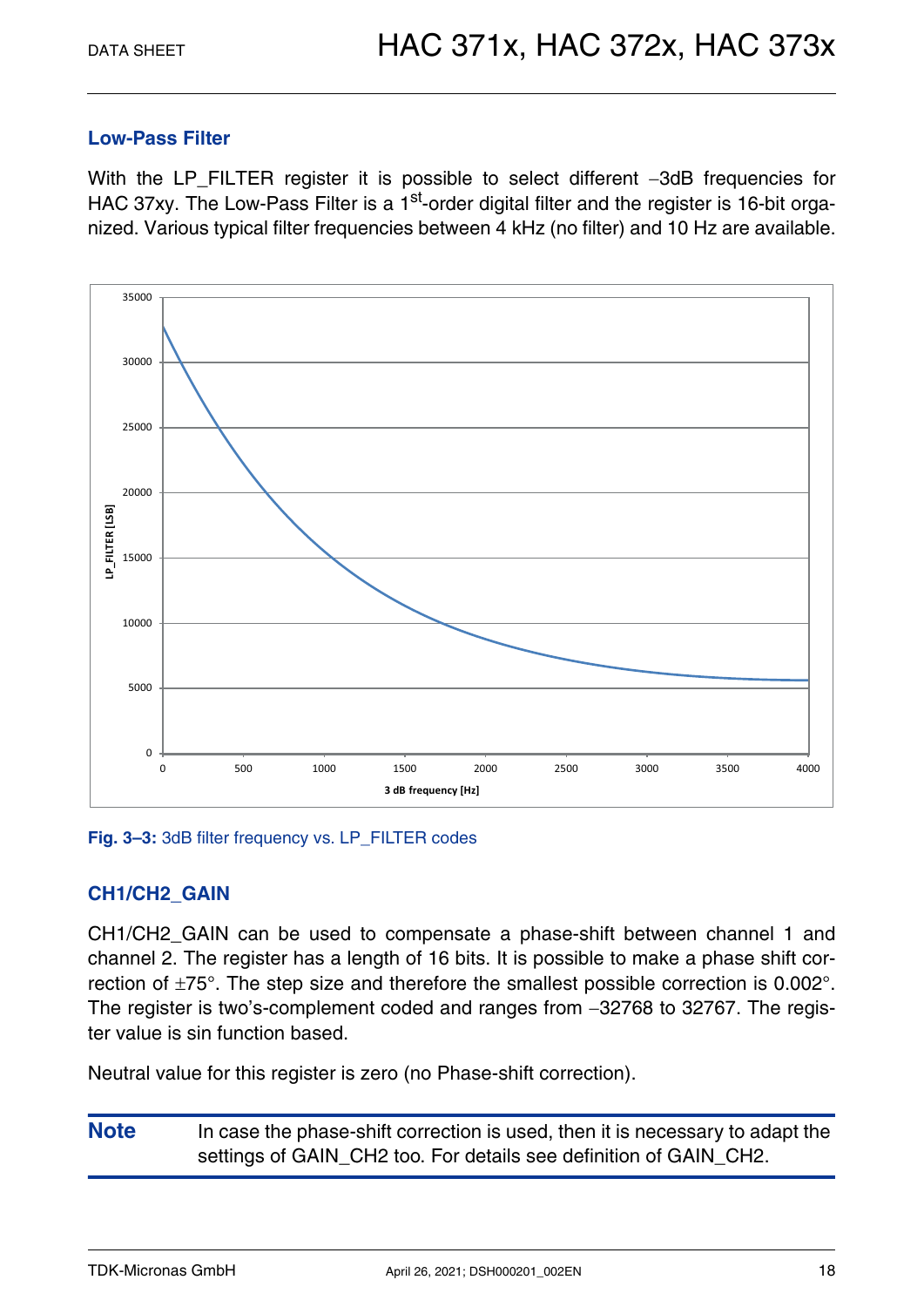### **Gain for Channel 1 and 2**

GAIN\_CH1 and GAIN\_CH2 can be used to compensate amplitude mismatches between channel 1 and channel 2. TDK-Micronas delivers pre calibrated sensors with compensated gain mismatch between channel 1 and channel 2. Nevertheless it is possible that due to the magnetic circuit a mismatch between channel 1 and channel 2 gain occurs. This can be compensated with GAIN\_CH1 and GAIN\_CH2.

Both registers have a length of 16 bits and are two's-complement coded. Therefore, they can have values between  $-32768$  and  $32767$  ( $-2$  ... 2). For neutral settings both register values have to be set to 1 (register value 16384).

In case that the phase-shift correction is used it is necessary to change also the gain of channel 2 (see also CH1/CH2\_GAIN). If phase-shift correction is used the corresponding register has to be set to

 $GAIN\_CH2 = \frac{16384}{\cos(\text{Phase-shift})}$ 

**Note** In case GAIN\_CH1 or GAIN\_CH2 exceed the range of  $-2$  ... 2 (-32768 ... 32767), then it is possible to reduce the gain of the opposite channel for compensation.

### **Customer Offset**

CUST\_OFFSET can be used to compensate an offset in channel 1 and channel 2. TDK-Micronas delivers pre calibrated sensors. Nevertheless it is possible that due to the magnetic circuit an offset in channel 1 and channel 2 occurs. This can be compensated with CUST\_OFFSET.

The customer offset can also have a temperature coefficient to follow the temperature coefficient of a magnet. The customer offset consists of a polynomial of second-order represented by the three registers CUST\_OFFSET1...3.

The customer offset can be added to channel 1 and/or channel 2 by the selection coefficients CUST\_OFFSETCH1 and CUST\_OFFSETCH2. Additionally these two registers can be used to scale the temperature dependent offset between 0% and 100%

All five registers have a length of 16 bits and are two's-complement coded. Therefore, they can have values between -32768 and 32767.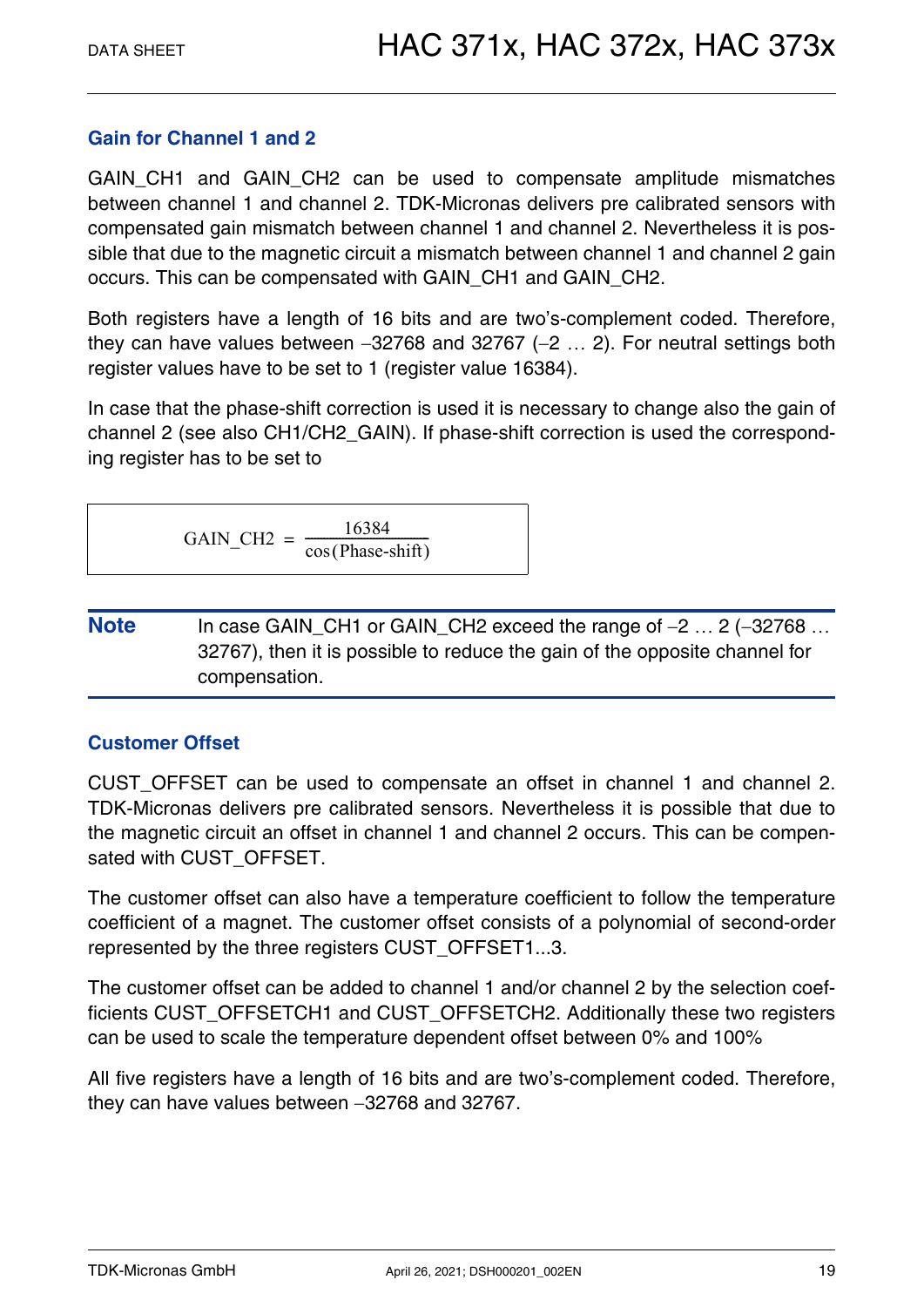### **Output Signal Zero Position**

OUT\_Zero defines the reference position for the angle output. It can be set to any value of the output range. It is the starting point/reference for the 33 setpoints. OUT\_ZERO has a register length of 16 bits and it is two's-complement coded.

**Note** Before reading ANGLE OUT it is necessary to set OUT ZERO to 0.



**Fig. 3–4:** Example definition of zero degree point

Secondly this angle can be used to shift the PI discontinuity point of the angle calculation to the maximum distance from the required angular range in order to avoid the 360°-wrapping of the output due to noise.

### **Magnetic Range Check**

The magnetic range check uses the magnitude output and compares it with an upper and lower limit threshold defined by the registers MAG-LOW and MAG-HIGH. If either low or high limit is exceeded then the sensor will indicate it with an overflow on the sensors output (output high clamping).

#### **Mag-Low Limit**

MAG-LOW defines the low level for the magnetic-field range check function. This register has a length of 16 bits and is two's complement number.

### **Mag-High Limit**

MAG-HIGH defines the high level for the magnetic-field range check function. This register has a length of 16 bits and is two's complement number.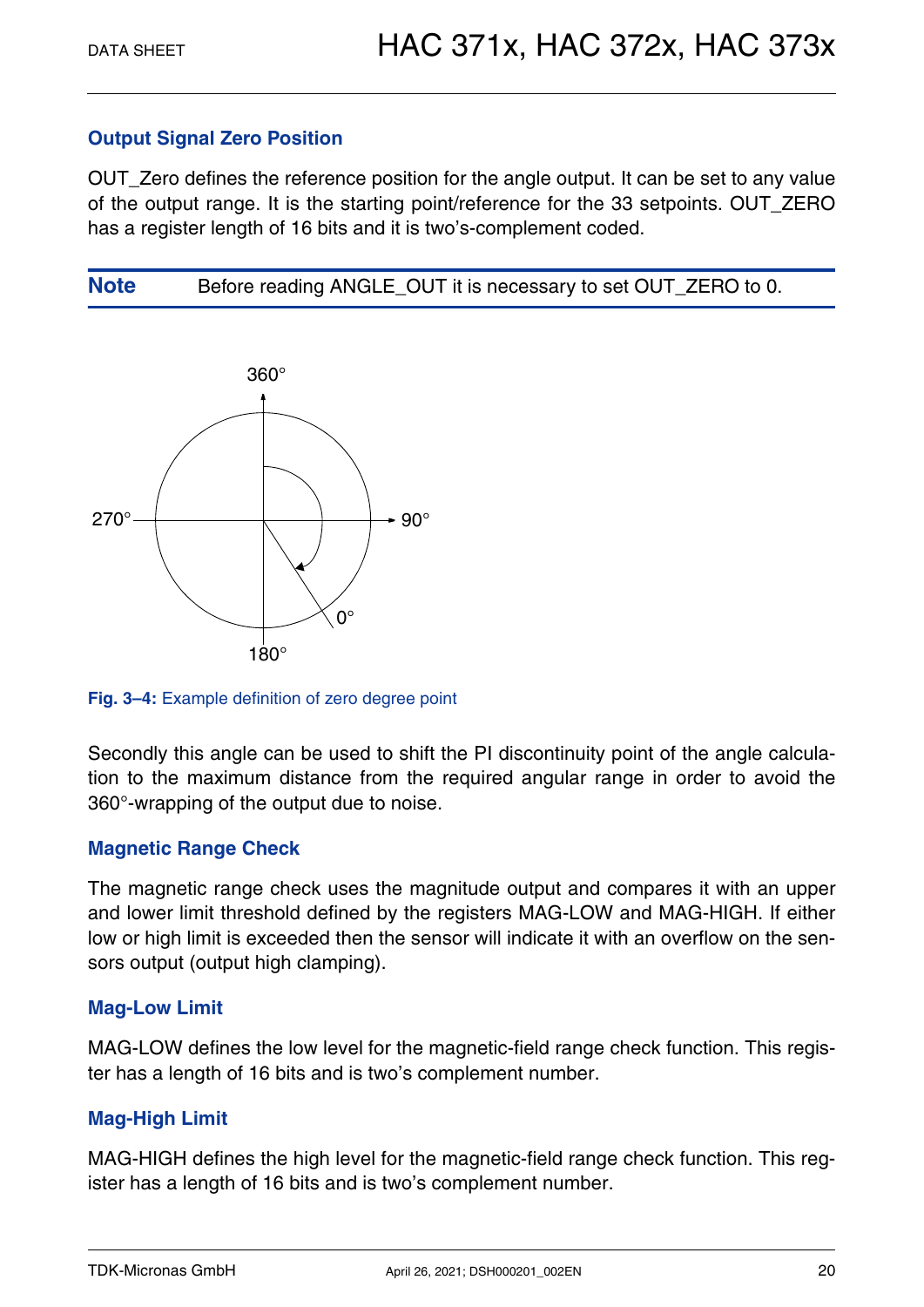### **Modulo Select**

The MOD\_REG register is only available in HAC 371x. With this register, the customer can switch between Modulo 90° and 120° output.

HAC 371x is splitting the 360° measurement range either into four repetitive 90° (MOD 90°) or three 120° (MOD120°) segments.

#### **Pre Offset**

The PRE\_OFFSET register allows to shift the angular range/the calculated angles into a new angle region to avoid an overflow of the D/A converter output signal.

The PRE\_OFFSET register has a length of 16 bits and is two's-complement coded.

### **Output Gain**

OUT\_GAIN defines the gain of the output signal. The register has a length of 16 bits and is two's-complement coded. OUT GAIN  $= 1$  is neutral setting and leads to a change of the output signal from 0% to 100% for an angle change from 0° to 360° (if OUT\_OFFSET is set to 0).

OUT GAIN can be changed between -64 and 64.

### **Output Offset**

OUT OFFSET defines the offset of the output signal. The register has a length of 16 bits and is two's complement coded. OUT\_OFFSET = 0 is neutral setting and leads to a change of the output signal from 0% to 200% of  $V_{SUP}$  for an angle change from 0° to 360° (If OUT\_GAIN is set to 1).

OUT\_Offset can be changed between  $-200\%$  and 200% of  $V_{SUP}$ . OUT\_OFFSET = 0 leads to a voltage offset of 0% of  $V_{SUP}$  and OUT\_OFFSET = 32768 leads to a offset of  $-200\%$  of  $V_{SUP}$ .

### **Clamping Levels (CLAMP-LOW & CLAMP-HIGH)**

The clamping levels CLAMP\_LOW and CLAMP\_HIGH define the maximum and minimum output voltage of the output signal. The clamping levels can be used to define the diagnosis band for the sensor output. Both registers have a length of 16 bits and are two's-complemented coded. Both clamping levels can have values between 0% and  $100\%$  of  $V_{SUP}$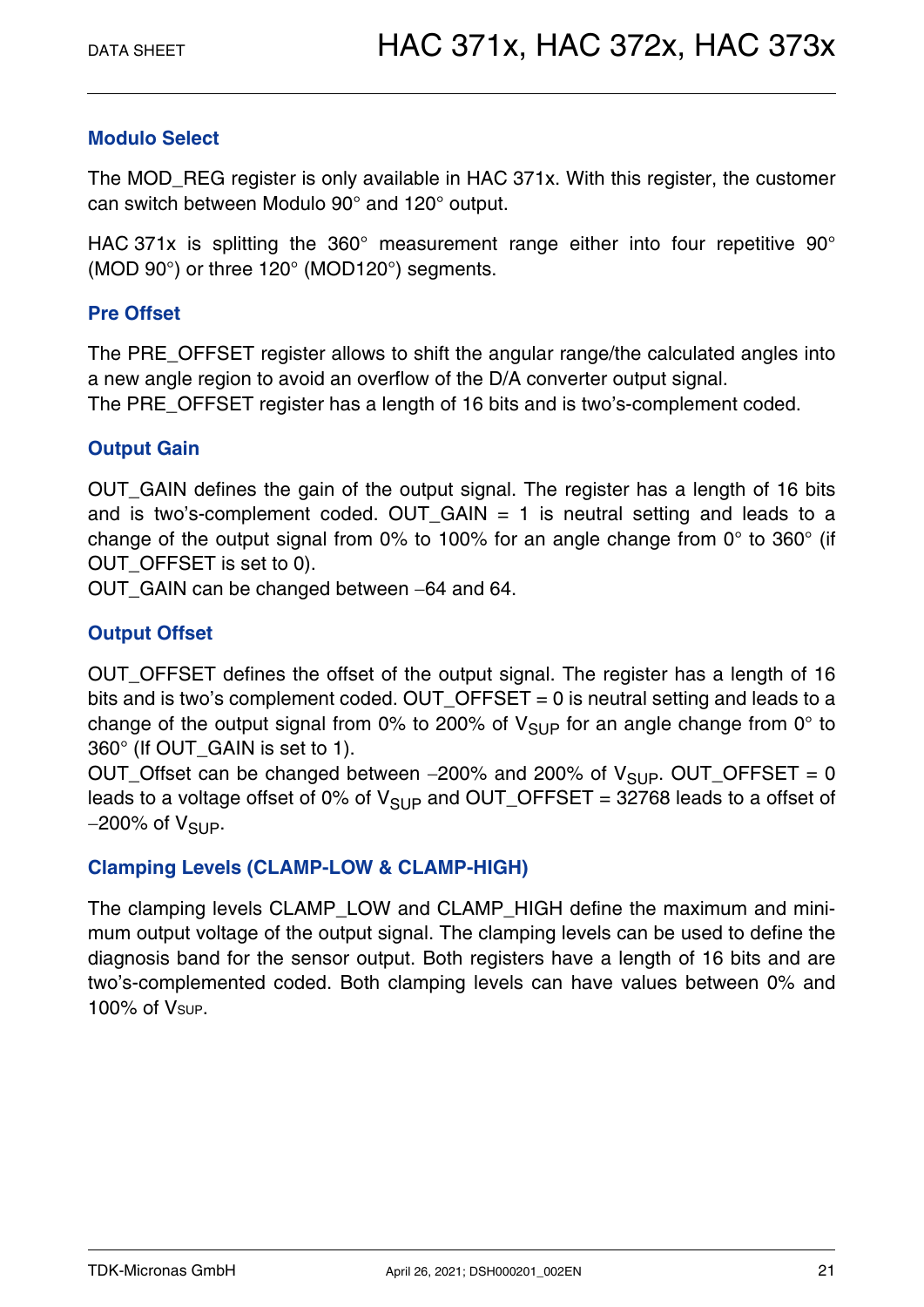### **Interpolator**

HAC 3715 and HAC 372x feature a programmable interpolator before the D/A converter. The interpolator provides a linear interpolation between two successive 8 kHz samples, resulting in an increased update rate (32 x 8 kHz) at the input of the DAC.

The benefit of this block are reduced amplitude steps by a factor of 32, resulting in a smoother analog signal at the output of the DAC and reduced out-of-band noise (>8 kHz).

Please note, that the interpolator does not change the overall bandwidth. The overall bandwidth is defined by the 8 kHz sampling rate of the A/D converter.

The interpolator can be switched on and off with bit 15 in the Customer Setup register 1 (CUST\_SETUP 1).

[Fig. 3–5 on page 22](#page-21-0) shows the Interpolation of a linear output signal.



<span id="page-21-0"></span>**Fig. 3–5:** Interpolation of output signal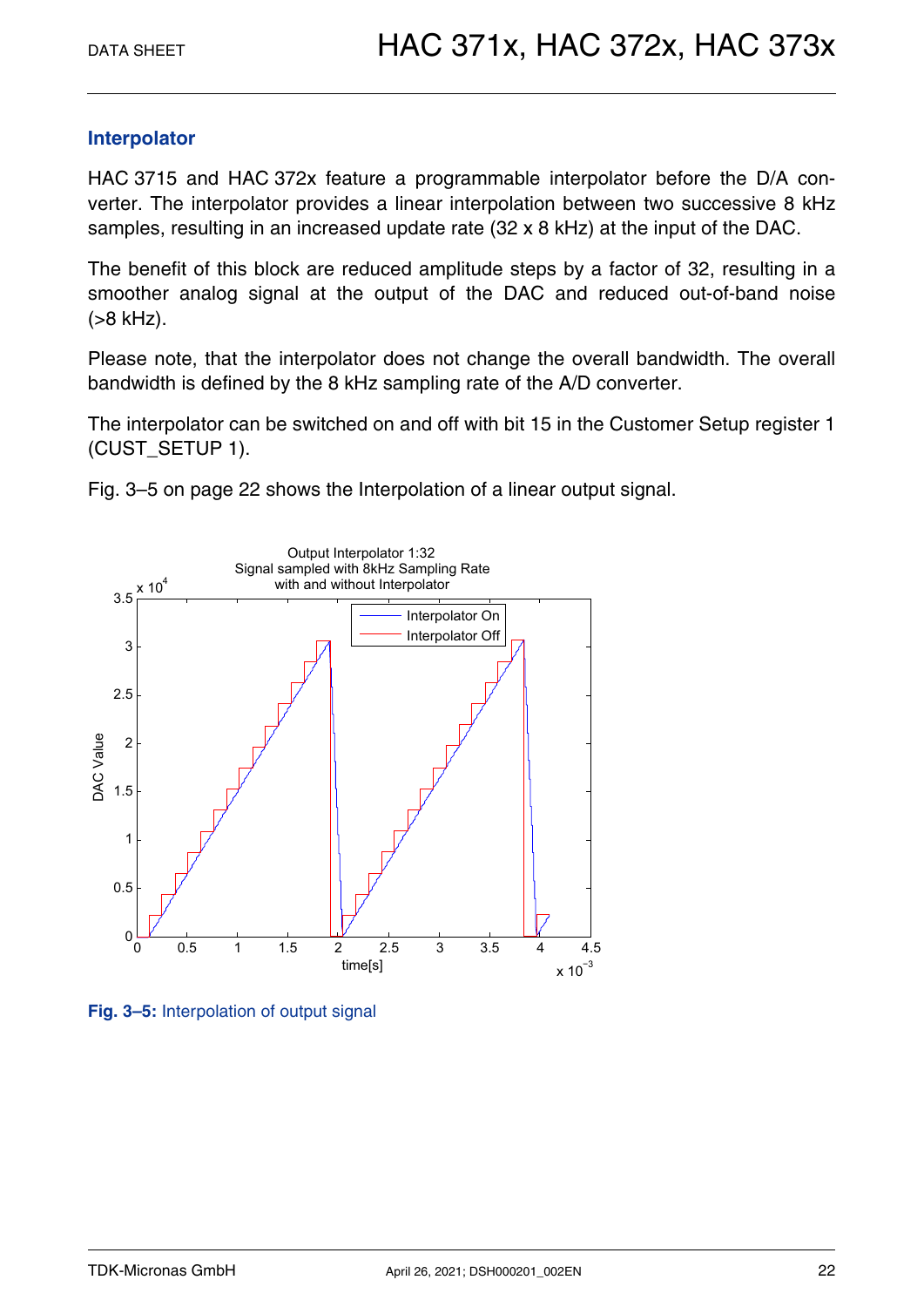

**Fig. 3–6:** Interpolation of output signal (Zoom view)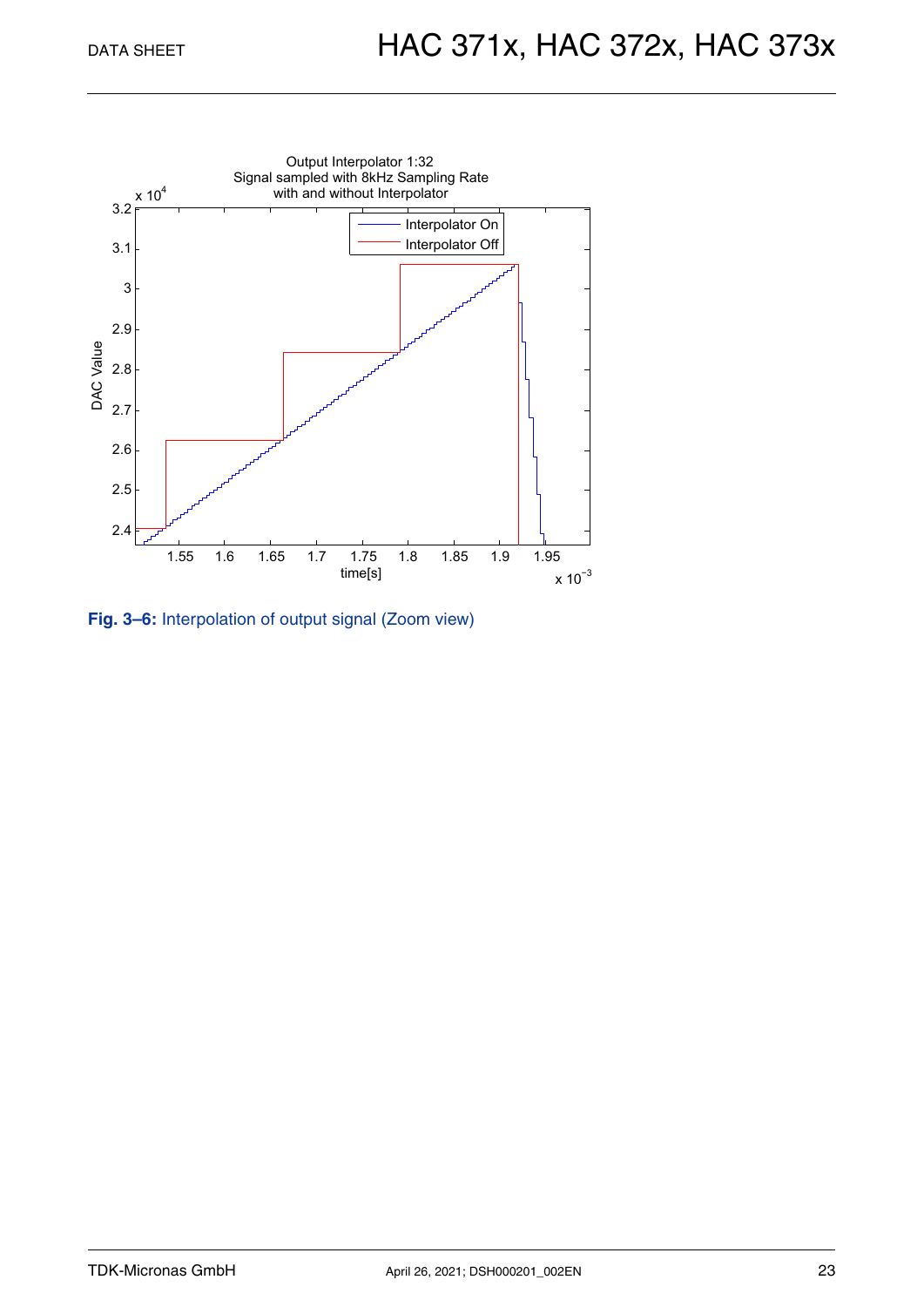### **DNC filter registers (DNC\_-3DB\_FREQENCY & DNC\_THRESHOLD)**

- The DNC (Dynamic Noise Cancellation) filter can be used for further noise reduction in addition to the first order low-pass filter after the A/D converter. It decreases the output noise significantly by adding a low pass filter with a very low cut-off frequency for signals below a certain signal change threshold (DNC\_THRESHOLD).
- The attenuation factor of this IIR filter can be selected by the register DNC-3dB\_FREQUENCY. The threshold can be selected by the register DNC THRESHOLD. Both registers have a length of 16 bits and are two's complement coded. For DNC\_THRESHOLD only values between -1 and -32768 are allowed. To disable the DNC filter DNC\_THRESHOLD must be set to 0. For DNC\_-3dB\_FREQUENCY only positive values between 1 and 32767 are allowed. Recommended is a value of 2048.

[Fig. 3–7](#page-23-0) is showing the frequency response of the filter (as long as the signal change does not cross the selected DNC\_THRESHOLD value) at some recommended filter settings.



#### <span id="page-23-0"></span>**Fig. 3–7:** DNC filter low-pass characteristic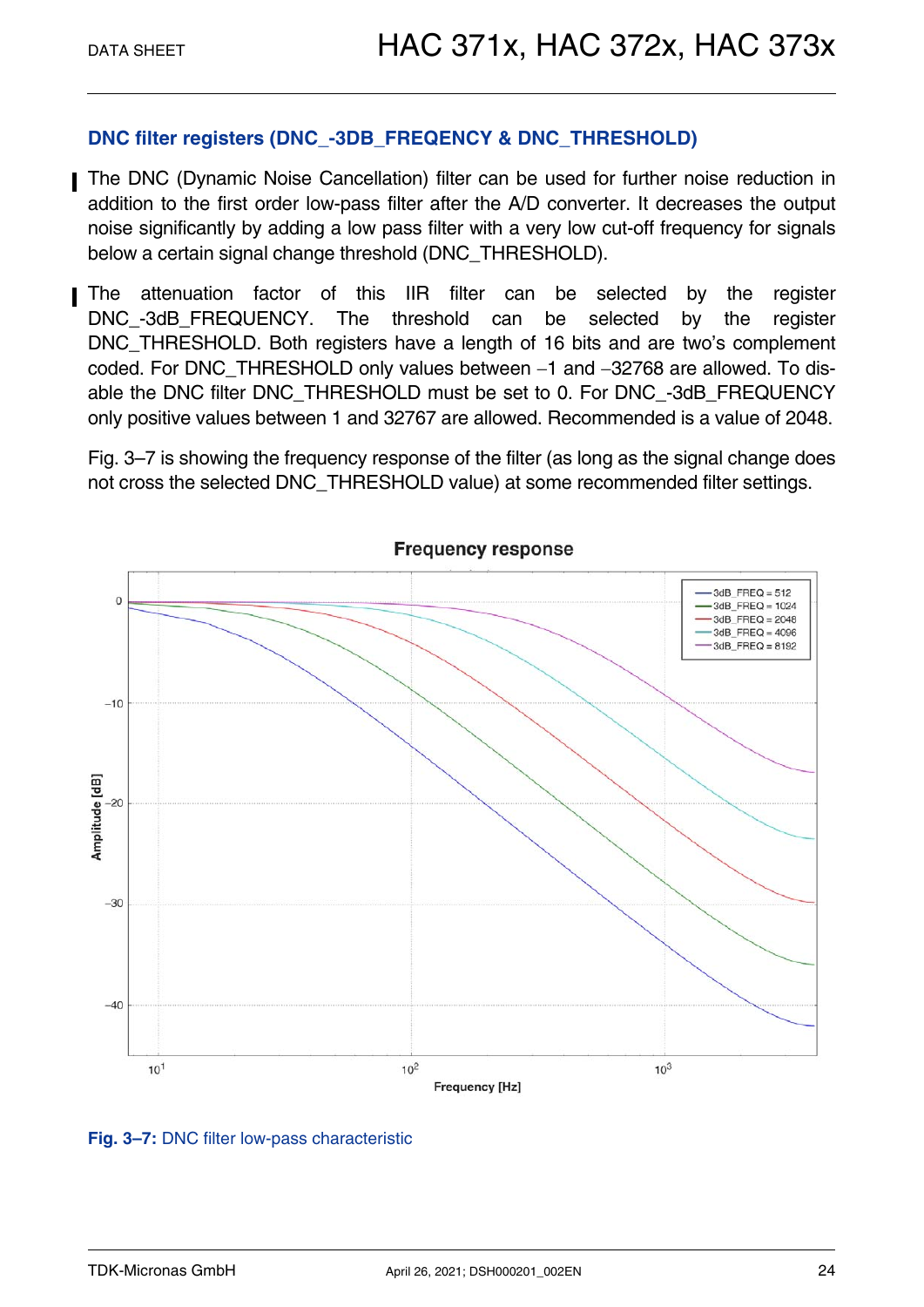#### **Customer Setup Registers (CUST\_SETUP1 & 2)**

CUST\_SETUP1 and CUST\_SETUP2 registers are 16-bit registers that enables the customer to activate various functions of the sensor. CUST\_SETUP1 is used to select functions like diagnosis modes, functionality mode, customer lock, etc. CUST\_SETUP2 can be used to configure the PWM or SENT output.

| <b>Bit No.</b> | <b>Function</b>              | <b>Description</b>                                                                                                                                                                                                                                                                         |
|----------------|------------------------------|--------------------------------------------------------------------------------------------------------------------------------------------------------------------------------------------------------------------------------------------------------------------------------------------|
| 15             | <b>INTERPOL</b>              | Analog output interpolator (HAC 3715 and HAC 372x only)<br>0: Switched off<br>1: On, interpolation in 32 steps                                                                                                                                                                             |
| 14             | Reserved                     | Must be set to zero                                                                                                                                                                                                                                                                        |
| 13             | <b>SENT Channel 2</b>        | Defines if the device transmits temperature or magnetic field strength information in<br>fast channel 2 in case of H.1 format<br>0: Transmission of temperature information<br>1: Transmission of magnetic-field amplitude                                                                 |
| 12             | Digital mode                 | Output format for HAC 373x and HAC 3711 devices<br>0: PWM output<br>1: SENT output                                                                                                                                                                                                         |
| 11:10          | Reserved                     | Must be set to zero                                                                                                                                                                                                                                                                        |
| 9:8            | <b>Overcurrent Detection</b> | 0: Overcurrent detection $OUT = tristate$<br>If Customer Lock $= 1$<br>1: Overcurrent detection OUT = VSUP (in case of analog output)<br>2: Overcurrent detection $OUT = GND$ (in case of analog output)<br>else $OUT = tristate$<br>3: Overcurrent detection $OUT = tristate$             |
| 7              | <b>Error Band</b>            | Error band selection HAC 3715 and HAC 372x:<br>0: High error band (VSUP)<br>1: Low error band (GND)<br>Error band selection HAC 3711 and HAC 373x:<br>0: OUT = SENT (error code 4091) / PWM (freq. = 50% and DC = 75%) in case of<br>overvoltage<br>1: $OUT = GND$ in case of over voltage |
| 6              | Burn-In Mode                 | 0: Disabled<br>1: Enabled                                                                                                                                                                                                                                                                  |
| 5              | <b>Functionality Mode</b>    | 0: Extended<br>1: Normal<br>(see Section 4.9. on page 47)                                                                                                                                                                                                                                  |
| 4              | <b>SENT Start-Up</b>         | Defines if the device transmits during start-up in SENT mode zero samples or 4094<br>until first valid sample available<br>0: Transmission of 4094. Always no transmission of error bits in status nibble<br>1: Transmission of zero samples                                               |
| 3              | Overvoltage Detection        | 0: Overvoltage detection active<br>1: Overvoltage detection disabled                                                                                                                                                                                                                       |
| $\overline{2}$ | Diagnosis Latch              | Latching of diagnosis bits<br>0: No latching<br>1: Latched till next POR (power-on reset)                                                                                                                                                                                                  |
| 1              | Diagnosis                    | 0: Show diagnostic errors on the output<br>1: Don't show diagnostic errors on the output                                                                                                                                                                                                   |
| 0              | <b>Customer Lock</b>         | Bit must be set to 1 to lock the sensor memory                                                                                                                                                                                                                                             |

<span id="page-24-0"></span>

| Table 3-3: Customer Setup Register 1 |  |  |  |  |
|--------------------------------------|--|--|--|--|
|--------------------------------------|--|--|--|--|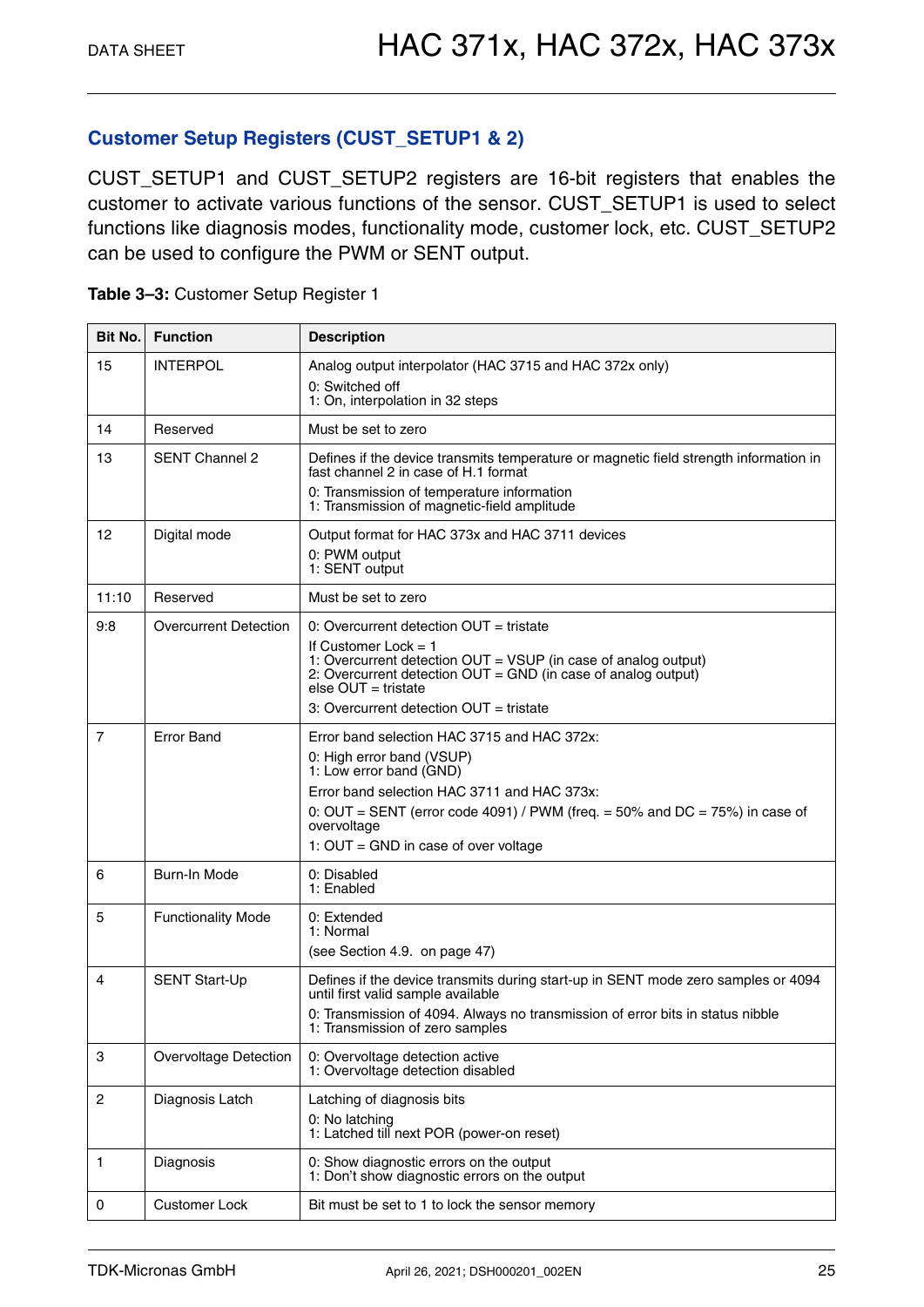The Overcurrent Detection feature is implemented to detect a short circuit between two sensor outputs. The customer can define how the sensor should flag a detected short circuit (see table above). The time interval in which the sensor is checking for an output short and the detectable short circuit current are defined in [Section 4.9. on page 47](#page-46-1).

This feature should only be used in case that two sensors are used in one module to detect a short between their outputs. In case that the Overcurrent Detection is not active both sensors will try to drive their output voltage and the resulting voltage will be within the valid signal band.

#### **Note** The Output Short Detection feature is only active after setting the Customer Lock bit and a power-on reset.

<span id="page-25-0"></span>**Table 3–4:** Customer Setup Register 2

| Bit No.        | <b>Function</b>                    | <b>Description</b>                                                                                                                                                                                                                                                                                                                                                                                |
|----------------|------------------------------------|---------------------------------------------------------------------------------------------------------------------------------------------------------------------------------------------------------------------------------------------------------------------------------------------------------------------------------------------------------------------------------------------------|
| 15             | None                               | Reserved                                                                                                                                                                                                                                                                                                                                                                                          |
| 14:13          | SENT sensor type                   | Defines the sensor type transmitted via slow channel.<br>00: Not specified<br>01: Linear position sensor<br>10: Angle position sensor<br>11: Relative position sensor                                                                                                                                                                                                                             |
| 12             | SENT data frame format             | This bit together with bit 3 defines the different selectable data frame formats.<br>0: H4 format - Secure single sensors (3 data nibble position information and 3 data<br>nibble secure information)<br>1: H1 format - 6 nibble. 12-bit position information and 12-bit temperature informa-<br>tion/Magnetic Amplitude                                                                         |
| 11:8           | <b>SENT</b> tick time              | Can be set between 0.5 $\mu$ s and 4.25 $\mu$ s in 0.25 $\mu$ s steps.<br>0000: $0.5 \,\mu s$<br>1111: 4.25 $\mu$ s                                                                                                                                                                                                                                                                               |
| $\overline{7}$ | Output stage                       | Selection only available for HAC 3711 and HAC 373x<br>0: Push-Pull output<br>1: Open-Drain output (Wire break detection circuit is still active)                                                                                                                                                                                                                                                  |
| 6:4            | <b>SENT Mode selection</b>         | 000: Pause Pulse active<br>101: No Pause Pulse                                                                                                                                                                                                                                                                                                                                                    |
| 3              | PWM polarity/SENT<br>Frame content | This bit defines in case of PWM output mode the polarity of the PWM signal or in<br>SENT output mode number of data nibbles (6 or 3 nibbles).<br><b>New PWM Period starts with</b><br>0: Falling edge<br>1: Rising edge<br><b>Number of SENT data nibbles</b><br>0: 3 data nibble 12-bit position information<br>1: 6 data nibble (see bit 12)                                                    |
| 2:0            | PWM or SENT frequency              | These three bits are used to configure the PWM frequency or SENT message<br>frequency in case of operation with pause pulse.<br><b>PWM</b><br><b>SENT (SENTF)</b><br>000: 2.0 kHz (11 bits) 8 kHz<br>001: 1.6 kHz (11 bits) 4 kHz<br>010: 1.0 kHz<br>2.66 kHz<br>011: 800 Hz<br>2 kHz<br>100: 500 Hz<br>$1.6$ kHz<br>101: 400 Hz<br>1 kHz<br>110: 250 Hz<br>$0.8$ kHz<br>111: 200 Hz<br>$0.5$ kHz |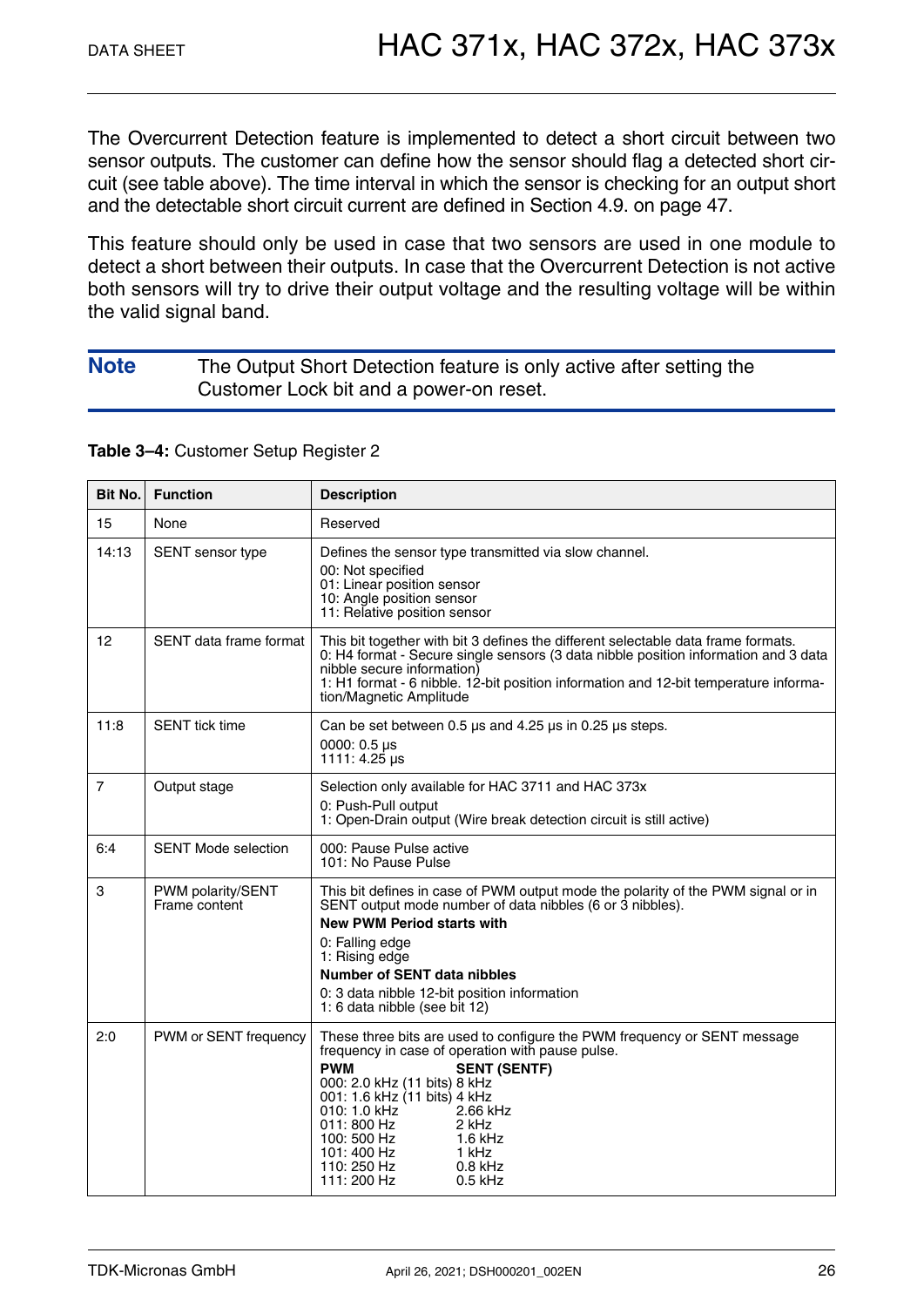### <span id="page-26-0"></span>**3.4. Output Linearization**

In certain applications (e.g. through shaft applications or position measurements) it is required to linearize the output characteristic. The resulting output characteristic "value vs. angle/position" is not a linear curve as in the ideal case. But it can be linearized by applying an inverse nonlinear compensation curve.



**Fig. 3–8:** Example for output linearization

For this purpose the compensation curve will be divided into 33 segments with equal distance. Each segment is defined by two setpoints, which are stored in EEPROM. Within the interval, the output is calculated by linear interpolation according to the position within the interval.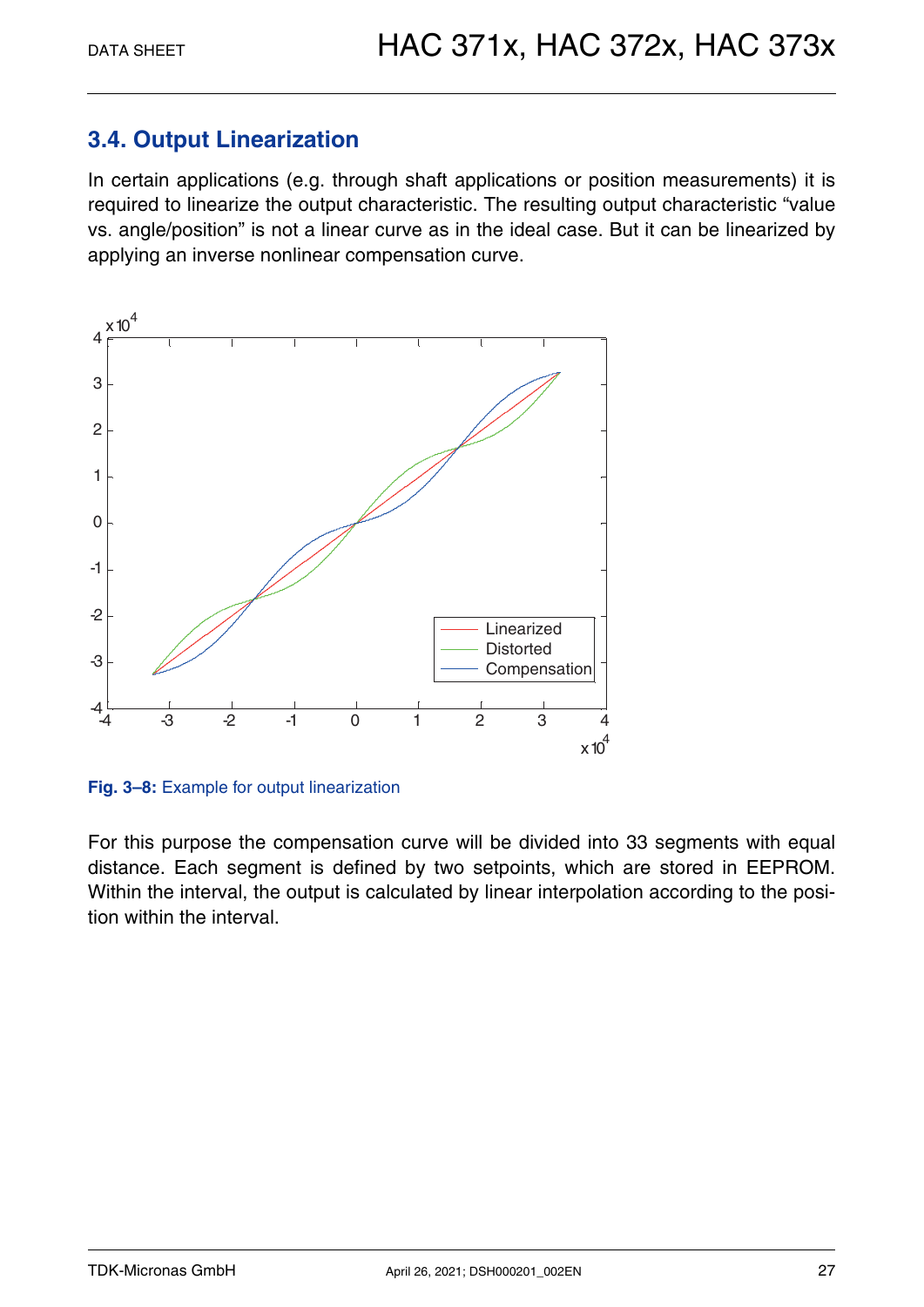



The constraint of the linearization is that the input characteristic has to be a monotonic function. In addition, it is recommended that the input does not have a saddle point or inflection point, i.e. regions where the input is nearly constant. This would require a high density of set points.

To do a linearization the following steps are necessary:

- Measure output characteristics over full range
- Find the inverse (Point-wise mirroring the graph on the bisectrix)
- Do a spline fit on the inverse
- Insert digital value of set point position into spline fit function for each set point (0, 1024, 2048, ..., 32768)
- Resulting values can be directly entered into the EEPROM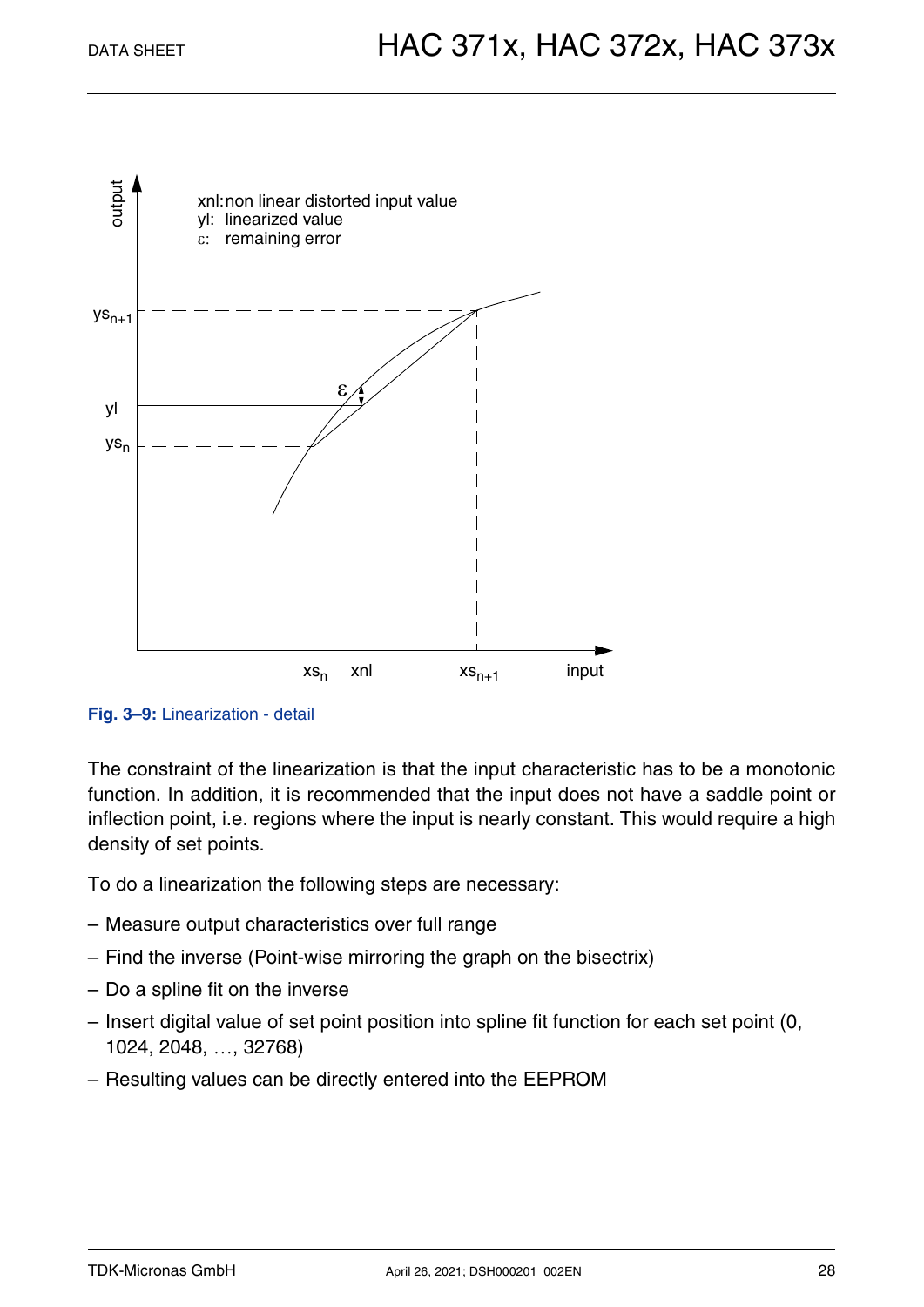### <span id="page-28-0"></span>**3.5. Functional Safety**

#### <span id="page-28-1"></span>**3.5.1. Function Safety Manual and Functional Safety Report**

The Functional Safety Manual for HAC 37xy contains the necessary information to support customers to realize a safety compliant application by integrating HAC 37xy as an ASIL B ready component, in their system. The Functional Safety Manual can be provided upon request.

The Functional Safety Analysis Report describes the assumed Safety Goal, the corresponding Failure Modes as well as the Base Failure Rate for die and package according to IEC TR 62380. It can be provided based on a TDK-Micronas mission profile as well as customer mission profiles.

#### <span id="page-28-2"></span>**3.5.2. Integrated Diagnostic Mechanism**

The HAC 37xy features two groups of diagnostic functions. The first group contains basic functions that are always active. The second group can be activated by the customer and contains supervision and self-tests related to the signal path and sensor memory.

#### **Diagnostic features that are always active:**

- Wire break detection for supply and ground line
- Undervoltage detection
- Thermal supervision of output stage (overcurrent, short circuit, etc.)

#### **Diagnostic features that can be activated by customer:**

- Continuous internal supply voltage monitoring
- A/D converter stuck error
- Output signal clamping
- A/D converter clipping
- Continuous state machine self-test
- Continuous EEPROM self-test
- Continuous ROM parity check
- Temperature sensor error
- Magnetic range detection
- Overvoltage detection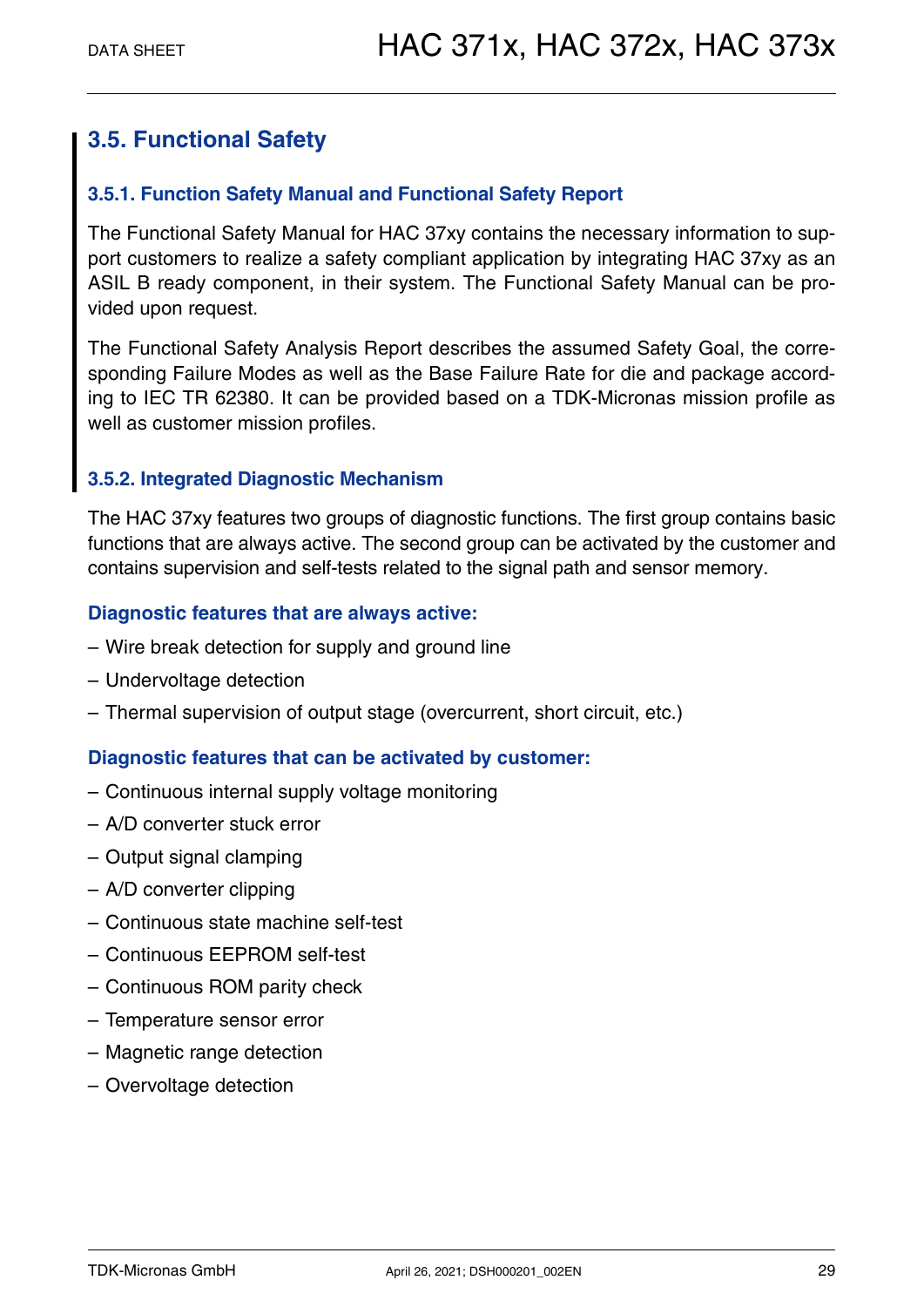In case of HAC 3715 and HAC 372x, the sensor indicates a fault immediately by switching the output signal to the selected error band in case that the diagnostic mode is activated by the customer (CUST\_SETUP1, bit 1). The customer can select if the output goes to the upper or lower error band by setting bit number 7 in the CUST\_SETUP1 register [\(Table 3–3 on page 25\)](#page-24-0). An output short drives the output to VSUP, GND or tristate depending of the customer settings. Further details can be found in [Section 4.9.](#page-46-1) [on page 47](#page-46-1).

The sensor switches the output to tristate if an over temperature condition is detected by the thermal supervision. The sensor switches the output to ground in case of a  $V_{\text{SUP}}$ wire-break and to  $V_{\text{SUP}}$  in case of a GND wire-break.

HAC 373x and HAC 3711 indicate a failure by changing the PWM frequency from the nominal value. The different errors are then coded in different duty-cycles.

| <b>Failure Mode</b>                                                                                        | <b>Frequency</b> | <b>Duty-Cycle</b>                 |
|------------------------------------------------------------------------------------------------------------|------------------|-----------------------------------|
| EEPROM, ROM, A/D converter stuck error,<br>state machine self-test and the internal supply voltage monitor | 50%              | 95%                               |
| Magnetic field too low                                                                                     | 50%              | 62.5%                             |
| Magnetic field too high                                                                                    | 50%              | 55%                               |
| $V_{SIIP}$ Overvoltage (CUST_SETUP1, bit $7 = 0$ )                                                         | 50%              | 75%                               |
| $V_{SIIP}$ Overvoltage (CUST_SETUP1, bit $7 = 1$ )                                                         |                  | Output driven to low output state |
| Temperature error                                                                                          | 50%              | 85%                               |
| Undervoltage                                                                                               | No PWM           | n.a.                              |
| A/D converter clipping                                                                                     | 50%              | 70%                               |

**Table 3–5:** Failure indication for HAC 3711 and HAC 373x in PWM mode

In case of undervoltage, the sensors will go into reset and the output will be actively driven to low output state.

**Note** In case of an error the sensors change the selected PWM frequency. Example: During normal operation the PWM frequency is 1 kHz, in case of an error 500 Hz.

HAC 373x and HAC 3711 are transmitting detailed error codes in case of selected SENT output. Further details can be found in [Section 3.6. on page 31](#page-30-0).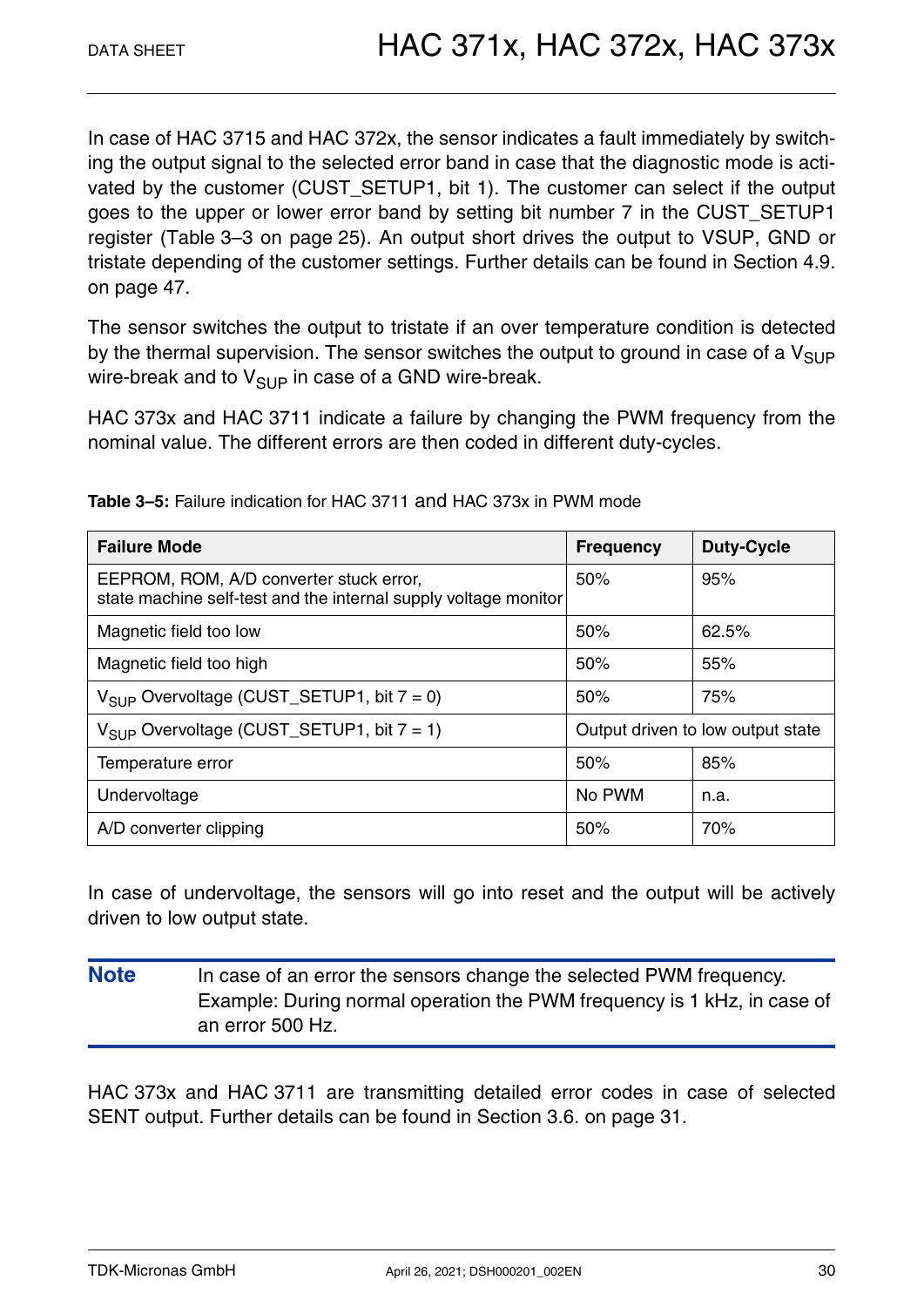### <span id="page-30-0"></span>**3.6. SENT Output Protocol**

HAC 373x and HAC 3711 comply with the SAEJ2716 standard rev. 4 and support the following three frame formats:

- Two 12-bit Fast Channels (3 nibble position information and 3 nibble temperature information or magnetic-field amplitude)
- One 12-bit Fast Channel (3 nibble position information)
- Secure Single Sensors with 12-bit Fast Channel (3 nibble position information) and 12-bit Secure Sensor Information

All different modes are customer selectable via EEPROM bits [\(see Table 3–4 on page 26\)](#page-25-0).

In SENT output mode the unidirectional communication from the sensor to a receiver module (e.g. an Electronic Control Unit) occurs independently of any action of the receiver module. It does not require any synchronization signal from the receiver module and does not include a coordination signal from the controller/receiving devices.

### <span id="page-30-1"></span>**3.6.1. 6 Data Nibble Frame with Two Fast Channels (H.1 Format SAEJ2716 rev. 4)**

In this SENT mode the sensor transmits SENT frames with 6 data nibbles. 3 data nibbles with 12-bit position information and 3 data nibbles with 12-bit temperature information or 12-bit magnetic-field amplitude information (customer configurable). They are formatted according to [Table 3–6.](#page-31-1)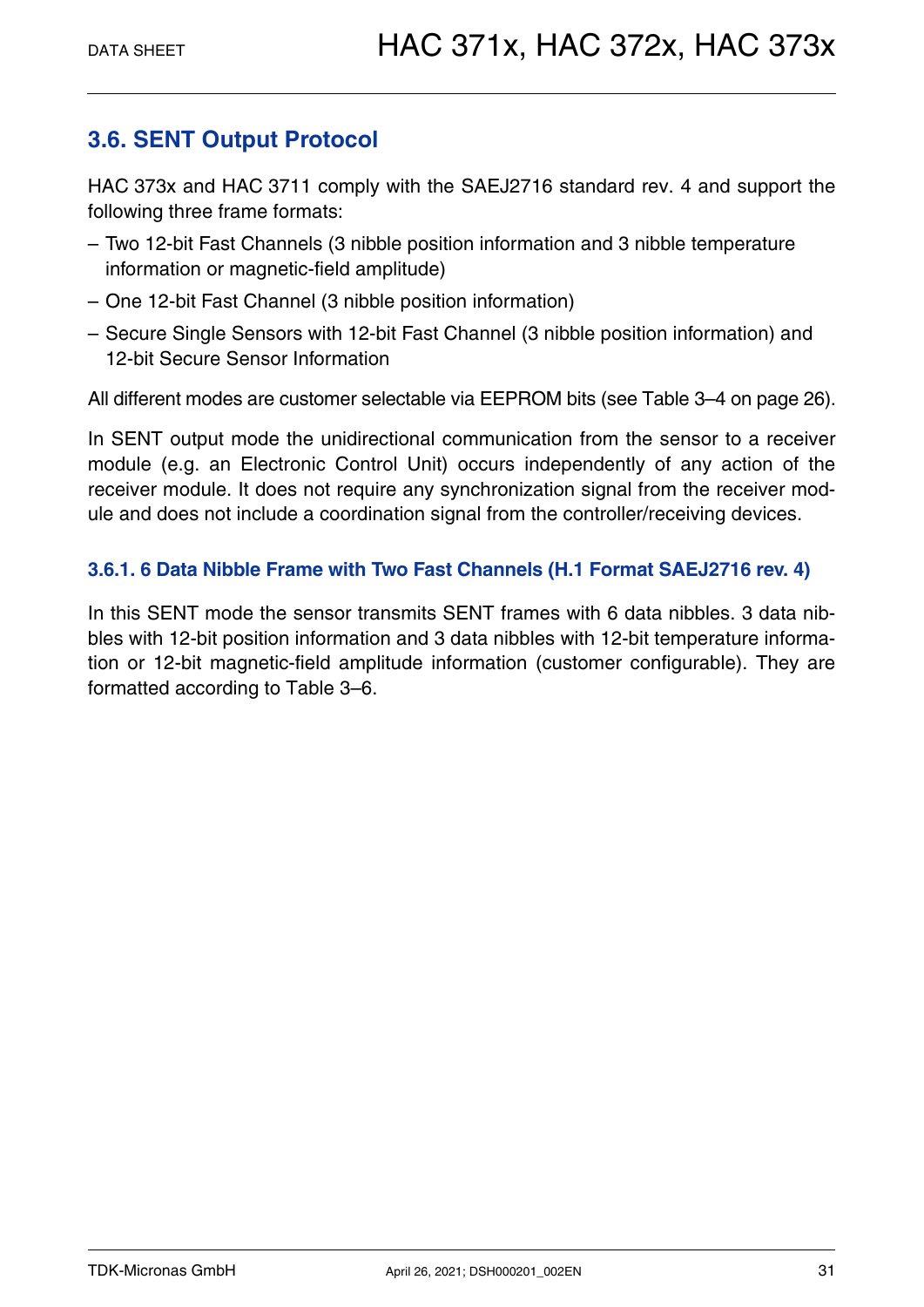| <b>Pulse</b>   |                                               | <b>Remarks</b>                                                                                                                                                                                                    |
|----------------|-----------------------------------------------|-------------------------------------------------------------------------------------------------------------------------------------------------------------------------------------------------------------------|
| #              | <b>Description</b>                            |                                                                                                                                                                                                                   |
| 1              | Synchronization/<br>Calibration               | It is mandatory to measure the synchronization / calibration<br>period for calibration of the clock tick time $t_{\text{tick}}$ at the ECU                                                                        |
| $\overline{2}$ | 4-bit Status &<br><b>Communication Nibble</b> | Status [0]: 1, if CUST_SETUP1-bit $4 = 1$ & error; otherwise 0<br>Status [1]: 1, if CUST_SETUP1-bit $4 = 1$ & temp. error; otherwise 0<br>Status [23]: Enhanced Serial Message (see Section 3.6.8. on<br>page 36) |
| 3              | 4-bit Data Nibble MSN 1                       | Position Value [11:8]                                                                                                                                                                                             |
| 4              | 4-bit Data Nibble MidN 1                      | Position Value [7:4]                                                                                                                                                                                              |
| 5              | 4-bit Data Nibble LSN 1                       | Position Value [3:0]                                                                                                                                                                                              |
| 6              | 4-bit Data Nibble LSN 2                       | Chip Temperature Value [3:0] or Magnetic Amplitude Value [3:0]                                                                                                                                                    |
| $\overline{7}$ | 4-bit Data Nibble MidN 2                      | Chip Temperature Value [7:4] or Magnetic Amplitude Value [7:4]                                                                                                                                                    |
| 8              | 4-bit Data Nibble MSN 2                       | Chip Temperature Value [11:8] or Magnetic Amplitude Value [11:8]                                                                                                                                                  |
| 9              | 4-bit CRC Nibble                              | Enhanced CRC see SAEJ2716                                                                                                                                                                                         |
| 10             | Pause Pulse                                   | Optional. Customer configurable.                                                                                                                                                                                  |

<span id="page-31-1"></span>**Table 3–6:** Nibble description for 6 data nibble frame format with two fast channels

### <span id="page-31-0"></span>**3.6.2. 3 Data Nibble Frame with One Fast Channel (H.2 Format SAEJ2716 rev. 4)**

In this SENT mode the sensor transmits SENT frames with 3 data nibbles containing 12-bit position information. They are formatted according to [Table 3–7.](#page-31-2)

<span id="page-31-2"></span>**Table 3–7:** Nibble description for 3 data nibble frame format with one fast channel

| <b>Pulse</b>   |                                               | <b>Remarks</b>                                                                                                                                             |
|----------------|-----------------------------------------------|------------------------------------------------------------------------------------------------------------------------------------------------------------|
| #              | <b>Description</b>                            |                                                                                                                                                            |
|                | Synchronization/<br>Calibration               | It is mandatory to measure the synchronization / calibration<br>period for calibration of the clock tick time $t_{\text{tick}}$ at the ECU                 |
| 2              | 4-bit Status &<br><b>Communication Nibble</b> | Status [0]: 1, if CUST_SETUP1-bit $4 = 1$ & error; otherwise 0<br>Status [1]: 0<br>Status [23]: Enhanced Serial Message (see Section 3.6.8.<br>on page 36) |
| 3              | 4-bit Data Nibble MSN 1                       | Position Value [11:8]                                                                                                                                      |
| 4              | 4-bit Data Nibble MidN 1                      | Position Value [7:4]                                                                                                                                       |
| 5              | 4-bit Data Nibble LSN 1                       | Position Value [3:0]                                                                                                                                       |
| 6              | 4-bit CRC Nibble                              | Enhanced CRC see SAEJ2716                                                                                                                                  |
| $\overline{7}$ | Pause Pulse                                   | Optional. Customer configurable.                                                                                                                           |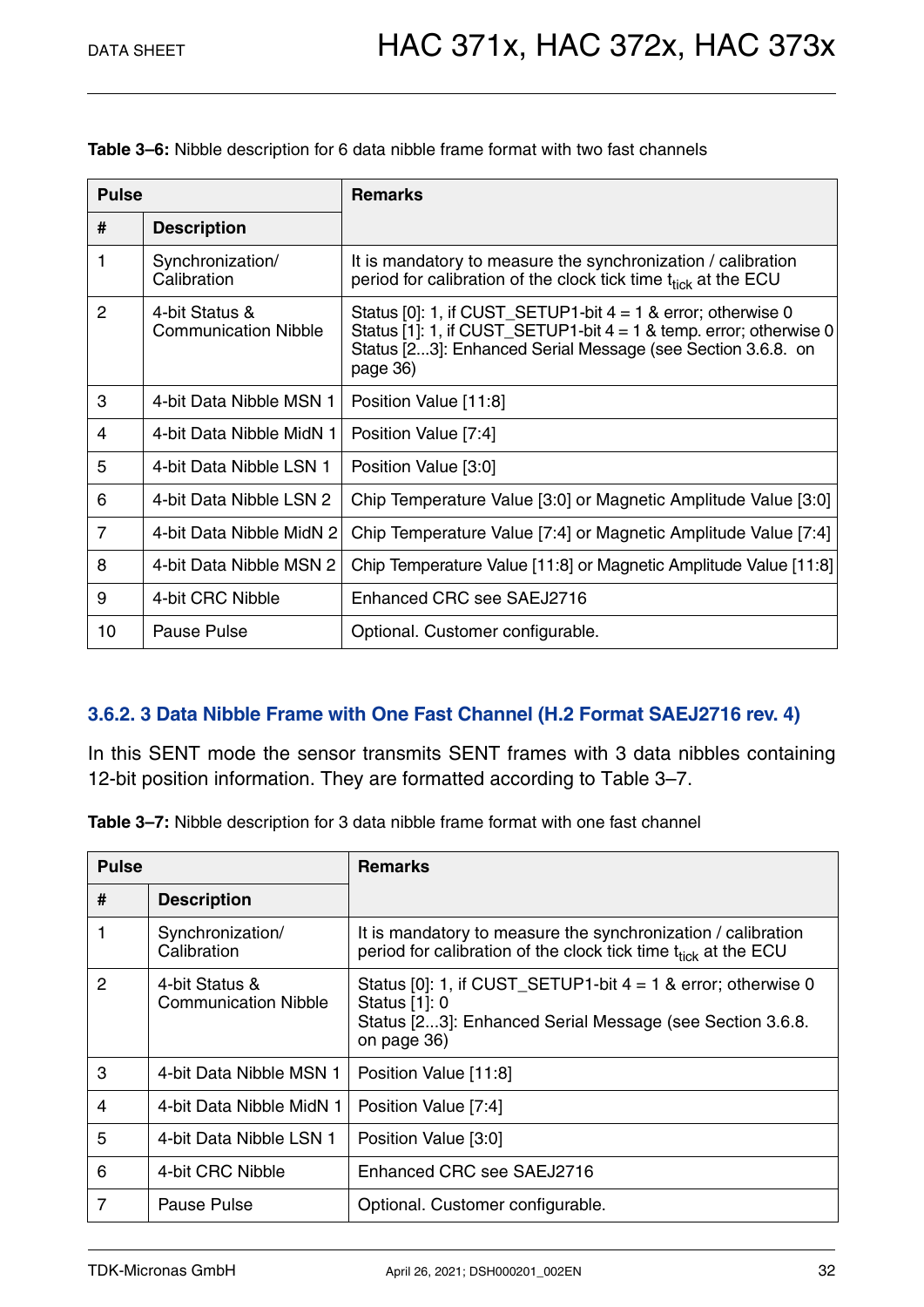#### <span id="page-32-0"></span>**3.6.3. 6 Data Nibble Frame with Secure Information (H.4 Format SAEJ2716 rev. 4)**

In this SENT mode the sensor transmits SENT frames with 3 data nibbles containing 12-bit position information as well as 3 data nibbles containing 12-bit secure sensor information. The secure sensor information consists of an 8-bit rolling counter and the inverted copy of the MSN of the transmitted position information. They are formatted according to [Table 3–8](#page-32-1).

| <b>Pulse</b>   |                                               | <b>Remarks</b>                                                                                                                                                |
|----------------|-----------------------------------------------|---------------------------------------------------------------------------------------------------------------------------------------------------------------|
| #              | <b>Description</b>                            |                                                                                                                                                               |
| 1              | Synchronization/<br>Calibration               | It is mandatory to measure the synchronization / calibration<br>period for calibration of the clock tick time t <sub>tick</sub> at the ECU                    |
| 2              | 4-bit Status &<br><b>Communication Nibble</b> | Status $[0]$ : 1, if CUST_SETUP1-bit $4 = 1$ & error; otherwise 0<br>Status [1]: 0<br>Status [23]: Enhanced Serial Message (see Section 3.6.8.<br>on page 36) |
| 3              | 4-bit Data Nibble MSN 1                       | Position Value [11:8]                                                                                                                                         |
| 4              | 4-bit Data Nibble MidN 1                      | Position Value [7:4]                                                                                                                                          |
| 5              | 4-bit Data Nibble LSN 1                       | Position Value [3:0]                                                                                                                                          |
| 6              | 4-bit Data Nibble MSN 2                       | <b>Rolling Counter MSN</b>                                                                                                                                    |
| $\overline{7}$ | 4-bit Data Nibble MidN 2                      | Rolling Counter LSN                                                                                                                                           |
| 8              | 4-bit Data Nibble LSN 2                       | Inverted Copy of Data Nibble MSN 1                                                                                                                            |
| 9              | 4-bit CRC Nibble                              | Enhanced CRC see SAEJ2716                                                                                                                                     |
| 10             | Pause Pulse                                   | Optional. Customer configurable.                                                                                                                              |

<span id="page-32-1"></span>**Table 3–8:** Nibble description for 6 data nibble frame format with secure information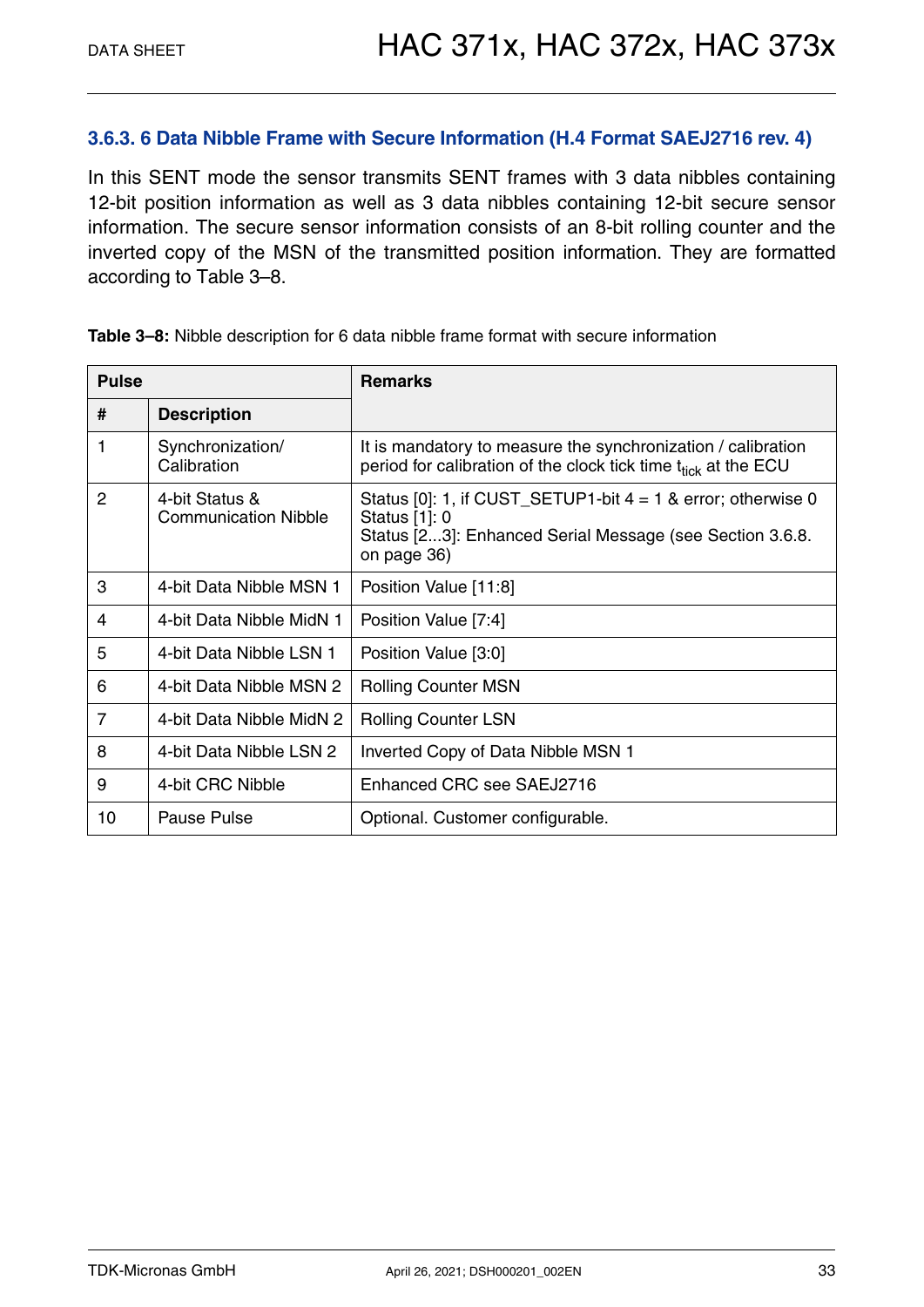#### <span id="page-33-0"></span>**3.6.4. Error Diagnostic Reporting on Fast Channel**

The Status bits are set to one in case of "sensor error indication" or "sensor functionality and processing error indication" as long as bit 4 in CUST\_SETUP1 is set to one.

If bit 4 is set to zero Status bits are always zero.

In addition the diagnostic can be reported through the 12-bit payload of channel 1 and/ or channel 2. Below table shows the values that will be sent in case of an internal error.

|  |  |  |  |  | Table 3-9: Error codes transmitted on fast channel 1 and/or 2 |  |  |
|--|--|--|--|--|---------------------------------------------------------------|--|--|
|--|--|--|--|--|---------------------------------------------------------------|--|--|

| Error                                                   | Code            |                 |  |
|---------------------------------------------------------|-----------------|-----------------|--|
|                                                         | CH <sub>1</sub> | CH <sub>2</sub> |  |
| Sensor error indication                                 | 4091            | N/A             |  |
| Sensor functionality and<br>processing error indication | 4090            | 4090            |  |
| Data Clamping: High                                     | 4088            | 4088            |  |
| Data Clamping: Low                                      |                 |                 |  |

**Note** CH 2 is only showing error code 4090 in case of a temperature error. All other errors will be indicated on CH 1 only.

The transmission of error codes on fast channel 1 and/or 2 can be deactivated by a customer EEPROM bit (bit 1 of Customer Setup Register 1, [Table 3–3 on page 25\)](#page-24-0). The sensor will then continue to transmit measurement data, but Status Error will be still set to 1.

### <span id="page-33-1"></span>**3.6.4.1. Impact of Diagnosis Bit (CUST\_SETUP1 - Bit 1) on SENT Output**

The following table describes the impact of the Diagnosis bit on the error indication in SENT mode depending on the Pause Pulse configuration. [Table 3–10](#page-33-2) shows the behavior for the H.2 and H.4 format. [Table](#page-34-3) describes the behavior in case of the H.1 format.

| <b>DIAGNOSIS bit</b>     | <b>Effect on</b> | <b>Pause Pulse active</b>     | <b>No Pause Pulse</b>                                                |
|--------------------------|------------------|-------------------------------|----------------------------------------------------------------------|
| 0: Enabled<br>Status [0] |                  | Shows diagnosis error         | Shows diagnosis error and double data<br>transmission                |
|                          | Fast Channel 1   | Shows diagnosis error code    | Shows diagnosis error code                                           |
| 1: Disabled              | Status [0]       | Shows diagnosis error         | Shows no diagnosis error but double data<br>transmission information |
|                          | Fast Channel 1   | Shows no diagnosis error code | Shows no diagnosis error code                                        |

<span id="page-33-2"></span>

| <b>Table 3-10:</b> Error indication in H.2 and H.4 format |  |  |  |
|-----------------------------------------------------------|--|--|--|
|-----------------------------------------------------------|--|--|--|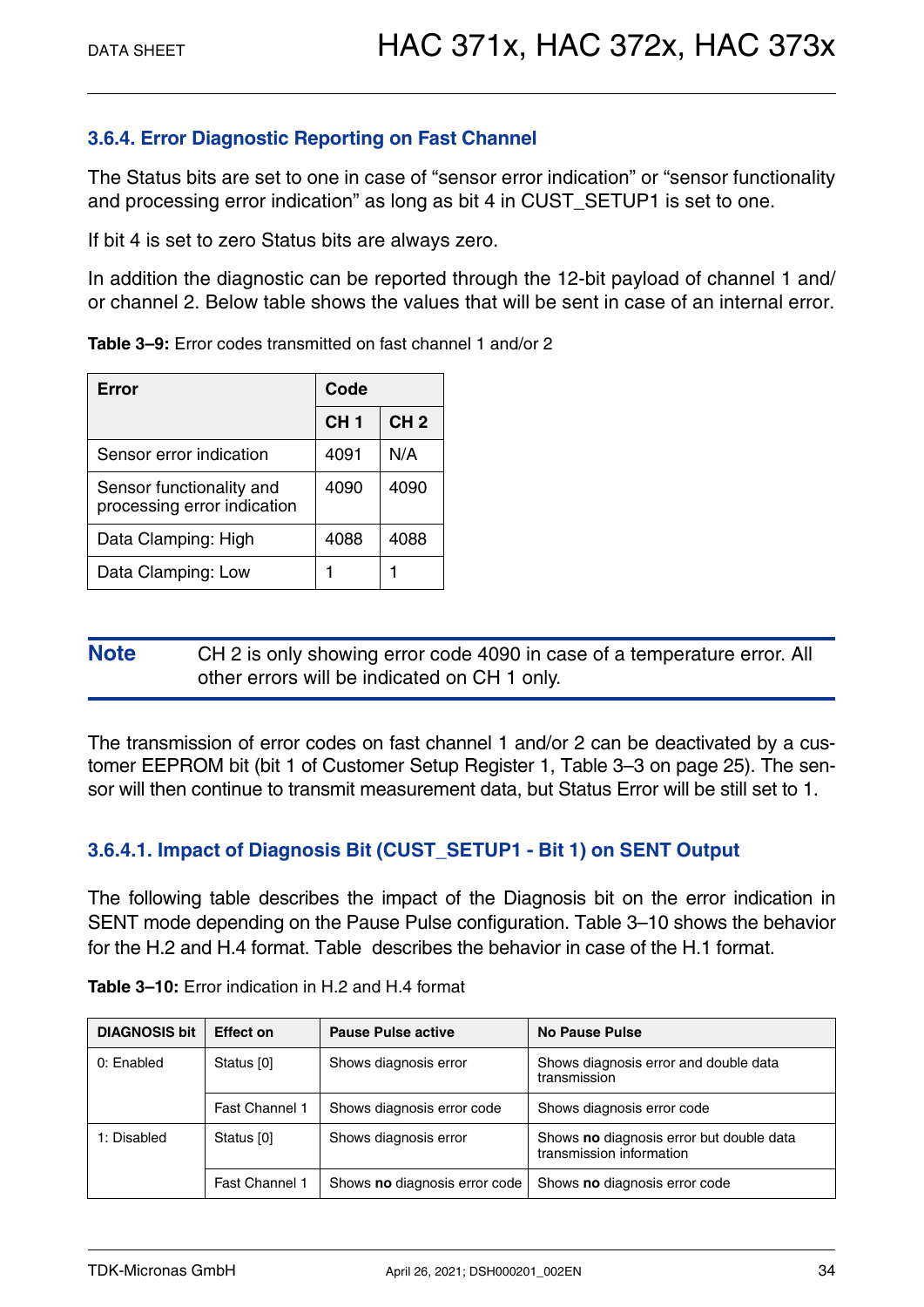| <b>DIAGNOSIS bit</b>      | <b>Effect on</b>      | <b>Pause Pulse active</b>     | No Pause Pulse                                                       |
|---------------------------|-----------------------|-------------------------------|----------------------------------------------------------------------|
| 0: Enabled                | Status [0]            | Shows diagnosis error         | Shows diagnosis error and double data<br>transmission                |
| Fast Channel 1            |                       | Shows diagnosis error code    | Shows diagnosis error code                                           |
|                           | Status [1]            | Shows diagnosis error         | Shows diagnosis error                                                |
|                           | Fast Channel 2        | Shows diagnosis error code    | Shows diagnosis error code                                           |
| 1: Disabled<br>Status [0] |                       | Shows diagnosis error         | Shows no diagnosis error but double data<br>transmission information |
|                           | <b>Fast Channel 1</b> | Shows no diagnosis error code | Shows no diagnosis error code                                        |
|                           | Status [1]            | Shows diagnosis error         | Shows diagnosis error                                                |
|                           | Fast Channel 2        | Shows no diagnosis error code | Shows no diagnosis error code                                        |

<span id="page-34-4"></span><span id="page-34-3"></span>**Table 3–11:** Error indication in H.1 format

### **Note** [Table 3–10](#page-33-2) and [Table 3–11](#page-34-4) are only valid if bit 4 of CUST\_SETUP1 register is set to one.

#### <span id="page-34-0"></span>**3.6.5. Timing of error reporting on fast channel**

In worst case it will take two SENT frames to indicate an error on the output. The overall time depends on the selected frame format and tick time.

#### <span id="page-34-1"></span>**3.6.6. Pause Pulse**

The pause pulse is present at the end of every frame as defined by the SAEJ2716 standard. Alternatively the pause pulse can be deactivated for HAC 373x and HAC 3711 by a bit combination in the configuration memory [\(see Table 3–4 on page 26\)](#page-25-0). The length of the pause pulse is automatically adjusted by the chip internal SENT block in order to achieve a constant frame period independent from the message content. The length depends on the frame content and the selected SENT message frequency, as well as on the selected tick time [\(see Table 3–15 on page 39\).](#page-38-1)

It is possible that in case of deactivated pause pulse some samples may be transmitted twice in series due to the fact that the message time can be shorter than the sample time. Status[0] bit will be set to one in case that a sample is transmitted twice. Please refer to [Table 3–17](#page-39-0) and [Table 3–18 on page 40](#page-39-1) showing tick times allowing a sample synchronous transmission.

### <span id="page-34-2"></span>**3.6.7. CRC Implementation**

HAC 373x and HAC 3711 support the new recommended CRC implementation defined in SAEJ2716 rev. 4. The old legacy CRC is not supported.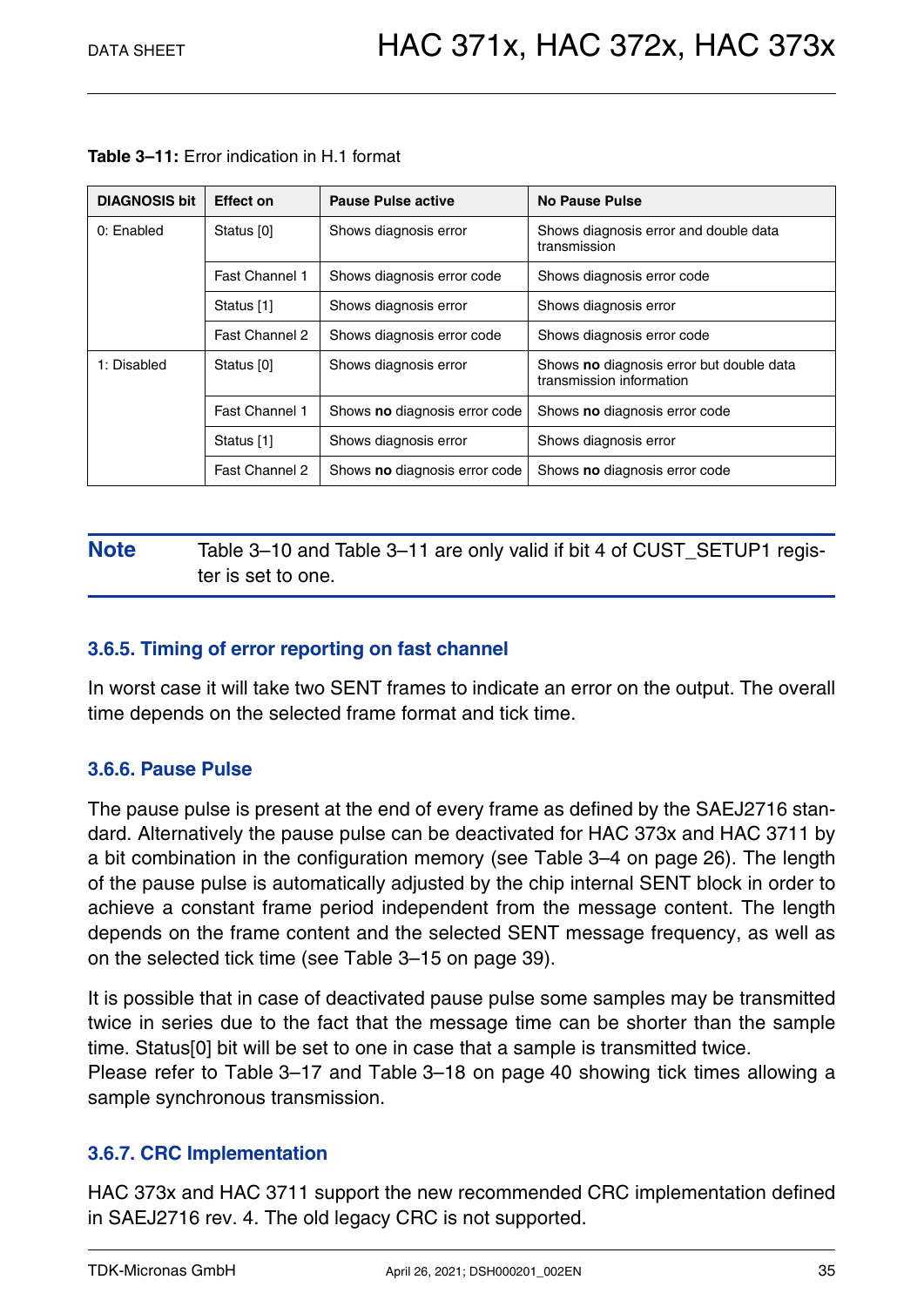#### <span id="page-35-0"></span>**3.6.8. Slow Channel: Enhanced Serial Message**

HAC 373x and HAC 3711 transmit the slow message according to the Enhanced Serial Message Format as specified in the SENT standard SAEJ2716 with the following setup:

The configuration bit is always 0, representing 12-bit data and 8-bit message ID.

#### <span id="page-35-1"></span>**3.6.9. Slow Channel: Serial Message Sequence**

The device is always transmitting the serial message sequence shown in [Table 3–12.](#page-35-2)

| #              | 8-bit ID | <b>Item</b>            | 12-bit Data                                          | <b>Comment</b>                                                                      |
|----------------|----------|------------------------|------------------------------------------------------|-------------------------------------------------------------------------------------|
| 1              | 0x03     | Sensor type            | (see Table 3-14 on page 38)                          | Customer programmable                                                               |
| $\overline{2}$ | 0x29     | Micronas SN            | 8-bit MSB MIC ID1                                    | <b>MSB Micronas Serial Number</b><br>register 1. Right aligned                      |
| 3              | 0x2A     | Micronas SN            | 8-bit LSB MIC_ID1                                    | <b>LSB Micronas Serial Number</b><br>register 1. Right aligned                      |
| 4              | 0x01     | <b>Error Codes</b>     | (see Table 3-13 on page 37)                          |                                                                                     |
| 5              | 0x2B     | Micronas SN            | 8-bit MSB MIC_ID2                                    | <b>MSB Micronas Serial Number</b><br>register 2. Right aligned                      |
| 6              | 0x2C     | Micronas SN            | 8-bit LSB MIC_ID2                                    | <b>LSB Micronas Serial Number</b><br>register 2. Right aligned                      |
| $\overline{7}$ | 0x05     | Manufacturer<br>Code   | 0x007                                                | Micronas Manufacturer Code                                                          |
| 8              | 0x01     | <b>Error Codes</b>     | (see Table 3-13 on page 37)                          |                                                                                     |
| 9              | 0x06     | Protocol revi-<br>sion | 0x004                                                | SAEJ2716 rev. 4                                                                     |
| 10             | 0x23     | Temperature            | 1  4088: Temperature Data<br>4090: Temperature Error | 12-bit internal reference temper-<br>ature. Transfer function Micronas<br>specific. |
| 11             | 0x1C     | Field strength         | 1  4088: Calculated mag-<br>netic-field amplitude    | Transfer characteristic is not<br>transmitted                                       |
| 12             | 0x01     | <b>Error Codes</b>     | (see Table 3-13 on page 37)                          |                                                                                     |

#### <span id="page-35-2"></span>**Table 3–12:** Serial Message Sequence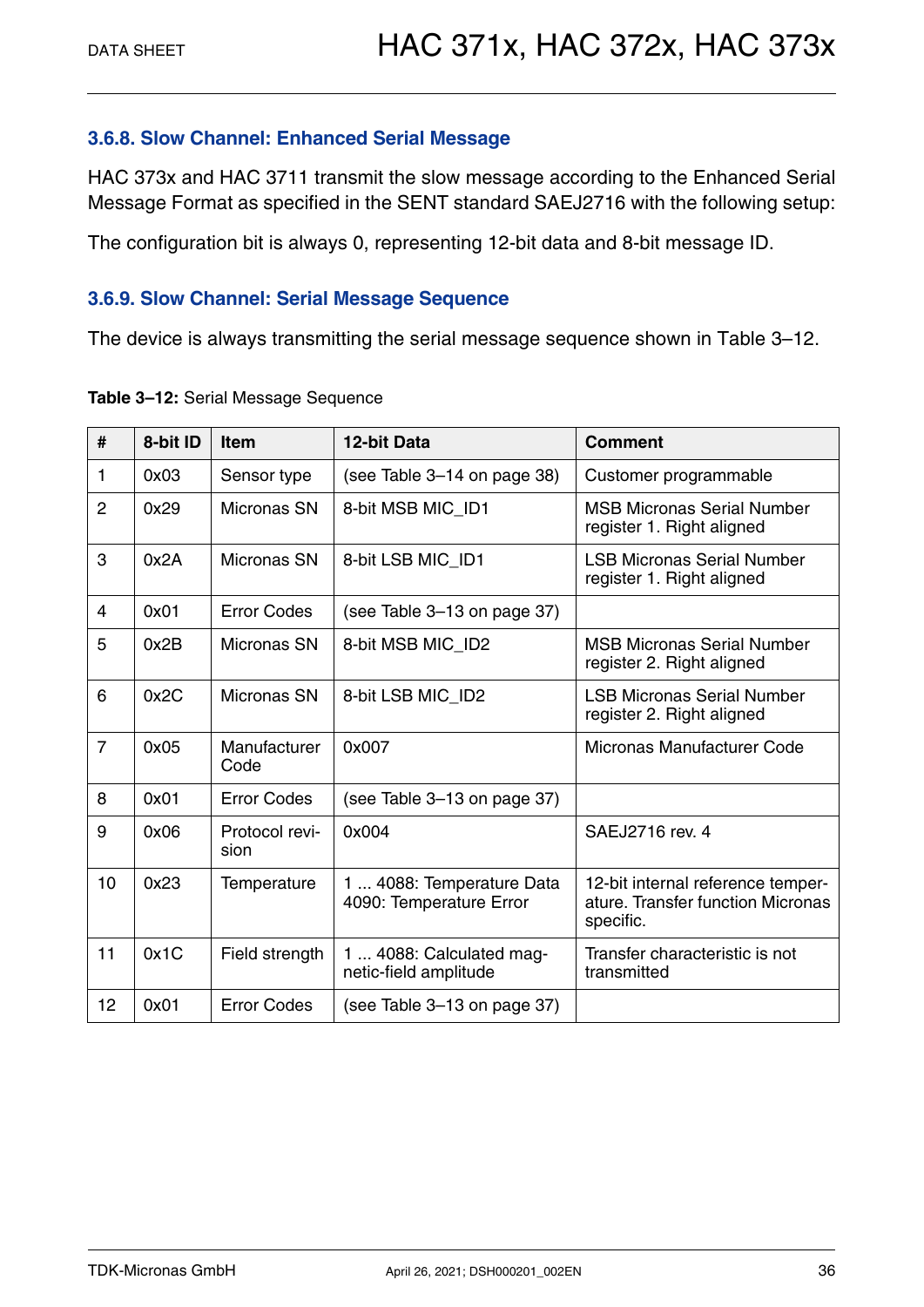#### <span id="page-36-0"></span>**3.6.10. Slow Channel: Serial Message Error Codes**

Diagnostic status codes are transmitted via the serial message. The 8-bit message ID for the diagnostic status code is 01h. The 12-bit code within the 12-bit message can be defined by the device manufacturer in the range between 800h to FFFh. HAC 373x and HAC 3711 feature the error codes described in [Table 3–13](#page-36-1).

| <b>Bit Position</b> | <b>Error Type</b>                           |
|---------------------|---------------------------------------------|
| N                   | Memory error                                |
|                     | Signal path error                           |
| 2                   | Voltage regulator error                     |
| 3                   | Magnetic-field amplitude out of range error |
| 4                   | Temperature sensor value not valid          |
| 5                   | Signal path over/underflow error            |
| 6                   | Over voltage error                          |
| 7:10                | Always 0                                    |
| 11                  | Always 1                                    |

<span id="page-36-1"></span>**Table 3–13:** Serial Message Error Codes

**Note** Diagnostic latch bit (bit[2]) in Customer Setup Register 1 [\(see Table 3–3 on](#page-24-0)  [page 25\)](#page-24-0) must be set to one to ensure stable transmission of error codes. Especially for momentary errors.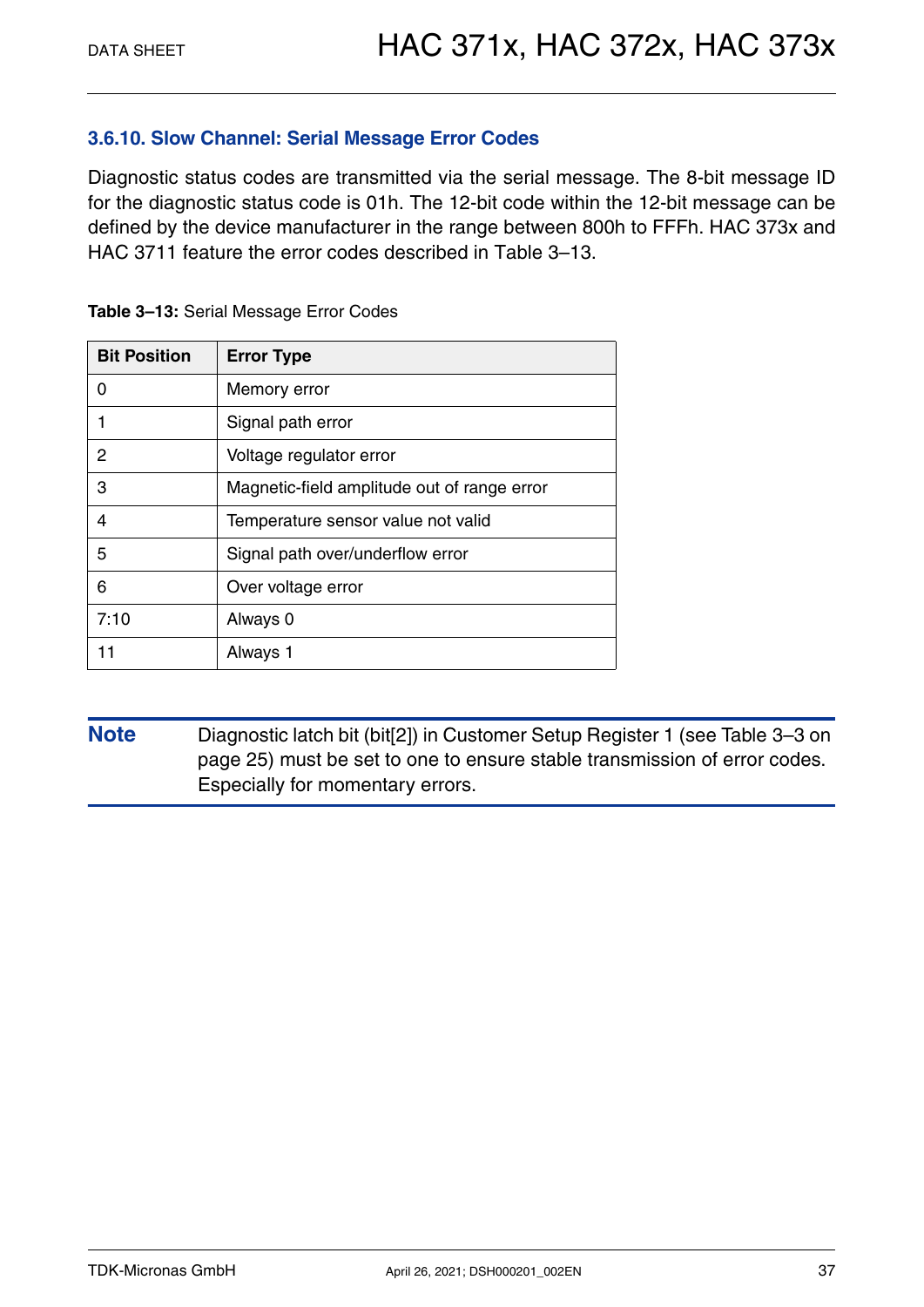### <span id="page-37-0"></span>**3.6.11. Slow Channel: Sensor Types**

HAC 373x and HAC 3711 can transmit the sensor type information via the slow channel. The sensor type depends on the final customer application and is therefore customer programmable (Customer Setup Register 2, bit 14 and 13). [Table 3–14](#page-37-2) shows the transmitted 12-bit value depending on the selected frame format and sensor function.

| <b>Bit combination</b>                        | <b>12-bit Value</b> | <b>Description</b> |  |  |  |  |
|-----------------------------------------------|---------------------|--------------------|--|--|--|--|
| 00                                            | 0x050               | Not specified      |  |  |  |  |
| Format: 6 data nibble with two fast channels  |                     |                    |  |  |  |  |
| 01                                            | 0x056               | Linear position    |  |  |  |  |
| 10                                            | 0x065               | Angle position     |  |  |  |  |
| 11                                            | 0x075               | Relative position  |  |  |  |  |
| Format: 3 data nibble with one fast channel   |                     |                    |  |  |  |  |
| 01                                            | 0x051               | Linear position    |  |  |  |  |
| 10                                            | 0x060               | Angle position     |  |  |  |  |
| 11                                            | 0x070               | Relative position  |  |  |  |  |
| Format: 6 data nibble with secure information |                     |                    |  |  |  |  |
| 01                                            | 0x055               | Linear position    |  |  |  |  |
| 10                                            | 0x064               | Angle position     |  |  |  |  |
| 11                                            | 0x074               | Relative position  |  |  |  |  |

<span id="page-37-2"></span>

|  |  |  | Table 3-14: Selectable Sensor Types |  |  |
|--|--|--|-------------------------------------|--|--|
|--|--|--|-------------------------------------|--|--|

### <span id="page-37-1"></span>**3.6.12. Start-Up behavior**

The start-up behavior is customer configurable. The device can either transmit zero messages until a valid information is available (SAEJ2716 conform). Alternatively the device transmits 4094 until a valid information is available. The start-up behavior is customer configurable by bit 4 in the CUST\_SETUP1 register.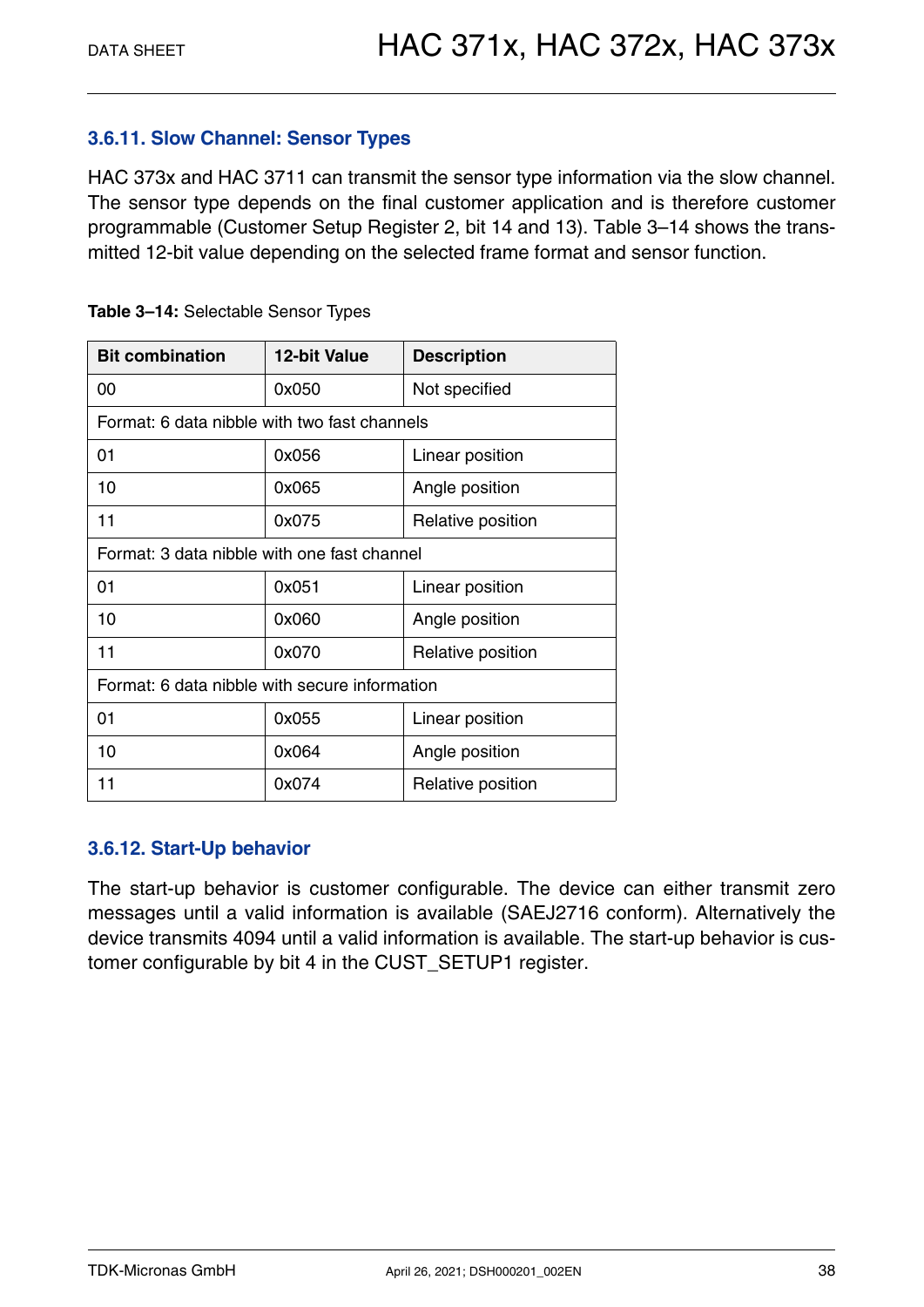#### <span id="page-38-0"></span>**3.6.13. Message Time for SENT Frames with Pause Pulse**

The SENT frame repetition frequency (SENTF) is defined by the position sampling frequency. The selectable SENT frame repetition frequency is limited by the configured tick time, the transmitted data value and the minimum and maximum pause pulse duration.

The tick time is customer programmable and can be selected between 0.5 µs and 4.25 µs in steps of 0.25 µs. The tick time is defined by bits 11 to 8 in the Customer Setup Register 2 [\(see Table 3–4 on page 26\).](#page-25-0)

The pulse low time is fixed to 5 ticks. The minimum pause pulse duration is 12 ticks.

The delivery of new position values is synchronous with the SENT messages, i.e. one SENT message is transmitted per position sample. Thus, the propagation delay is very low and the message time is nearly constant.

[Table 3–15](#page-38-1) and [Table 3–16](#page-39-2) show the recommended sample frequencies for certain tick times to ensure samples synchronous transmission.

| $t_{tick}$ <sup>1)</sup> [µs]                                                                                                          | 0.50           | 0.75         | 1.00                     | 1.25                     | 1.50      | 1.75                     | 2.00                     | 2.25                     | 2.50                     | 2.75      | 3.00      | 3.25      | 3.50      | 3.75      | 4.00                     | 4.25                     |
|----------------------------------------------------------------------------------------------------------------------------------------|----------------|--------------|--------------------------|--------------------------|-----------|--------------------------|--------------------------|--------------------------|--------------------------|-----------|-----------|-----------|-----------|-----------|--------------------------|--------------------------|
| <b>TICK [LSB]</b>                                                                                                                      | $\mathbf 0$    | $\mathbf{1}$ | $\overline{2}$           | 3                        | 4         | 5                        | 6                        | $\overline{7}$           | 8                        | 9         | 10        | 11        | 12        | 13        | 14                       | 15                       |
| SENTF [Hz]                                                                                                                             |                |              |                          |                          |           |                          |                          |                          |                          |           |           |           |           |           |                          |                          |
| 4000                                                                                                                                   | <b>NC</b>      | <b>NC</b>    | $\overline{\phantom{m}}$ | $\overline{\phantom{0}}$ |           | $\overline{\phantom{0}}$ |                          | $\overline{\phantom{0}}$ | $\overline{\phantom{0}}$ | -         |           |           |           | -         | $\equiv$                 | $\overline{\phantom{a}}$ |
| 2660                                                                                                                                   | N <sub>C</sub> | <b>NC</b>    | <b>NC</b>                | <b>NC</b>                | -         |                          |                          | $\equiv$                 | $\equiv$                 |           | -         |           |           | -         | $\overline{\phantom{0}}$ |                          |
| 2000                                                                                                                                   | <b>NC</b>      | <b>NC</b>    | <b>NC</b>                | <b>NC</b>                | <b>NC</b> | <b>NC</b>                | $\overline{\phantom{0}}$ | $\overline{\phantom{0}}$ | -                        |           |           |           |           | -         | $\equiv$                 |                          |
| 1600                                                                                                                                   | <b>NC</b>      | <b>NC</b>    | <b>NC</b>                | <b>NC</b>                | <b>NC</b> | <b>NC</b>                | <b>NC</b>                | <b>NC</b>                |                          |           |           |           |           | -         | $\equiv$                 |                          |
| 1000                                                                                                                                   | <b>NC</b>      | <b>NC</b>    | <b>NC</b>                | <b>NC</b>                | <b>NC</b> | N <sub>C</sub>           | <b>NC</b>                | <b>NC</b>                | <b>NC</b>                | <b>SC</b> | <b>SC</b> | <b>SC</b> | <b>SC</b> | -         | $\equiv$                 | $\qquad \qquad -$        |
| 800                                                                                                                                    | <b>NC</b>      | <b>NC</b>    | <b>NC</b>                | <b>NC</b>                | <b>NC</b> | N <sub>C</sub>           | N <sub>C</sub>           | <b>NC</b>                | <b>NC</b>                | <b>SC</b> | <b>SC</b> | <b>SC</b> | <b>SC</b> | <b>SC</b> | <b>SC</b>                | <b>SC</b>                |
| 500                                                                                                                                    | <b>NC</b>      | <b>NC</b>    | <b>NC</b>                | <b>NC</b>                | <b>NC</b> | N <sub>C</sub>           | N <sub>C</sub>           | <b>NC</b>                | <b>NC</b>                | <b>SC</b> | <b>SC</b> | <b>SC</b> | <b>SC</b> | <b>SC</b> | <b>SC</b>                | <b>SC</b>                |
| $1$ Clock tolerance of $+/- 10\%$ is not included<br>NC: None SAEJ2716 conform settings<br>SC: SAEJ2716 specification conform settings |                |              |                          |                          |           |                          |                          |                          |                          |           |           |           |           |           |                          |                          |

<span id="page-38-1"></span>**Table 3–15:** Recommended tick time settings for 6 data nibble transmission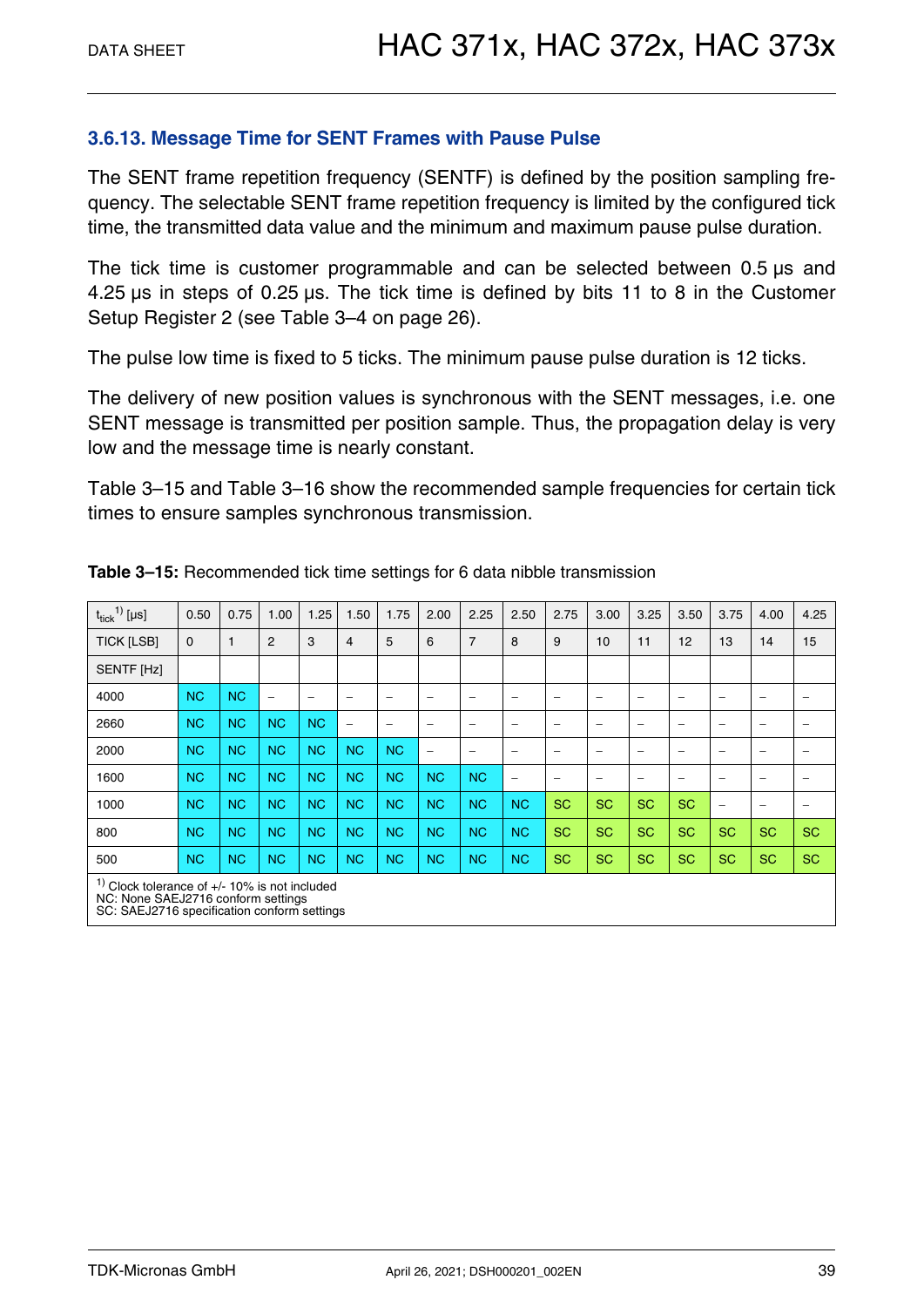| $t_{tick}$ <sup>1)</sup> [µs] | 0.50                                                                                                                                   | 0.75                     | 1.00                     | 1.25                     | 1.50      | 1.75      | 2.00                     | 2.25                     | 2.50                     | 2.75            | 3.00      | 3.25      | 3.50                     | 3.75                     | 4.00                     | 4.25      |
|-------------------------------|----------------------------------------------------------------------------------------------------------------------------------------|--------------------------|--------------------------|--------------------------|-----------|-----------|--------------------------|--------------------------|--------------------------|-----------------|-----------|-----------|--------------------------|--------------------------|--------------------------|-----------|
| <b>TICK [LSB]</b>             | $\mathbf 0$                                                                                                                            | 1                        | $\overline{2}$           | 3                        | 4         | 5         | 6                        | $\overline{7}$           | 8                        | 9               | 10        | 11        | 12                       | 13                       | 14                       | 15        |
| SENTF [Hz]                    |                                                                                                                                        |                          |                          |                          |           |           |                          |                          |                          |                 |           |           |                          |                          |                          |           |
| 8000                          | <b>NC</b>                                                                                                                              | $\overline{\phantom{0}}$ | $\overline{\phantom{0}}$ | $\overline{\phantom{0}}$ | -         | -         | -                        | $\overline{\phantom{0}}$ |                          |                 |           | -         | $\overline{\phantom{0}}$ | $\overline{\phantom{0}}$ | $\overline{\phantom{0}}$ |           |
| 4000                          | <b>NC</b>                                                                                                                              | <b>NC</b>                | <b>NC</b>                | <b>NC</b>                | -         | -         | -                        | $\overline{\phantom{0}}$ | $\overline{\phantom{0}}$ |                 | -         | -         | -                        |                          | -                        |           |
| 2660                          | <b>NC</b>                                                                                                                              | <b>NC</b>                | <b>NC</b>                | <b>NC</b>                | <b>NC</b> | <b>NC</b> | $\overline{\phantom{0}}$ |                          | -                        |                 | -         | -         | $\overline{\phantom{0}}$ |                          | $\overline{\phantom{0}}$ |           |
| 2000                          | <b>NC</b>                                                                                                                              | <b>NC</b>                | <b>NC</b>                | <b>NC</b>                | <b>NC</b> | <b>NC</b> | <b>NC</b>                | <b>NC</b>                | <b>NC</b>                | $\qquad \qquad$ | -         | -         | -                        | $\overline{\phantom{0}}$ | $\overline{\phantom{m}}$ |           |
| 1600                          | <b>NC</b>                                                                                                                              | <b>NC</b>                | <b>NC</b>                | <b>NC</b>                | <b>NC</b> | <b>NC</b> | <b>NC</b>                | <b>NC</b>                | <b>NC</b>                | <b>SC</b>       | <b>SC</b> | -         |                          | -                        | $\overline{\phantom{a}}$ |           |
| 1000                          | <b>NC</b>                                                                                                                              | <b>NC</b>                | <b>NC</b>                | <b>NC</b>                | <b>NC</b> | <b>NC</b> | <b>NC</b>                | <b>NC</b>                | <b>NC</b>                | <b>SC</b>       | <b>SC</b> | <b>SC</b> | <b>SC</b>                | <b>SC</b>                | <b>SC</b>                | <b>SC</b> |
| 800                           | <b>NC</b>                                                                                                                              | <b>NC</b>                | <b>NC</b>                | <b>NC</b>                | <b>NC</b> | <b>NC</b> | <b>NC</b>                | <b>NC</b>                | <b>NC</b>                | <b>SC</b>       | <b>SC</b> | <b>SC</b> | <b>SC</b>                | <b>SC</b>                | <b>SC</b>                | <b>SC</b> |
| 500                           | <b>NC</b>                                                                                                                              | <b>NC</b>                | <b>NC</b>                | <b>NC</b>                | <b>NC</b> | <b>NC</b> | <b>NC</b>                | <b>NC</b>                | <b>NC</b>                | <b>SC</b>       | <b>SC</b> | <b>SC</b> | <b>SC</b>                | <b>SC</b>                | <b>SC</b>                | <b>SC</b> |
|                               | $1$ Clock tolerance of $+/- 10\%$ is not included<br>NC: None SAEJ2716 conform settings<br>SC: SAEJ2716 specification conform settings |                          |                          |                          |           |           |                          |                          |                          |                 |           |           |                          |                          |                          |           |

<span id="page-39-2"></span>

[Table 3–17](#page-39-0) and [Table 3–18](#page-39-1) show allowed settings leading to sample synchronous transmission in case of deactivated pause pulse.

<span id="page-39-0"></span>**Table 3–17:** Recommended tick time settings for 6 data nibble transmission for sample accurate transmission

| $\binom{1}{ }$ [µs]<br>$t_{tick}$                                                                                                                                                | 0.50 | 0.75 | 1.00           | 1.25 | .50 | 1.75 | 2.00 | 2.25 | 2.50 | 2.75 | 3.00 | 3.25 | 3.50 | 3.75 | 4.00 | 4.25 |
|----------------------------------------------------------------------------------------------------------------------------------------------------------------------------------|------|------|----------------|------|-----|------|------|------|------|------|------|------|------|------|------|------|
| TICK [LSB]                                                                                                                                                                       | 0    |      | $\overline{2}$ | 3    | 4   | 5    | 6    |      | 8    | 9    | 10   | 11   | 12   | 13   | 14   | 15   |
| <b>ST</b><br><b>ST</b><br><b>ST</b><br>ST<br><b>ST</b><br><b>ST</b><br>ST<br><b>ST</b><br><b>ST</b><br><b>ST</b><br><b>ST</b><br><b>ST</b><br><b>ST</b><br><b>ST</b><br>DT<br>DT |      |      |                |      |     |      |      |      |      |      |      |      |      |      |      |      |
| $\frac{1}{1}$ Clock tolerance of $+/-10\%$ is not included                                                                                                                       |      |      |                |      |     |      |      |      |      |      |      |      |      |      |      |      |

 $1)$  Clock tolerance of  $+/-10\%$  is not included

DT: Double transmission of measurement values possible and indicated in Status[0]

ST: Sample synchronous transmission of measurement values

<span id="page-39-1"></span>**Table 3–18:** Recommended tick time settings for 3 data nibble transmission for sample accurate transmission

| $t_{\sf tick}$ <sup>1)</sup> [µs] | 0.50 | 0.75 | .00.           | 1.25      | .50 <sub>1</sub> | 1.75      | 2.00      | 2.25      | 2.50      | 2.75      | 3.00      | 3.25      | 3.50      | 3.75      | 4.00      | 4.25      |
|-----------------------------------|------|------|----------------|-----------|------------------|-----------|-----------|-----------|-----------|-----------|-----------|-----------|-----------|-----------|-----------|-----------|
| TICK [LSB]                        | 0    |      | 2              | 3         |                  | 5         | 6         | -         | 8         | 9         | 10        |           | 12        | 13        | 14        | 15        |
|                                   | DT   | D1   | D <sub>1</sub> | <b>ST</b> | <b>ST</b>        | <b>ST</b> | <b>ST</b> | <b>ST</b> | <b>ST</b> | <b>ST</b> | <b>ST</b> | <b>ST</b> | <b>ST</b> | <b>ST</b> | <b>ST</b> | <b>ST</b> |

 $1)$  Clock tolerance of  $+/- 10\%$  is not included

DT: Double transmission of measurement values possible and indicated in Status[0]

ST: Sample synchronous transmission of measurement values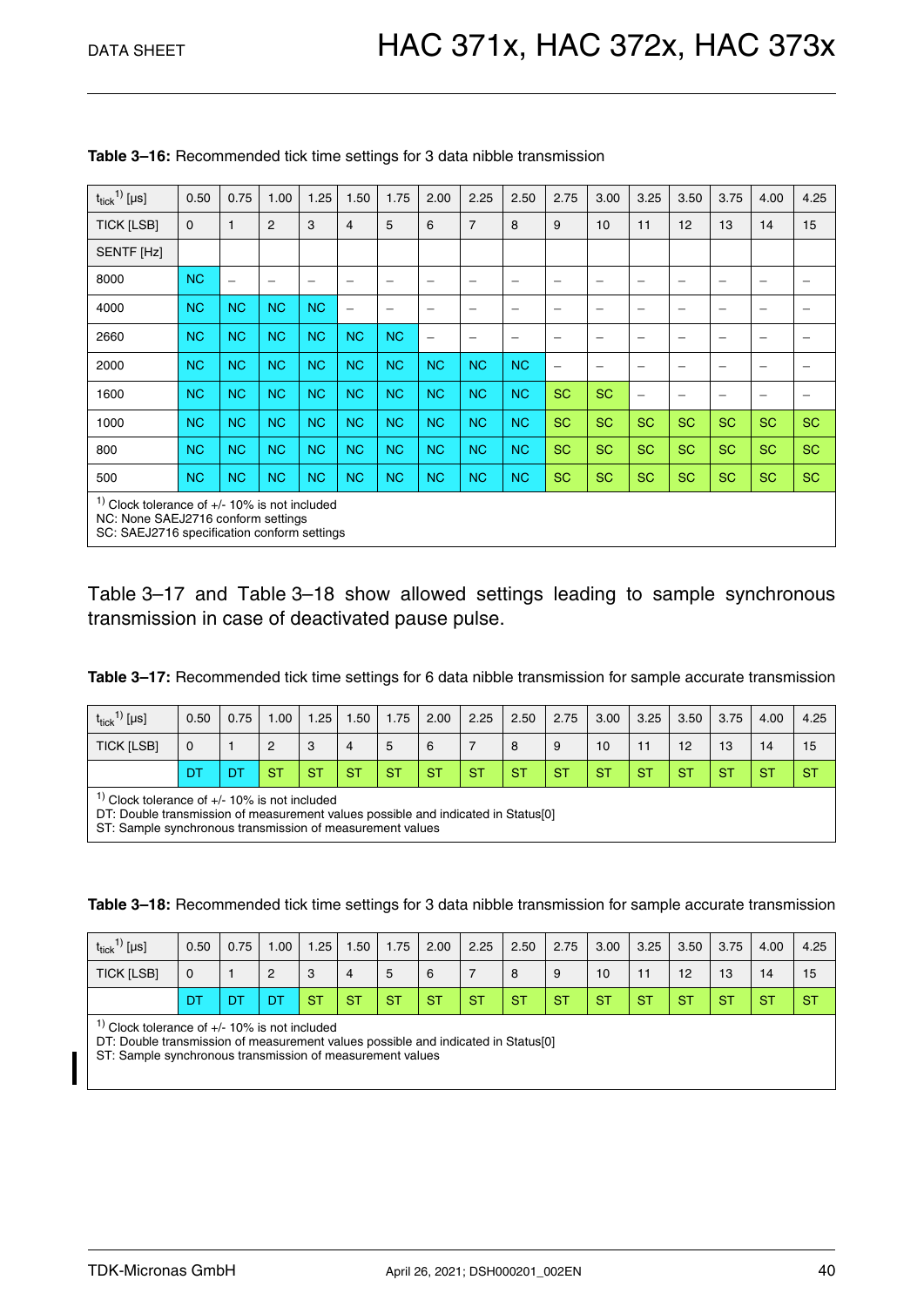## <span id="page-40-0"></span>**4. Specifications**

### <span id="page-40-1"></span>**4.1. Outline Dimensions**



#### **Fig. 4–1:**

**TO92UF-2**: Plastic Transistor Standard UF package, 3 leads, non-spread Weight approximately 0.3 g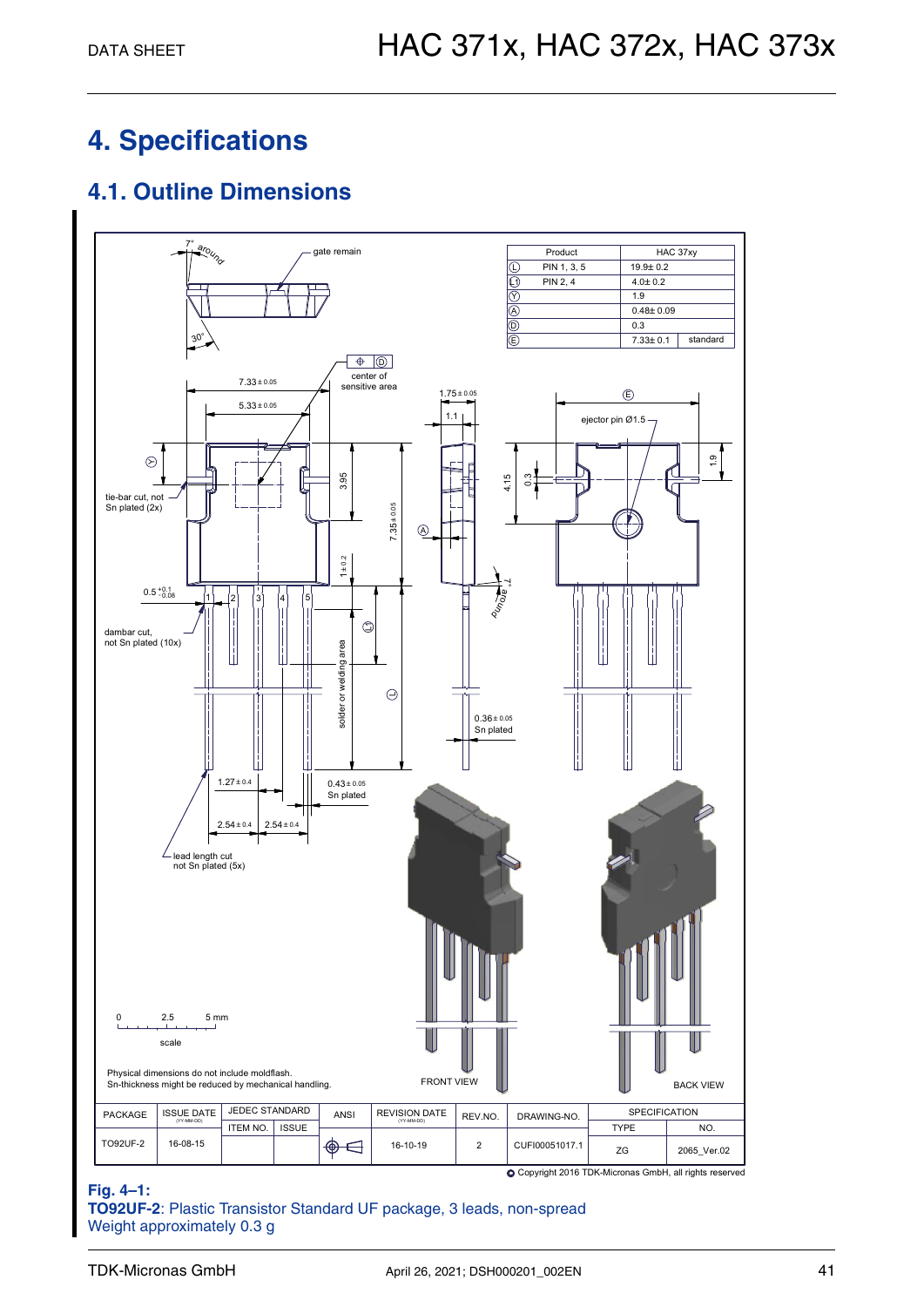

#### **Fig. 4–2: TO92UF**: Tape and Reel Finishing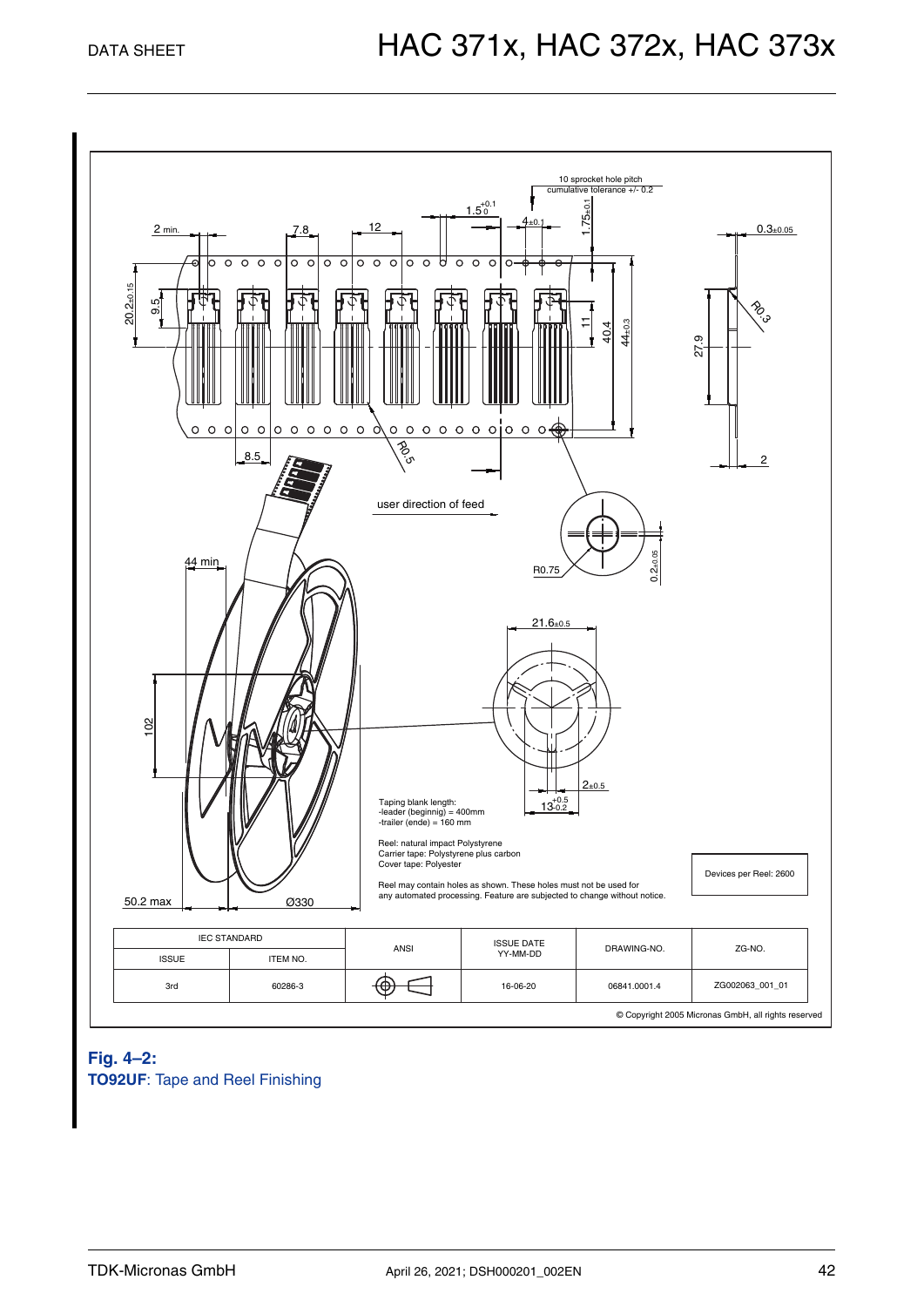### <span id="page-42-0"></span>**4.2. Soldering, Welding, Assembly**

Information related to solderability, welding, assembly, and second-level packaging is included in the document "Guidelines for the Assembly of Micronas Packages". It is available on the TDK-Micronas website [\(http://www.micronas.com/en/service-center/](http://www.micronas.com/en/service-center/downloads) [download](http://www.micronas.com/en/service-center/downloads)s) or on the service portal [\(http://service.micronas.com\)](http://service.micronas.com).

### <span id="page-42-1"></span>**4.3. Storage and Shelf Life package**

Information related to storage conditions of Micronas sensors is included in the document "Guidelines for the Assembly of Micronas Packages". It gives recommendations linked to moisture sensitivity level and long-term storage.

It is available on the TDK-Micronas website [\(http://www.micronas.com/en/service-center/](http://www.micronas.com/en/service-center/downloads) [download](http://www.micronas.com/en/service-center/downloads)s) or on the service portal [\(http://service.micronas.com\)](http://service.micronas.com).

### <span id="page-42-2"></span>**4.4. Size of Sensitive Area**

275 µm x 275 µm

### <span id="page-42-3"></span>**4.5. Definition of Magnetic-Field Vectors**

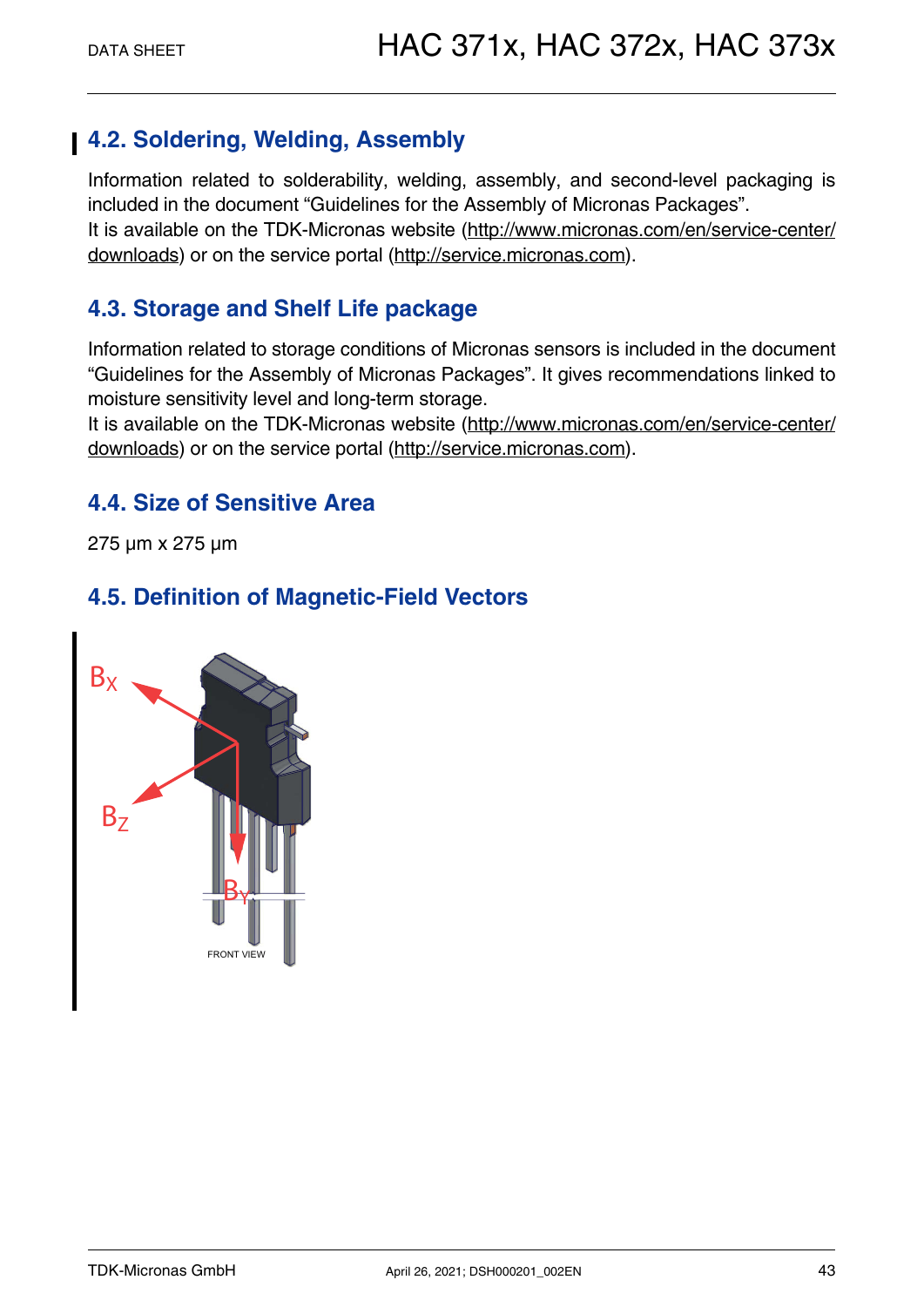### <span id="page-43-0"></span>**4.6. Pin Connections and Short Description**

| Pin No. | Pin<br><b>Name</b> | <b>Type</b>   | <b>Short Description</b> |
|---------|--------------------|---------------|--------------------------|
|         | <b>VSUP</b>        | <b>SUPPLY</b> | <b>Supply Voltage</b>    |
| 2       | TEST <sub>1</sub>  | ΙN            | Test                     |
| 3       | <b>GND</b>         | <b>GND</b>    | Ground                   |
|         | TEST <sub>2</sub>  | 1/O           | Test                     |
| 5       | OUT                | I/O           | Output and Programming   |



**Fig. 4–3:** Pin configuration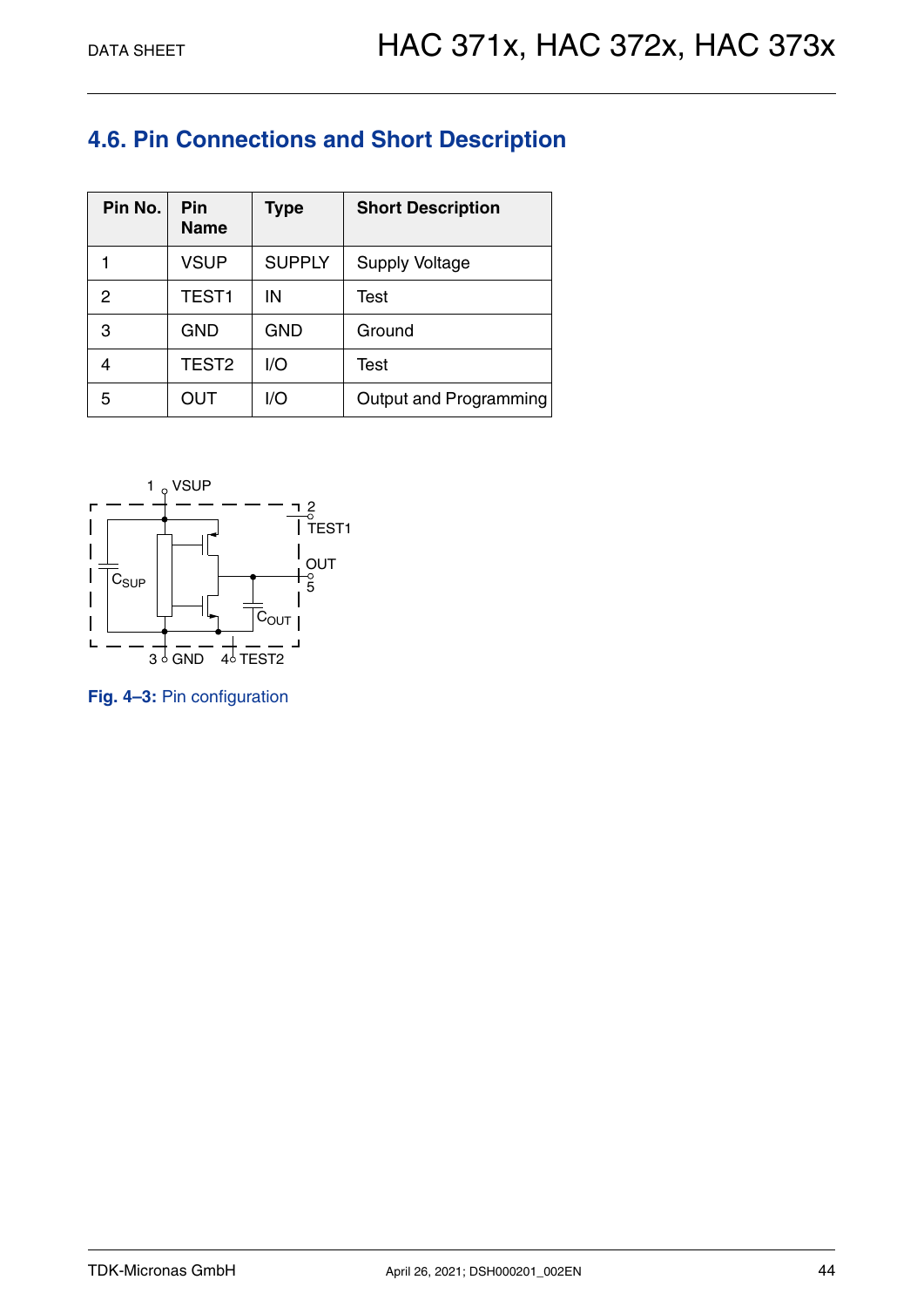### <span id="page-44-0"></span>**4.7. Absolute Maximum Ratings**

Stresses beyond those listed in the "Absolute Maximum Ratings" may cause permanent damage to the device. This is a stress rating only. Functional operation of the device at these conditions is not implied. Exposure to absolute maximum rating conditions for extended periods will affect device reliability.

This device contains circuitry to protect the inputs and outputs against damage due to high static voltages or electric fields; however, it is advised that normal precautions must be taken to avoid application of any voltage higher than absolute maximum-rated voltages to this high-impedance circuit.

| <b>Symbol</b>                   | <b>Parameter</b>                                                                                                                                                                                                                                                                                                    | Pin<br><b>Name</b>          | Min.  | Max.           | <b>Unit</b>     | <b>Condition</b>                        |
|---------------------------------|---------------------------------------------------------------------------------------------------------------------------------------------------------------------------------------------------------------------------------------------------------------------------------------------------------------------|-----------------------------|-------|----------------|-----------------|-----------------------------------------|
| V <sub>SUP</sub>                | <b>Supply Voltage</b>                                                                                                                                                                                                                                                                                               | <b>VSUP</b>                 | $-20$ | 20             | $\vee$          | $t < 1 hr^{3}$                          |
| $V_{OUT}$                       | <b>Output Voltage</b>                                                                                                                                                                                                                                                                                               | <b>OUT</b>                  | $-6$  | 20             | $\vee$          | $t < 1 hr^{3}$                          |
| $V_{OUT}$ –<br>$V_{\text{SUP}}$ | <b>Excess of Output Voltage</b><br>over Supply Voltage                                                                                                                                                                                                                                                              | OUT,<br><b>VSUP</b>         |       | $\overline{2}$ | $\vee$          |                                         |
| $I_{\text{OUT}}$                | <b>Continuous Output Current</b>                                                                                                                                                                                                                                                                                    | <b>OUT</b>                  | $-10$ | 10             | mA              |                                         |
| $\mathsf{B}_{\text{max}}$       | <b>Magnetic Field</b>                                                                                                                                                                                                                                                                                               | $-1$                        |       | 1              | T               |                                         |
| $T_A$                           | <b>Ambient Temperature</b>                                                                                                                                                                                                                                                                                          |                             | $-40$ | 160            | $^{\circ}C$     | 4)                                      |
| T <sub>storage</sub>            | Transportation/Short Term<br>Storage Temperature                                                                                                                                                                                                                                                                    |                             | $-55$ | 150            | $\rm ^{\circ}C$ | Device only without<br>packing material |
| <b>V<sub>ESD</sub></b>          | <b>ESD Protection</b>                                                                                                                                                                                                                                                                                               | VSUP,<br>GND,<br><b>OUT</b> | $-8$  | 8              | kV              | 1)                                      |
|                                 |                                                                                                                                                                                                                                                                                                                     | VSUP,<br>GND,<br><b>OUT</b> | $-8$  | 8              | kV              | HAC3715 and<br>HAC372x <sup>2)</sup>    |
|                                 |                                                                                                                                                                                                                                                                                                                     | VSUP,<br>GND,<br><b>OUT</b> | $-6$  | 6              | kV              | HAC3711 and<br>HAC373x <sup>2)</sup>    |
|                                 |                                                                                                                                                                                                                                                                                                                     | TEST1,<br>TEST <sub>2</sub> | $-2$  | $\overline{2}$ | kV              | 1)                                      |
|                                 | $\frac{1}{1}$ $\frac{1}{2}$ $\frac{1}{2}$ $\frac{1}{2}$ $\frac{1}{2}$ $\frac{1}{2}$ $\frac{1}{2}$ $\frac{1}{2}$ $\frac{1}{2}$ $\frac{1}{2}$ $\frac{1}{2}$ $\frac{1}{2}$ $\frac{1}{2}$ $\frac{1}{2}$ $\frac{1}{2}$ $\frac{1}{2}$ $\frac{1}{2}$ $\frac{1}{2}$ $\frac{1}{2}$ $\frac{1}{2}$ $\frac{1}{2}$ $\frac{1}{2}$ |                             |       |                |                 |                                         |

All voltages listed are referenced to ground (GND).

<sup>1)</sup> AEC-Q100-002 (100 pF and 1.5 k $\Omega$ )

<sup>2)</sup> Unpowered Gun test (150 pF/330  $\Omega$  or 330 pF/2 k $\Omega$ ) according to ISO 10605-2008 <sup>3)</sup> No cumulated stress

<sup>4)</sup> Consider current consumption, mounting condition (e.g. overmold, potting) and mounting situation for  $T_A$ in relation to  $T<sub>1</sub>$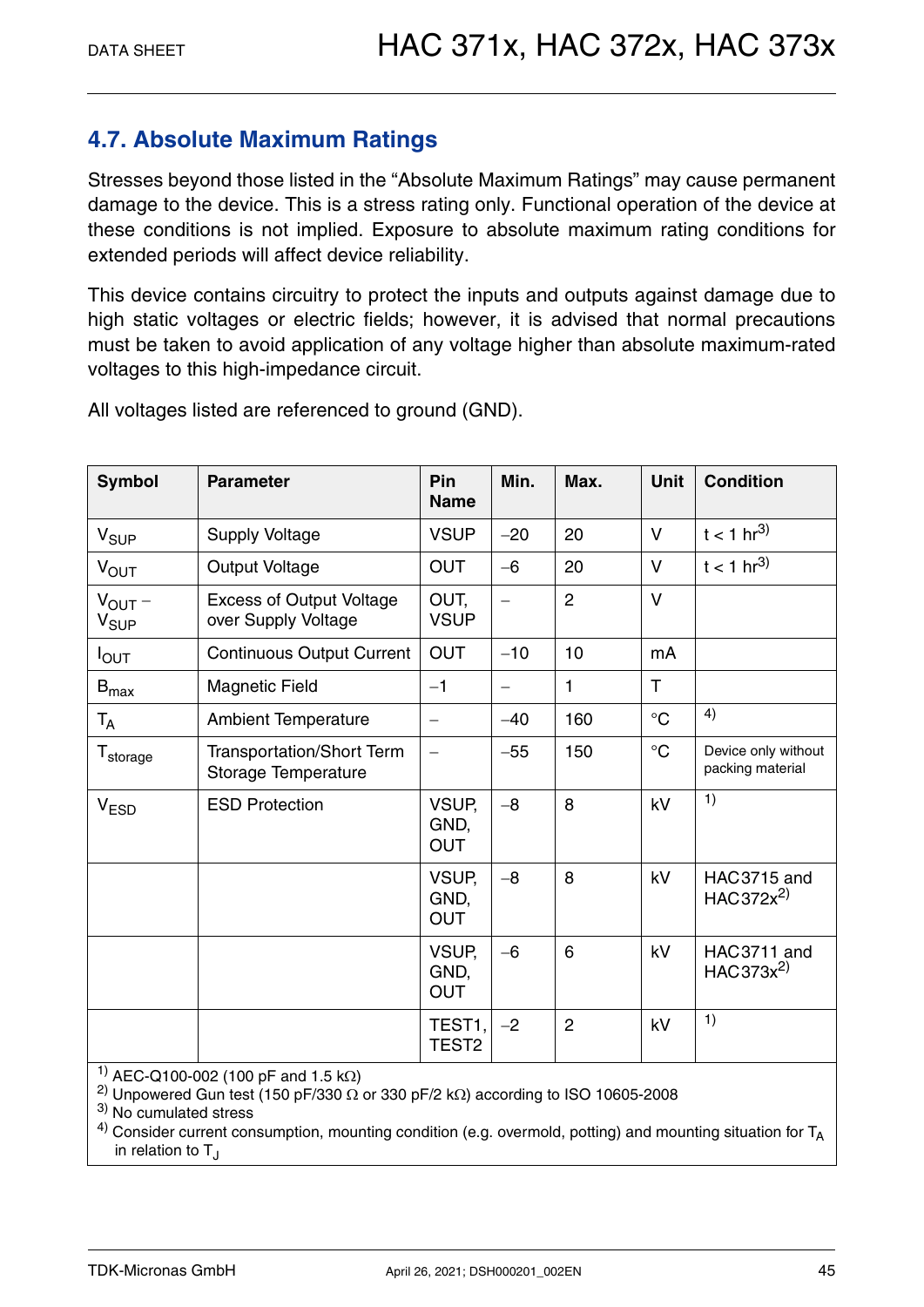### <span id="page-45-0"></span>**4.8. Recommended Operating Conditions**

Functional operation of the device beyond those indicated in the "Recommended Operating Conditions/Characteristics" is not implied and may result in unpredictable behavior, reduced reliability and lifetime of the device.

| <b>Symbol</b>    | <b>Parameter</b>                           | Pin<br><b>Name</b> | Min.       | Typ.                     | Max.                     | <b>Unit</b>  | <b>Condition</b>                                                                                                             |
|------------------|--------------------------------------------|--------------------|------------|--------------------------|--------------------------|--------------|------------------------------------------------------------------------------------------------------------------------------|
| $V_{SUP}$        | <b>Supply Voltage</b>                      | <b>VSUP</b>        | 4.5<br>5.7 | 5<br>6.0                 | 5.5<br>6.5               | V            | Normal Operation<br><b>During Programming</b>                                                                                |
| $I_{\text{OUT}}$ | <b>Continuous Output</b><br>Current        | <b>OUT</b>         | $-1.2$     | $\overline{\phantom{0}}$ | 1.2<br>5.5               | mA<br>mA     | HAC3715 and HAC372x<br>HAC3711 and HAC373x                                                                                   |
| $R_L$            | <b>Load Resistor</b>                       | <b>OUT</b>         | 5          | 10                       | $\overline{\phantom{0}}$ | $k\Omega$    | HAC3715 and HAC372x<br>pull-up & pull-down resistor                                                                          |
|                  |                                            |                    | 1          | $\overline{\phantom{0}}$ | $\overline{\phantom{0}}$ | $k\Omega$    | HAC3711 and HAC373x<br>pull-up resistor                                                                                      |
| N <sub>PRG</sub> | Number of Memory<br>Programming<br>Cycles  |                    |            |                          | 100                      | cycles       | 0 °C < T <sub>amb</sub> < 55 °C                                                                                              |
| $B_{AMP}$        | Recommended<br>Magnetic-Field<br>Amplitude |                    | ±20        |                          | ±100                     | mT           |                                                                                                                              |
| $T_{\rm J}$      | Junction<br>Temperature <sup>1)</sup>      |                    | $-40$      | $\overline{\phantom{0}}$ | 170                      | $^{\circ}$ C | for 1000 hrs                                                                                                                 |
| $T_A$            | Ambient Tempera-<br>ture $^{2)}$           |                    | $-40$      |                          | 150                      | $^{\circ}$ C |                                                                                                                              |
|                  |                                            |                    |            |                          |                          |              | <sup>1)</sup> Depends on the temperature profile of the application. Please contact TDK-Micronas for life time calculations. |

All voltages listed are referenced to ground (GND).

<sup>2)</sup> Consider current consumption, mounting condition (e.g. overmold, potting) and mounting situation for  $T_A$ in relation to  $T<sub>1</sub>$ 

### **Note** It is possible to operate the sensor with magnetic fields down to  $\pm$ 5 mT. For magnetic fields below  $\pm 20$  mT the sensor performance will be reduced.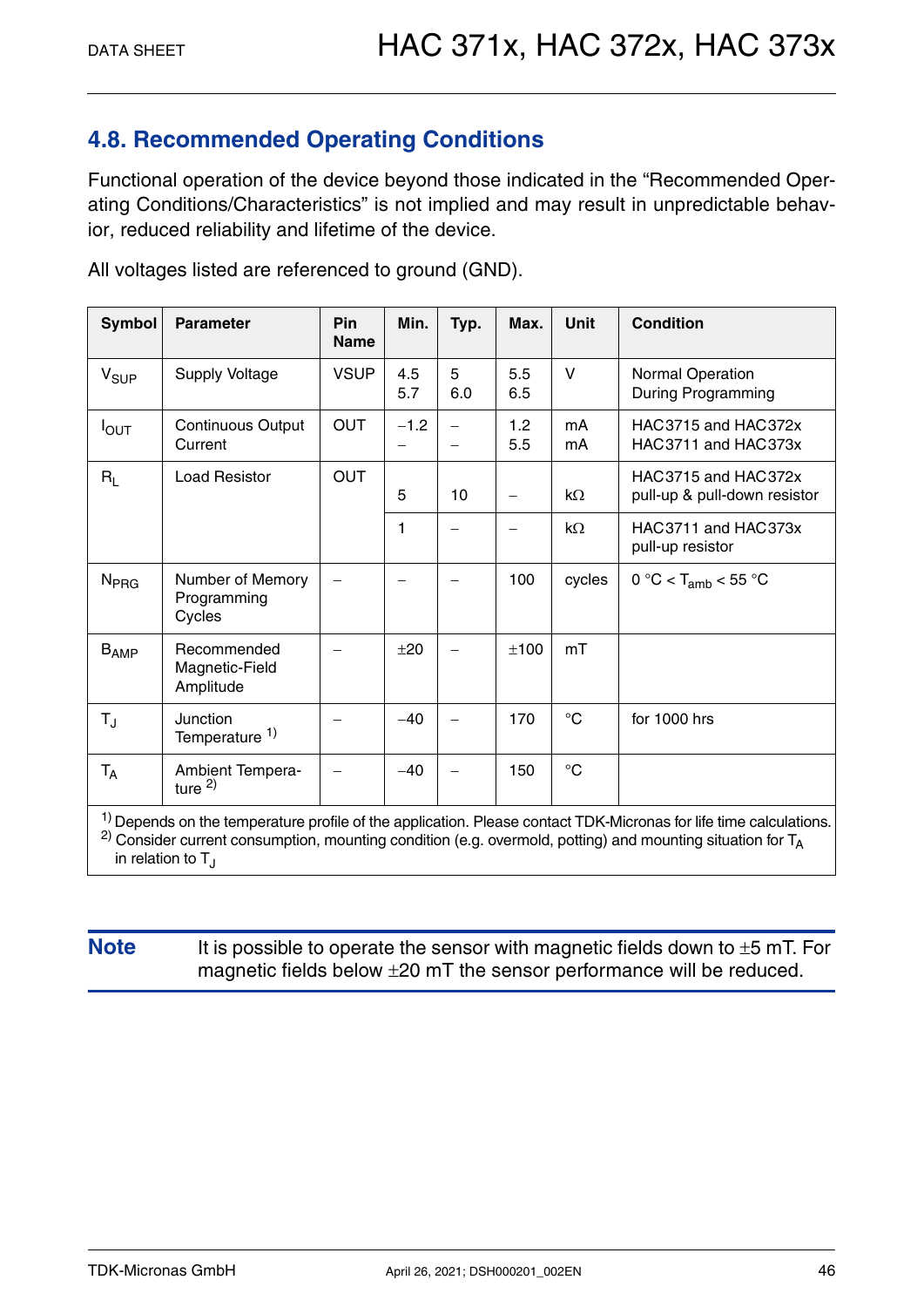### <span id="page-46-1"></span><span id="page-46-0"></span>**4.9. Characteristics**

at  $T_A = -40$  °C to 150 °C,  $V_{SUP} = 4.5$  V to 5.5 V, GND = 0 V, after programming and locking of the sensor, at Recommended Operation Conditions if not otherwise specified in the column "Conditions".

Typical Characteristics for  $T_J = 25$  °C and  $V_{\text{SUP}} = 5$  V.

| <b>Symbol</b>                      | <b>Parameter</b>                                                                | <b>Pin</b>  | <b>Limit Values</b>      |                   |                          | <b>Unit</b>       | <b>Test Conditions</b>                                                                    |  |  |
|------------------------------------|---------------------------------------------------------------------------------|-------------|--------------------------|-------------------|--------------------------|-------------------|-------------------------------------------------------------------------------------------|--|--|
|                                    |                                                                                 | <b>Name</b> | Min.                     | Typ.              | Max.                     |                   |                                                                                           |  |  |
| <b>I</b> <sub>SUP</sub>            | <b>Supply Current</b><br>over Temperature Range                                 | <b>VSUP</b> | $\overline{\phantom{0}}$ | 8                 | 12                       | mA                |                                                                                           |  |  |
|                                    | Resolution <sup>1)</sup>                                                        | <b>OUT</b>  | $\qquad \qquad -$        | 12                | $\qquad \qquad -$        | bit               | for HAC3715/HAC372x ratio-<br>metric to V <sub>SUP</sub>                                  |  |  |
|                                    |                                                                                 |             | $\overline{\phantom{0}}$ | 12                | $\overline{\phantom{0}}$ | bit               | for HAC3711/HAC373x<br>(depends on PWM Period)                                            |  |  |
| t <sub>startup</sub>               | Start-up Time <sup>2)</sup>                                                     | <b>OUT</b>  | $\qquad \qquad -$        | 1.4               | 1.8                      | ms                | (see Fig. 4-4 on page 51)<br>$LP$ FILTER = OFF                                            |  |  |
|                                    | <b>Overvoltage and Undervoltage Detection</b>                                   |             |                          |                   |                          |                   |                                                                                           |  |  |
| V <sub>SUP, UV</sub>               | <b>Undervoltage Detection</b><br>Level                                          | <b>VSUP</b> | 3.3<br>3.1               | 3.9<br>3.7        | 4.3<br>4.1               | $\vee$<br>V       | Functionality Mode: Normal<br>Functionality Mode: Extended<br>CUST_SETUP1 register bit 5  |  |  |
| V <sub>SUP, UVhyst</sub>           | <b>Undervoltage Detection</b><br>Level Hysteresis <sup>2)</sup>                 | <b>VSUP</b> | $\overline{\phantom{0}}$ | 200               | $\overline{\phantom{0}}$ | mV                |                                                                                           |  |  |
| V <sub>SUP.OV</sub>                | <b>Overvoltage Detection</b><br>Level                                           | <b>VSUP</b> | 5.6<br>8.5               | 6.2<br>9.5        | 6.9<br>10.4              | $\vee$<br>V       | Functionality Mode: Normal<br>Functionality Mode: Extended<br>CUST_SETUP1 register bit 5  |  |  |
| V <sub>SUP, OVhyst</sub>           | Overvoltage Detection<br>Level Hysteresis <sup>2)</sup>                         | <b>VSUP</b> | $\equiv$                 | 225               | $\overline{\phantom{0}}$ | mV                |                                                                                           |  |  |
|                                    | <b>Output Voltage in Case of Error Detection</b>                                |             |                          |                   |                          |                   |                                                                                           |  |  |
| V <sub>SUP,DIAG</sub>              | Supply Voltage required<br>to get defined Output<br>Voltage Level <sup>2)</sup> | <b>VSUP</b> | $\overline{\phantom{0}}$ | 2.3               |                          | V                 | The output will be 'low' for<br>$V_{\text{SUPD IAG}} < V_{\text{SUP}} < V_{\text{SUPUV}}$ |  |  |
| V <sub>Error, Low</sub>            | Output Voltage Range of<br>Lower Error Band <sup>2)</sup>                       | <b>OUT</b>  | $\mathbf 0$              | $\qquad \qquad -$ | $\overline{4}$           | %V <sub>SUP</sub> | $V_{SUP}$ > $V_{SUP, UV}$<br>ERROR BAND bit 7=1 in<br>CUST_SETUP1                         |  |  |
|                                    |                                                                                 |             |                          |                   |                          |                   | Analog Output<br>$5 k\Omega \le R_L \le 200 k\Omega$                                      |  |  |
| V <sub>Error, High</sub>           | Output Voltage Range of<br>Upper Error Band <sup>2)</sup>                       | OUT         | 96                       |                   | 100                      | $\%V_{SUP}$       | $V_{SUP}$ > $V_{SUPUV}$<br>ERROR BAND bit 7=0 in<br>CUST_SETUP1                           |  |  |
|                                    |                                                                                 |             |                          |                   |                          |                   | Analog Output<br>$5 k\Omega \le R_L \le 200 k\Omega$                                      |  |  |
|                                    |                                                                                 |             |                          |                   |                          |                   |                                                                                           |  |  |
| <sup>1)</sup> Guaranteed by Design |                                                                                 |             |                          |                   |                          |                   |                                                                                           |  |  |

2) Characterized on small sample size, not tested.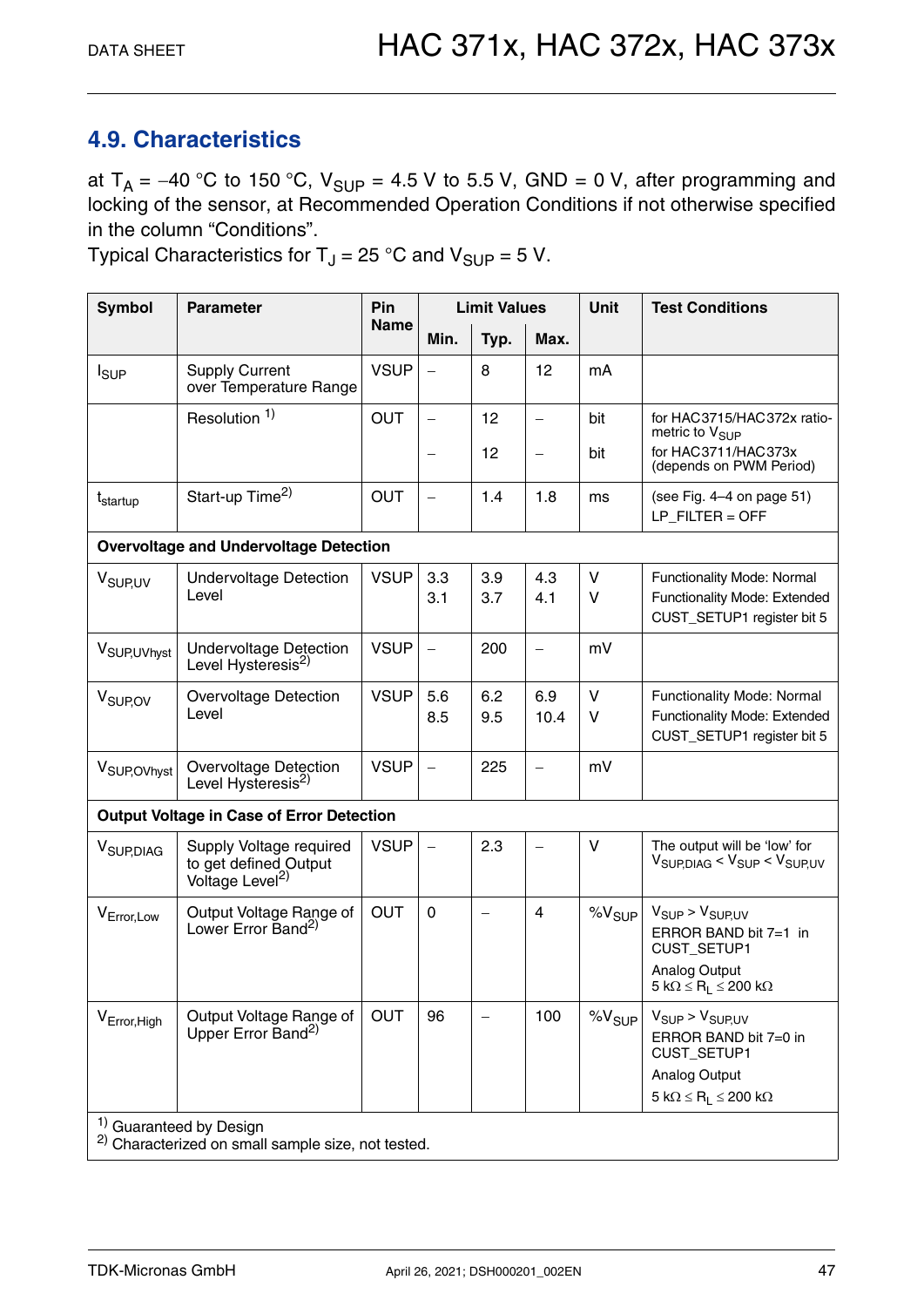| <b>Symbol</b>             | <b>Parameter</b>                                                                                      | <b>Pin</b>  | <b>Limit Values</b>      |                          |                          | <b>Unit</b>       | <b>Test Conditions</b>                                                                                                       |
|---------------------------|-------------------------------------------------------------------------------------------------------|-------------|--------------------------|--------------------------|--------------------------|-------------------|------------------------------------------------------------------------------------------------------------------------------|
|                           |                                                                                                       | <b>Name</b> | Min.                     | Typ.                     | Max.                     |                   |                                                                                                                              |
|                           | <b>Output Short Detection Parameter</b>                                                               |             |                          |                          |                          |                   |                                                                                                                              |
| tocp                      | <b>Overcurrent Detection</b><br>Time <sup>2</sup>                                                     | <b>OUT</b>  | $\overline{\phantom{0}}$ | 96                       | $\overline{\phantom{0}}$ | μs                |                                                                                                                              |
| t <sub>Timeout</sub>      | Time Period without<br>Overcurrent Detection <sup>2)</sup>                                            | <b>OUT</b>  | $\overline{\phantom{0}}$ | 32                       | $\overline{\phantom{0}}$ | ms                |                                                                                                                              |
| $I_{\text{OVC}}$          | Detectable Output Short<br>Current <sup>2)</sup>                                                      | <b>OUT</b>  | $\qquad \qquad -$        | 10                       | $\overline{\phantom{0}}$ | mA                |                                                                                                                              |
|                           | HAC3715 and HAC372x (Analog Output)                                                                   |             |                          |                          |                          |                   |                                                                                                                              |
| $t_{\text{OSD}}$          | Overall Signal Delay <sup>1)</sup>                                                                    | <b>OUT</b>  | $\overline{\phantom{0}}$ | 0.312                    | 0.343                    | ms                | Overall signal delay between<br>sensor front-end and output<br>For 8 kHz sample frequency<br>Interpolator deactivated        |
| <b>DNL</b>                | Differential Non-Linearity<br>of D/A converter                                                        | <b>OUT</b>  | $-3$                     | $\Omega$                 | 3                        | <b>LSB</b>        |                                                                                                                              |
| $E_{R}$                   | <b>Ratiometric Error of Out-</b><br>put over temperature<br>(Error in $V_{OUT}/V_{SUP}$ )             | <b>OUT</b>  | $-0.12$                  | $\mathbf 0$              | 0.12                     | $\%$              | Max of $[VOUT5 - VOUT4.5$ and<br>$V_{\text{OUT5.5}} - V_{\text{OUT5}}$ at $V_{\text{OUT}} =$<br>10% and 90% $V_{\text{SUP}}$ |
| <b>INL</b>                | Integral Non-Linearity of<br>D/A converter                                                            | <b>OUT</b>  | $-0.1$                   | $\Omega$                 | 0.1                      | $\%$              | % of supply voltage                                                                                                          |
| $\Delta V$ OFFSET         | D/A converter offset drift<br>over temperature range<br>related to 25 °C $^{2)}$                      | <b>OUT</b>  | $-0.2$                   | $\mathbf 0$              | 0.2                      | $\%V_{SUP}$       |                                                                                                                              |
| <b>VOUTH</b>              | Output High Voltage 3)                                                                                | <b>OUT</b>  | 93                       | $\overline{\phantom{0}}$ | $\overline{\phantom{0}}$ | %V <sub>SUP</sub> | $R_1$ Pull-up/-down = 5 k $\Omega$                                                                                           |
| <b>VOUTL</b>              | Output Low Voltage 3)                                                                                 | <b>OUT</b>  | $\qquad \qquad -$        | $\overline{\phantom{m}}$ | $\overline{7}$           | $\%V_{SUP}$       | $R_1$ Pull-up/-down = 5 k $\Omega$                                                                                           |
| $\Delta V_{\text{OUTCL}}$ | Accuracy of Output Volt-<br>age at Clamping Low<br>Voltage over Tempera-<br>ture Range $^{2)}$        | <b>OUT</b>  | $-30$                    | $\Omega$                 | 30                       | mV                | $V_{SIIP} = 5 V$<br>$R_1$ Pull-up/-down = 5 k $\Omega$                                                                       |
| $\Delta V_{\text{OUTCH}}$ | Accuracy of Output Volt-<br>age at Clamping High<br>Voltage over Tempera-<br>ture Range <sup>2)</sup> | <b>OUT</b>  | $-30$                    | $\mathbf 0$              | 30                       | mV                |                                                                                                                              |
| OUT <sub>Noise</sub>      | Output Noise RMS <sup>2)</sup>                                                                        | <b>OUT</b>  | $\overline{\phantom{0}}$ | 1.0                      | 4                        | mV                | Min. magnetic ampl. $= \pm 20$ mT<br>$f_C = 22$ kHz. No DNC or low-<br>pass filter active                                    |
| ROUT                      | <b>Output Resistance</b>                                                                              | <b>OUT</b>  | $\qquad \qquad -$        | $\mathbf{1}$             | 10                       | Ω                 | $V_{OUTLmax} \leq V_{OUT} \leq V_{OUTHmin}$                                                                                  |

 $1)$  Guaranteed by Design

<sup>2)</sup> Characterized on small sample size, not tested.<br><sup>3)</sup> Signal band area with full accuracy is located between V<sub>OUTL</sub> and V<sub>OUTH</sub>. Reduced accuracy below V<sub>OUTL</sub> and above V<sub>OUTH</sub>.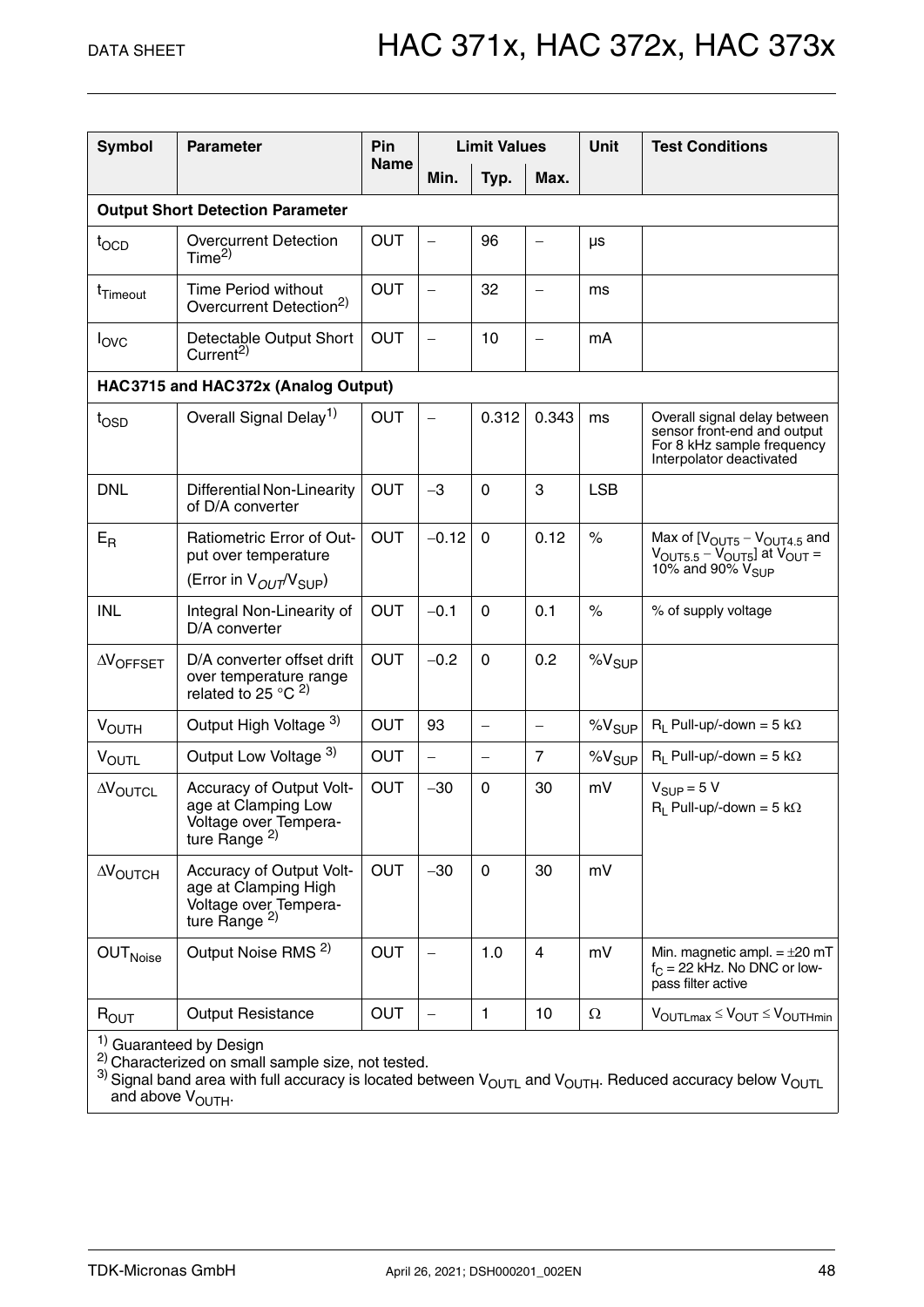| <b>Symbol</b>                      | <b>Parameter</b>                                               | Pin         | <b>Limit Values</b>      |      | <b>Unit</b> | <b>Test Conditions</b> |                                                                                   |  |  |
|------------------------------------|----------------------------------------------------------------|-------------|--------------------------|------|-------------|------------------------|-----------------------------------------------------------------------------------|--|--|
|                                    |                                                                | <b>Name</b> | Min.                     | Typ. | Max.        |                        |                                                                                   |  |  |
| <b>Open-Circuit Detection</b>      |                                                                |             |                          |      |             |                        |                                                                                   |  |  |
| <b>VOUT</b>                        | Output voltage at open<br>$V_{\text{SUP}}$ line                | <b>OUT</b>  | 0                        | 0.1  | 0.15        | V                      | $V_{\text{SUP}} = 5 V$<br>$R_1^{(4)} = 10 k\Omega$ to 200 k $\Omega$              |  |  |
|                                    |                                                                |             | $\mathbf 0$              | 0.1  | 0.2         | $\mathsf{V}$           | $V_{SUP} = 5 V$<br>$5 \text{ k}\Omega \leq R_L^{(4)} < 10 \text{ k}\Omega$        |  |  |
| $V_{OUT}$                          | Output voltage at open<br><b>GND</b> line                      | <b>OUT</b>  | 4.85                     | 4.9  | 5.0         | $\vee$                 | $V_{\text{SUP}} = 5 V$<br>$R_1^{(4)} = 10 k\Omega$ to 200 k $\Omega$              |  |  |
|                                    |                                                                |             | 4.8                      | 4.9  | 5.0         | V                      | $V_{\text{SUP}} = 5 V$<br>$5 \text{ k}\Omega \leq R_1^{(4)} < 10 \text{ k}\Omega$ |  |  |
|                                    | HAC3711 and HAC373x (Digital Output: Push-Pull Configuration)  |             |                          |      |             |                        |                                                                                   |  |  |
| <b>VOUTH</b>                       | Output High Voltage                                            | <b>OUT</b>  | 4.8                      | 4.9  |             | V                      | $V_{\text{SUP}} = 5 V$ ,<br>$R_{LPull-up\text{-down}} = 5 k\Omega$                |  |  |
| <b>VOUTL</b>                       | <b>Output Low Voltage</b>                                      | <b>OUT</b>  | $\overline{\phantom{0}}$ | 0.1  | 0.2         | V                      | $V_{\text{SUP}} = 5 V$ ,<br>$R_{LPull-up\}/$ -down = 5 k $\Omega$                 |  |  |
| $V_{\text{OUTL}}$                  | Output Low Voltage <sup>2)</sup>                               | <b>OUT</b>  | $\bar{ }$                | 0.4  | 0.65        | V                      | $V_{SUP} = 5 V$ , $R_{LPull-up} = 1 k\Omega$                                      |  |  |
| $t_{rise}$                         | Rise Time of Digital<br>Output <sup>2)</sup>                   | <b>OUT</b>  | $\qquad \qquad -$        | 0.2  | 0.5         | μs                     | $V_{SUP} = 5 V$ , $R_{LPull-up} = 1 k\Omega$                                      |  |  |
| $t_{\sf fall}$                     | Fall Time of Digital<br>Output <sup>2)</sup>                   | <b>OUT</b>  | $\qquad \qquad -$        | 0.25 | 0.5         | μs                     | $V_{SUP} = 5 V$ , $R_{LPull-up} = 1 k\Omega$                                      |  |  |
| ROUT_DIG                           | On Resistance of Digital<br>Push-Pull Driver                   | <b>OUT</b>  | $\overline{\phantom{0}}$ | 100  | 200         | $\Omega$               |                                                                                   |  |  |
|                                    | HAC3711 and HAC373x (Digital Output: Open-Drain Configuration) |             |                          |      |             |                        |                                                                                   |  |  |
| $I_{OH}$                           | Output Leakage Current                                         | <b>OUT</b>  | $-50$                    | 10   | 500         | μA                     |                                                                                   |  |  |
| $V_{OL}$                           | Output Low Voltage <sup>2)</sup>                               | <b>OUT</b>  | $\frac{1}{2}$            | 0.1  | 0.2         | V                      | $V_{\text{SUP}} = 5 V$ ,                                                          |  |  |
|                                    |                                                                |             | $\overline{\phantom{m}}$ | 0.4  | 0.65        | V                      | $R_{LPull-up} = 5 k\Omega$<br>$V_{SUP} = 5 V,$<br>$R_{LPull-up} = 1 k\Omega^{2}$  |  |  |
| $t_{\sf rise}$                     | Rise Time of Digital<br>Output <sup>2)</sup>                   | <b>OUT</b>  | $\qquad \qquad -$        | 4.2  | 5.3         | μs                     | $V_{SUP} = 5 V$<br>$R_{LPull-up} = 1 k\Omega$                                     |  |  |
| $t_{fall}$                         | Fall Time of Digital<br>Output <sup>2)</sup>                   | <b>OUT</b>  | -                        | 0.25 | 0.5         | μs                     | $V_{SUP} = 5 V$ ,<br>$R_{LPull-up} = 1 k\Omega$                                   |  |  |
| <sup>1)</sup> Guaranteed by Design |                                                                |             |                          |      |             |                        |                                                                                   |  |  |

<sup>2)</sup> Characterized on small sample size, not tested.<br><sup>4)</sup> RL can be pull-up or pull-down resistor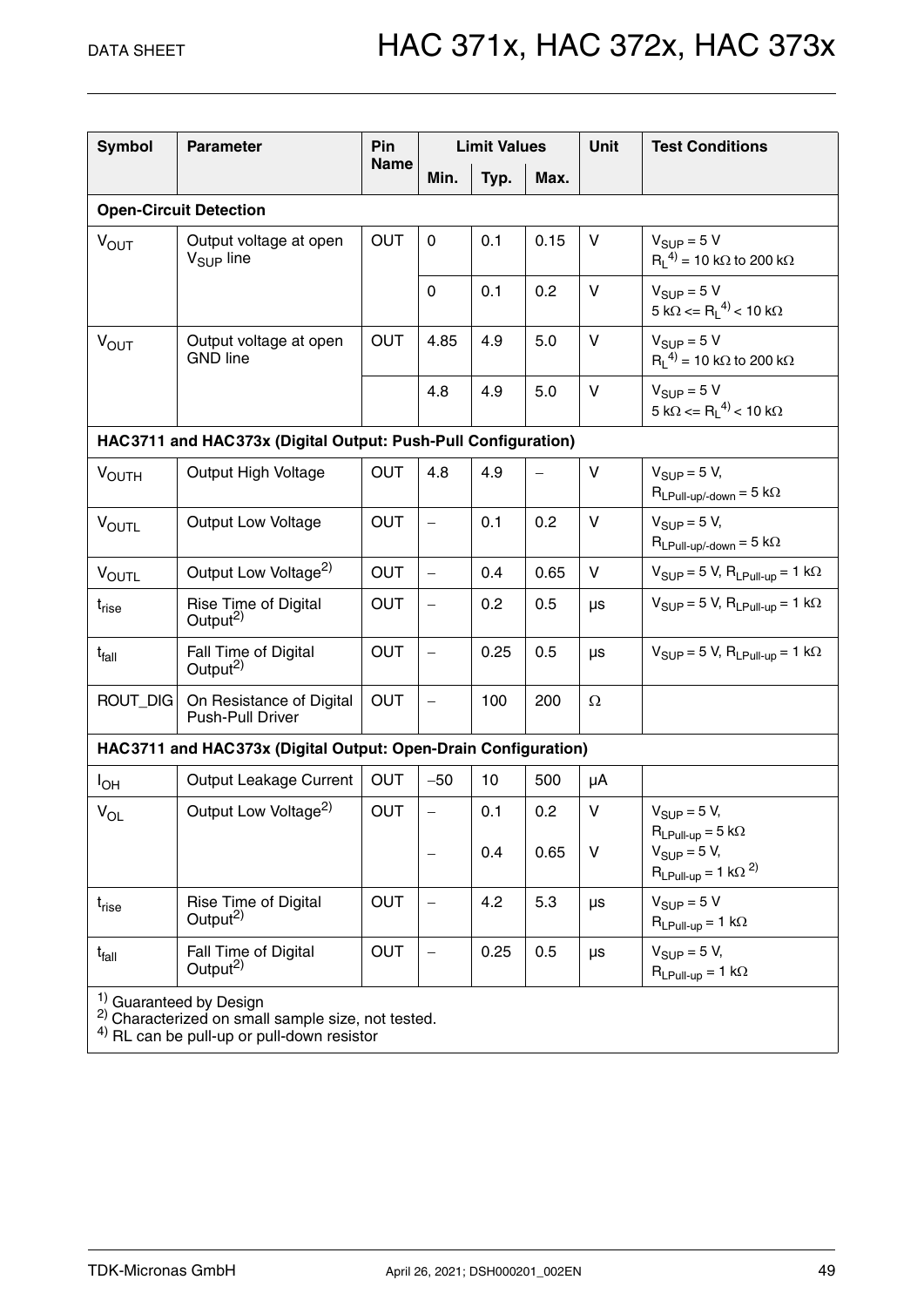| <b>Symbol</b>                                                                                       | <b>Parameter</b>                                              | Pin               | <b>Limit Values</b>                                    |                                                         | <b>Unit</b>                                             | <b>Test Conditions</b> |                                                                                                                                                           |  |  |  |
|-----------------------------------------------------------------------------------------------------|---------------------------------------------------------------|-------------------|--------------------------------------------------------|---------------------------------------------------------|---------------------------------------------------------|------------------------|-----------------------------------------------------------------------------------------------------------------------------------------------------------|--|--|--|
|                                                                                                     |                                                               | <b>Name</b>       | Min.                                                   | Typ.                                                    | Max.                                                    |                        |                                                                                                                                                           |  |  |  |
|                                                                                                     | <b>PWM Output</b>                                             |                   |                                                        |                                                         |                                                         |                        |                                                                                                                                                           |  |  |  |
| t <sub>OSD</sub>                                                                                    | Overall Signal Delay <sup>1)</sup>                            | <b>OUT</b>        |                                                        | 0.312                                                   | 0.343                                                   | ms                     | Overall signal delay between<br>sensor front-end and output.<br>Transmission time of selected<br>PWM frequency to be added.<br>For 8 kHz sample frequency |  |  |  |
| <b>OUT</b> Noise                                                                                    | Output Noise RMS <sup>2)</sup>                                | <b>OUT</b>        | $\overline{\phantom{0}}$                               | 0.03                                                    | 0.08                                                    | $\%$                   | Min. magnetic ampl. $= \pm 20$ mT<br>Related to 100% DC<br>All internal filter off                                                                        |  |  |  |
| f <sub>PWM</sub>                                                                                    | <b>PWM Frequency</b>                                          | <b>OUT</b>        | 1800<br>1440<br>900<br>720<br>450<br>360<br>225<br>180 | 2000<br>1600<br>1000<br>800<br>500<br>400<br>250<br>200 | 2200<br>1760<br>1100<br>880<br>550<br>440<br>275<br>220 | Hz                     | Customer programmable                                                                                                                                     |  |  |  |
| J <sub>PWM</sub>                                                                                    | RMS PWM Jitter <sup>2)</sup>                                  | <b>OUT</b>        | $\equiv$                                               | 1                                                       | $\overline{c}$                                          | LSB <sub>12</sub>      | $f_{\text{PWM}} = 1$ kHz                                                                                                                                  |  |  |  |
| <b>SENT Output</b>                                                                                  |                                                               |                   |                                                        |                                                         |                                                         |                        |                                                                                                                                                           |  |  |  |
| $\Delta T_{\rm osc}/T_{\rm osc}$                                                                    | <b>Clock Accuracy</b>                                         | <b>OUT</b>        | $-10$                                                  | $\mathbf{0}$                                            | 10                                                      | $\%$                   | On clock tick time without<br>pause pulse                                                                                                                 |  |  |  |
| $t_{\text{nlow}}$                                                                                   | Sensor pulse low time                                         | <b>OUT</b>        | $\overline{\phantom{0}}$                               | 5                                                       | $\qquad \qquad -$                                       | $t_{\sf tick}$         |                                                                                                                                                           |  |  |  |
|                                                                                                     | <sup>2)</sup> Characterized on small sample size, not tested. |                   |                                                        |                                                         |                                                         |                        |                                                                                                                                                           |  |  |  |
| <b>TO92UF Package</b>                                                                               |                                                               |                   |                                                        |                                                         |                                                         |                        |                                                                                                                                                           |  |  |  |
|                                                                                                     | (Self-heating calculation see<br>Section 5.1. on page 54)     |                   |                                                        |                                                         |                                                         |                        |                                                                                                                                                           |  |  |  |
| $R_{thia}$                                                                                          | <b>Thermal Resistance</b><br>Junction to Air                  | -                 | $\qquad \qquad -$                                      | $\qquad \qquad -$                                       | 181                                                     | K/W                    | Determined with a 1s0p board                                                                                                                              |  |  |  |
|                                                                                                     |                                                               |                   |                                                        |                                                         | 122                                                     | K/W                    | Determined with a 2s2p board                                                                                                                              |  |  |  |
| $R_{\text{thic}}$                                                                                   | <b>Thermal Resistance</b>                                     | $\qquad \qquad -$ | $\qquad \qquad -$                                      | $\qquad \qquad -$                                       | 30                                                      | K/W                    | Determined with a 1s0p board                                                                                                                              |  |  |  |
|                                                                                                     | Junction to Case                                              |                   |                                                        | $\overline{\phantom{0}}$                                | 29                                                      | K/W                    | Determined with a 2s2p board                                                                                                                              |  |  |  |
| <sup>1)</sup> Guaranteed by Design<br><sup>2)</sup> Characterized on small sample size, not tested. |                                                               |                   |                                                        |                                                         |                                                         |                        |                                                                                                                                                           |  |  |  |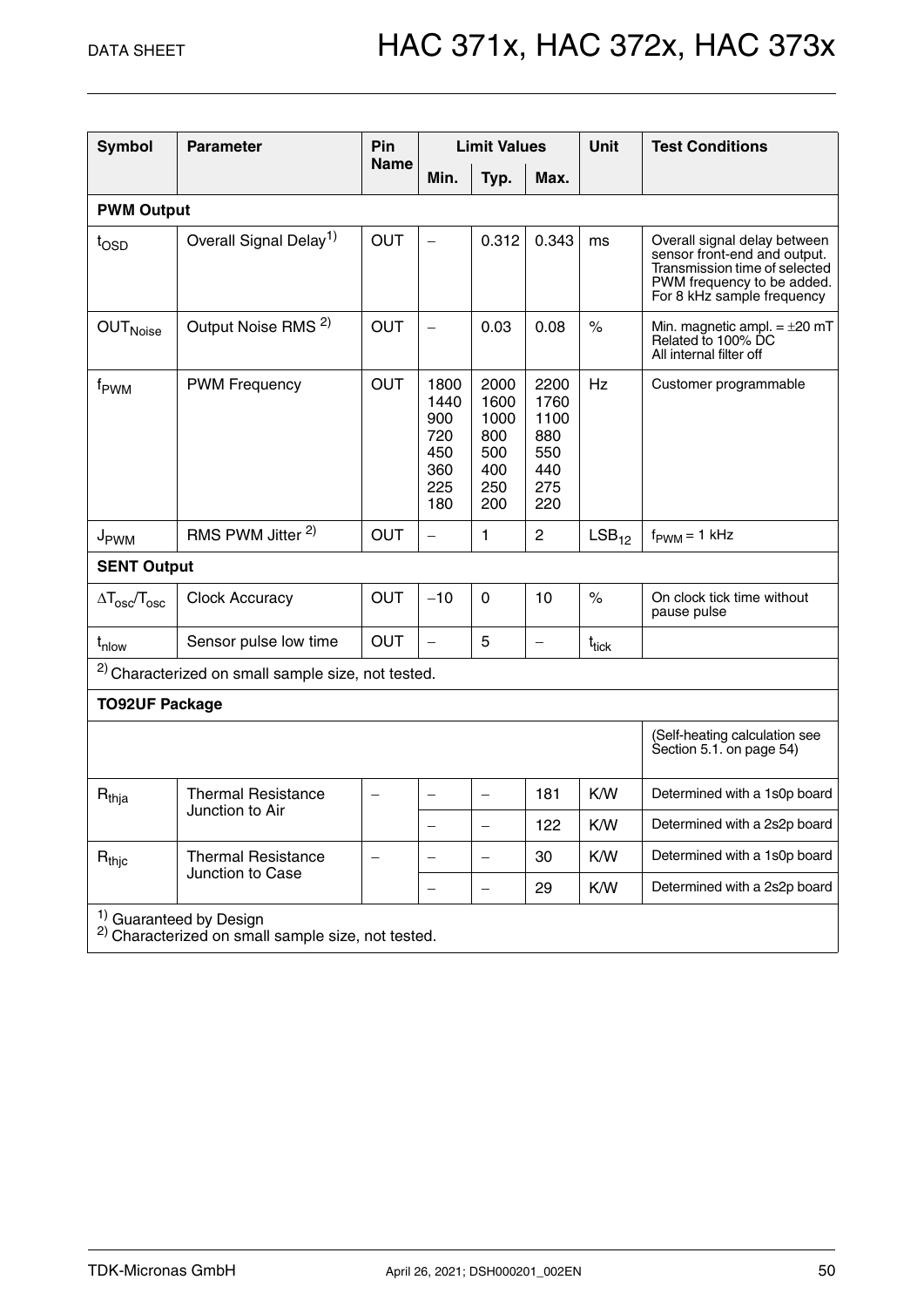

<span id="page-50-0"></span>**Fig. 4–4:** Start-up behavior of HAC37xy in different output modes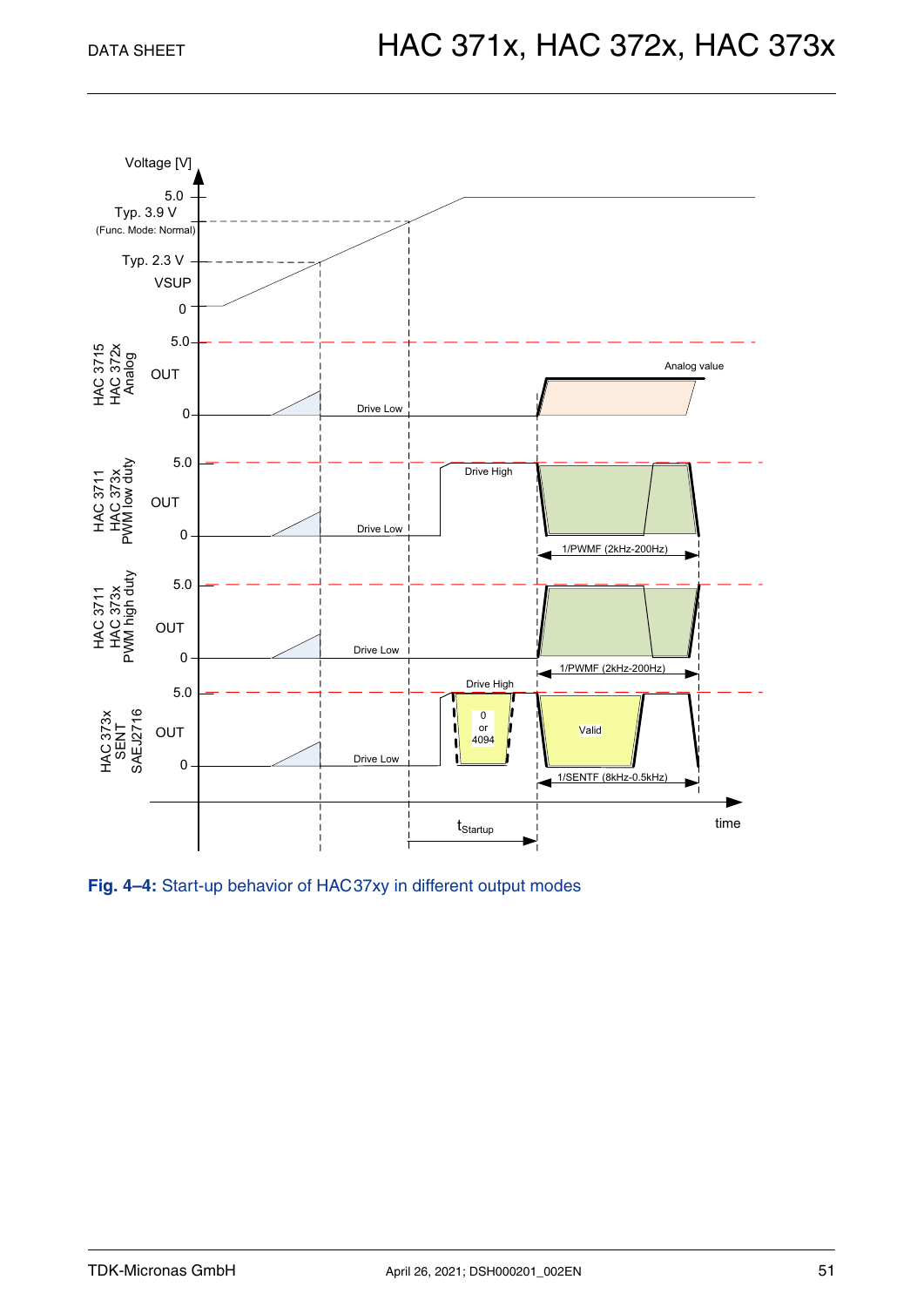### <span id="page-51-0"></span>**4.10. Magnetic Characteristics**

at  $T_A = -40$  °C to 150 °C,  $V_{SUP} = 4.5$  V to 5.5 V, GND = 0 V, after programming and locking of the sensor, at Recommended Operation Conditions if not otherwise specified in the column "Conditions". Typical Characteristics for  $T_J = 25$  °C and  $V_{\text{SUP}} = 5$  V.

| <b>Symbol</b>                                                                 | <b>Parameter</b>                                                                                                       | Pin No.    | Min.                     | Typ.                     | Max.                     | <b>Unit</b>       | <b>Test Conditions</b>                                                  |  |
|-------------------------------------------------------------------------------|------------------------------------------------------------------------------------------------------------------------|------------|--------------------------|--------------------------|--------------------------|-------------------|-------------------------------------------------------------------------|--|
| $\Theta$ RANGE                                                                | Detectable angle range                                                                                                 | <b>OUT</b> | 0                        |                          | 360                      | $\circ$           |                                                                         |  |
| $\Theta_{\sf res}$                                                            | Angle resolution                                                                                                       | <b>OUT</b> | $\equiv$                 | $\overline{\phantom{m}}$ | 0.09                     | $\circ$           | $(360^{\circ}/4096)$                                                    |  |
| $E_{\text{Olinxy}}$                                                           | X/Y angle linearity error over tem-                                                                                    | OUT        | $-1.2$                   | $\equiv$                 | 1.2                      | $\circ$           | Min. $B_{AMP} = \pm 30$ mT <sup>1)</sup> <sup>2)</sup> <sup>4</sup> )   |  |
|                                                                               | perature (on output of CORDIC fil-<br>ter)                                                                             |            | $-1.7$                   | $\equiv$                 | 1.7                      |                   | Min. $B_{AMP} = \pm 20$ mT <sup>1)</sup> <sup>2)</sup> <sup>4</sup> )   |  |
| $ASMm_{X/Y_Z}$                                                                | Absolute sensitivity mismatch on<br>raw signals between X/Y and Z<br>channel                                           | <b>OUT</b> | $-3.0$                   | $\overline{\phantom{m}}$ | 3.0                      | $\%$              | $T_{\rm J}$ = 25 °C <sup>1)</sup>                                       |  |
| Sensexyz                                                                      | Sensitivity of X/Y and Z Hall Plate                                                                                    | <b>OUT</b> | 117                      | 130                      | 143                      | LSB/<br>mT        | $T_{\rm J}$ = 25 °C <sup>1)</sup>                                       |  |
| $S\text{Mm}_{X/Y_Z}$                                                          | Thermal sensitivity mismatch drift<br>of calibrated signals between<br>X/Y and Z channel                               | <b>OUT</b> | $-2.5$                   | $\equiv$                 | 2.5                      | $\%$              | over full temperature range<br>related to 25 $^{\circ}$ C <sup>1)</sup> |  |
| SMm <sub>XY</sub>                                                             | Thermal sensitivity mismatch drift<br>of calibrated signals between<br>X and Y channel                                 | <b>OUT</b> | $-2$                     | $\overline{\phantom{m}}$ | $\overline{2}$           | $\%$              | over full temperature range<br>related to $25^{\circ}C^{1}$             |  |
| Offset <sub>XY</sub>                                                          | Offset of calibrated signals of X or                                                                                   | <b>OUT</b> | $-20$                    | $\overline{\phantom{m}}$ | 20                       | LSB <sub>15</sub> | $T_1 = 25 °C^{1}$                                                       |  |
|                                                                               | Y channel                                                                                                              |            |                          |                          |                          |                   | Can be compensated in<br>customer application                           |  |
| Offset $7$                                                                    | Offset of calibrated signal of<br>Z channel                                                                            | <b>OUT</b> | $-20$                    |                          | 20                       | LSB <sub>15</sub> | $T_{\rm d}$ = 25 °C <sup>1)</sup>                                       |  |
|                                                                               |                                                                                                                        |            |                          |                          |                          |                   | Can be compensated in<br>customer application                           |  |
| $\triangle$ Offset <sub>XY</sub>                                              | Offset drift of calibrated signals of<br>X or Y channel                                                                | <b>OUT</b> | $-70$                    | $\equiv$                 | 70                       | LSB <sub>15</sub> | over full temperature<br>range related to 25 $^{\circ}$ C <sup>1)</sup> |  |
| $\triangle$ Offset <sub>z</sub>                                               | Offset drift of calibrated signals of<br>Z channel                                                                     | OUT        | $-20$                    | $\qquad \qquad -$        | 20                       | LSB <sub>15</sub> | over full temperature<br>range related to 25 °C <sup>1)</sup>           |  |
| $E_{\Theta}$ phase                                                            | Magnetic Angle Phase Error 1) 3)                                                                                       | <b>OUT</b> | $\qquad \qquad -$        | ±0.5                     | $\equiv$                 | $\circ$           | XY axis                                                                 |  |
|                                                                               |                                                                                                                        |            | $\qquad \qquad -$        | ±1.6                     | $\equiv$                 |                   | XZ axis                                                                 |  |
|                                                                               |                                                                                                                        |            | $\overline{\phantom{0}}$ | ±1.6                     |                          |                   | YZ axis                                                                 |  |
| <b>ASMm<sub>XYZlife</sub></b>                                                 | Relative sensitivity mismatch drift<br>of calibrated signals between X or<br>Y channel and Z channel over life<br>time | <b>OUT</b> | $\qquad \qquad -$        | 1.0                      | $\overline{\phantom{0}}$ | $\%$              | after 1000h HTOL <sup>1)</sup>                                          |  |
| <b>AOffset</b> XYlife                                                         | Offset drift of calibrated signals of X<br>or Y channel over life time                                                 | OUT        |                          | $\pm 30$                 | $\overline{\phantom{0}}$ | LSB <sub>15</sub> | after 1000h HTOL <sup>1)</sup>                                          |  |
| $\triangle$ Offset <sub>Zlife</sub>                                           | Offset drift of calibrated signal of Z<br>channel over life time                                                       | OUT        | $\overline{\phantom{0}}$ | ±15                      | $\overline{\phantom{0}}$ | $LSB_{15}$        | after 1000h HTOL <sup>1)</sup>                                          |  |
| $1)$ Characterized on sample base, 3-sigma values, not tested for each device |                                                                                                                        |            |                          |                          |                          |                   |                                                                         |  |

<sup>2)</sup> Calculated angular error based on characterization and not on single error summation  $3$ ) Can be compensated by setpoint linearization

4) After optimal EOL calibration at room temperature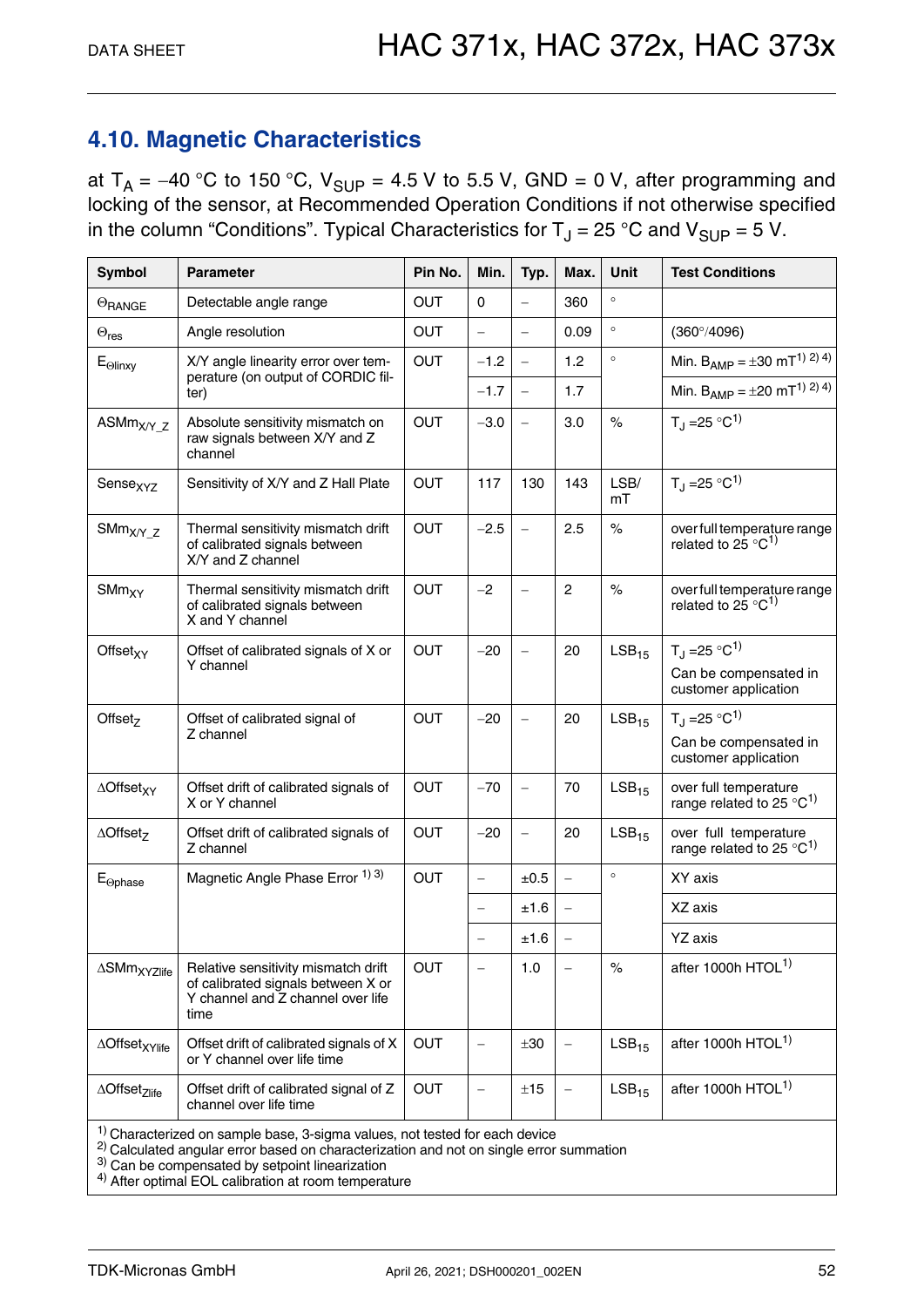

**Fig. 4–5:** Angular error versus magnetic-field amplitude over full temperature range for devices using X and Y magnetic-field component (for digital output)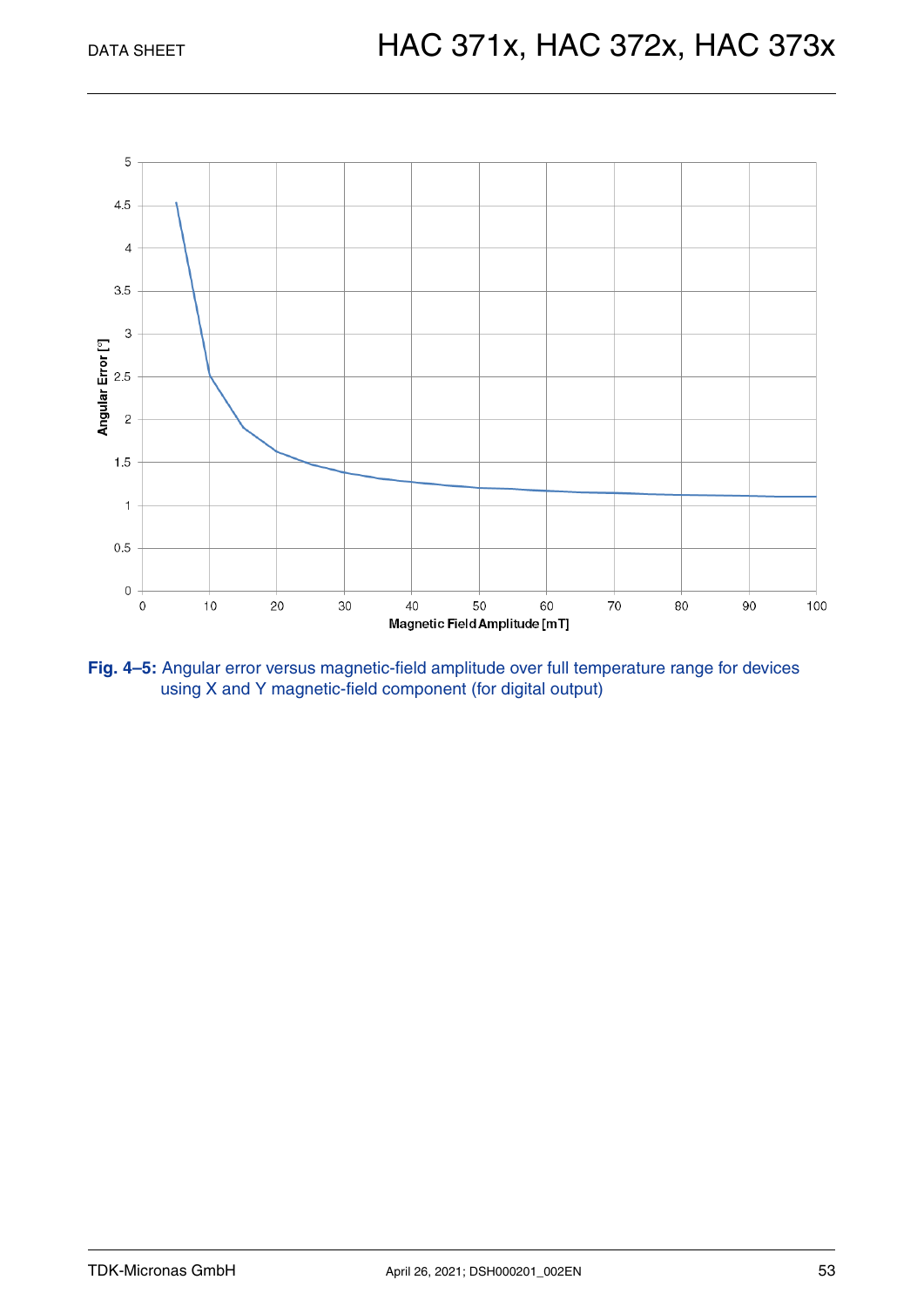### <span id="page-53-0"></span>**5. Application Notes**

### <span id="page-53-3"></span><span id="page-53-1"></span>**5.1. Ambient Temperature**

Due to the internal power dissipation, the temperature on the silicon chip (junction temperature  $T_{J}$ ) is higher than the temperature outside the package (ambient temperature  $T_{A}$ ).

 $T_J = T_A + \Delta T$ 

At static conditions and continuous operation, the following equation applies:

 $\Delta T = I_{\text{SUP}} * V_{\text{SUP}} * R_{\text{thiX}}$ 

The X represents junction to air, case or solder point.

For worst case calculation, use the max. parameters for  $I_{\text{SUP}}$  and  $R_{\text{thiX}}$ , and the max. value for  $V_{\text{SUP}}$  from the application.

### **Example for calculation of self-heating T**

The following example shows the result for junction to air conditions for TO92UF package:

 $V_{SUP}$  = 5.5 V, R<sub>thia</sub> = 122 K/W and  $I_{SUP}$  = 12 mA the temperature difference  $\Delta T$  = 8 K.

The junction temperature  $T_{\text{J}}$  is specified. The maximum ambient temperature  $T_{\text{Amax}}$  can be calculated as:

 $T_{\text{Amax}} = T_{\text{Jmax}} - \Delta T$ 

**Note** The calculated self-heating of the device is only valid for the Rth test boards. Depending on the application setup the final results in an application environment might deviate from these values.

### <span id="page-53-2"></span>**5.2. EMC and ESD**

Please contact TDK-Micronas for detailed information on EMC and ESD performance.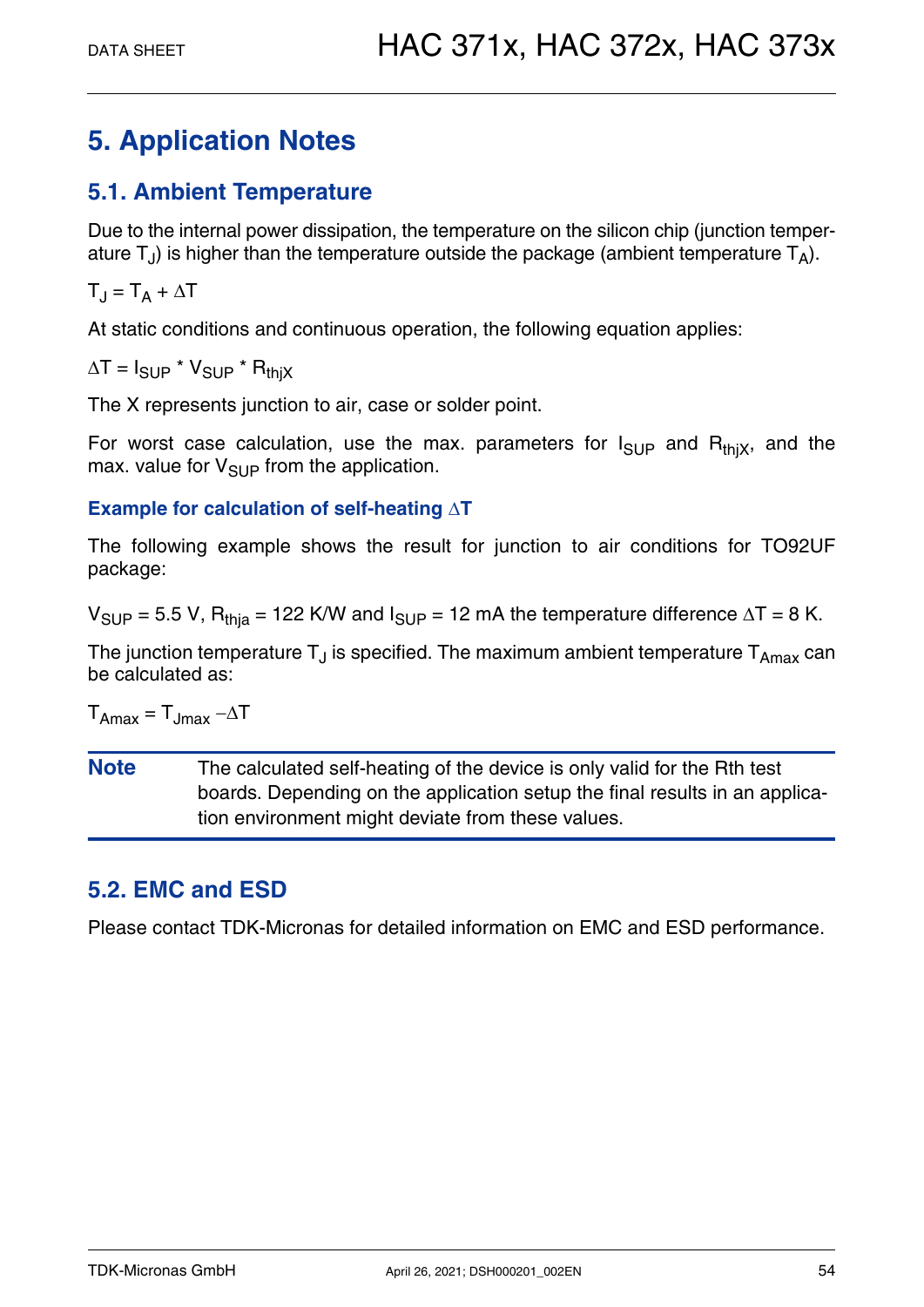### <span id="page-54-0"></span>**5.3. Application Circuit for HAC 3715 and HAC 372x**



**Fig. 5–1:** Recommended application circuit for HAC 3715 and HAC 372x

### <span id="page-54-1"></span>**5.4. Application Circuit for HAC 3711 and HAC 373x**





**Fig. 5–2:** Recommended application circuit for HAC 3711 and HAC 373x in PWM mode

### **SAEJ2716 SENT Output**

In case of SAEJ2716 SENT output mode, it is recommended to add a filter structure at the output pin for having a SENT standard compliant output slew rate.

The following two setups have been tested (with Push-Pull output configuration):

- $-$  C01 = 2.2 nF, R01 = 120  $\Omega$
- $-$  C01 = 3.3 nF, R01 = 180  $\Omega$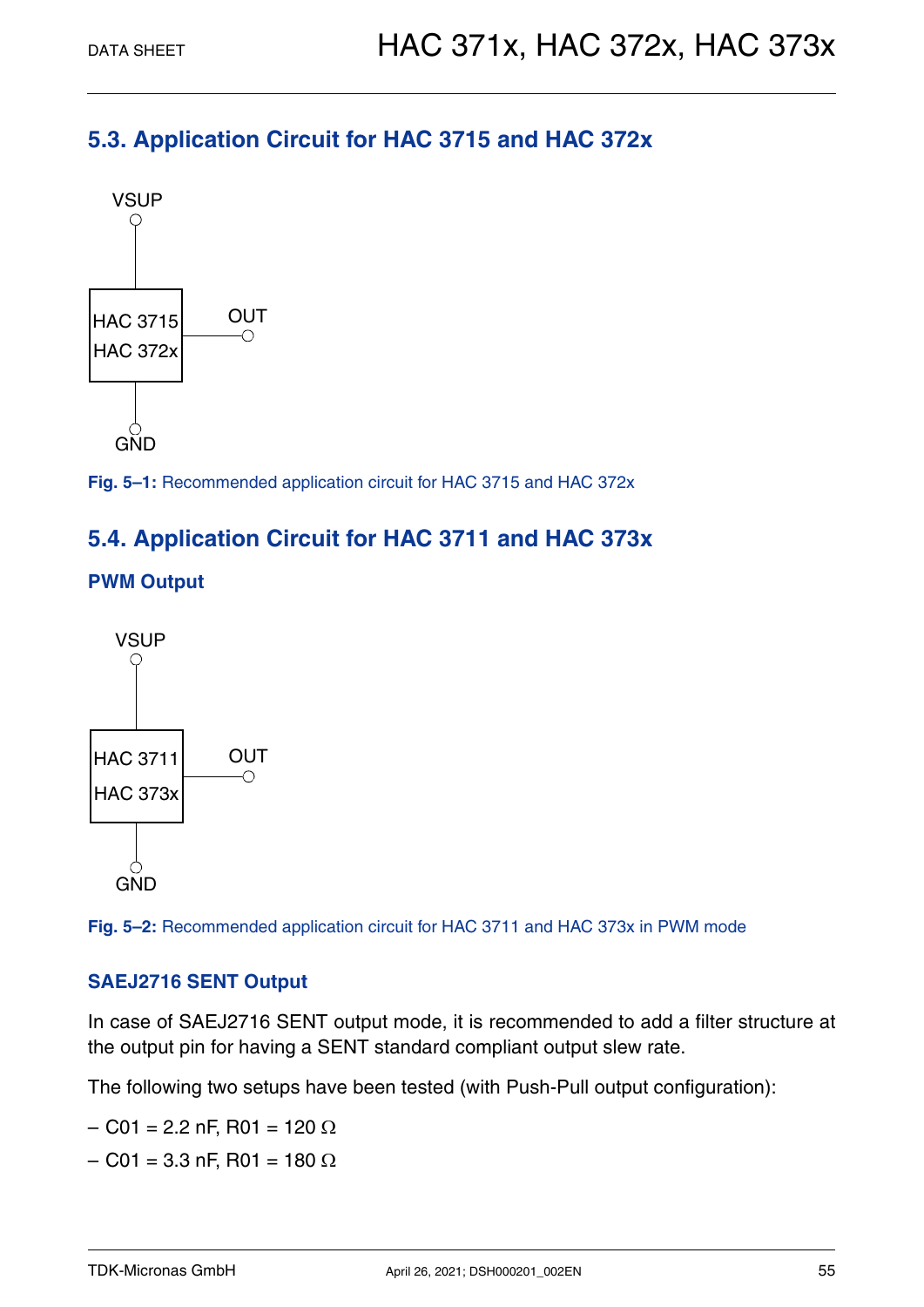

**Fig. 5–3:** Recommended application circuit for HAC 373x in SENT output mode

### <span id="page-55-0"></span>**5.5. Measurement of a PWM Output Signal of HAC 3711 and HAC 373x**

In case of PWM output, the magnetic-field information is coded in the duty cycle of the PWM signal. The duty cycle is defined as the ratio between the high time "s" and the period "d" of the PWM signal (see [Fig. 5–4](#page-55-1)).

**Note** The PWM signal is either updated with the falling or rising edge depending on the settings of bit 3 in the Customer Setup 2 register.



<span id="page-55-1"></span>**Fig. 5–4:** Definition of PWM signal (Bit 3 in customer setup register 2 is set to update with rising edge.)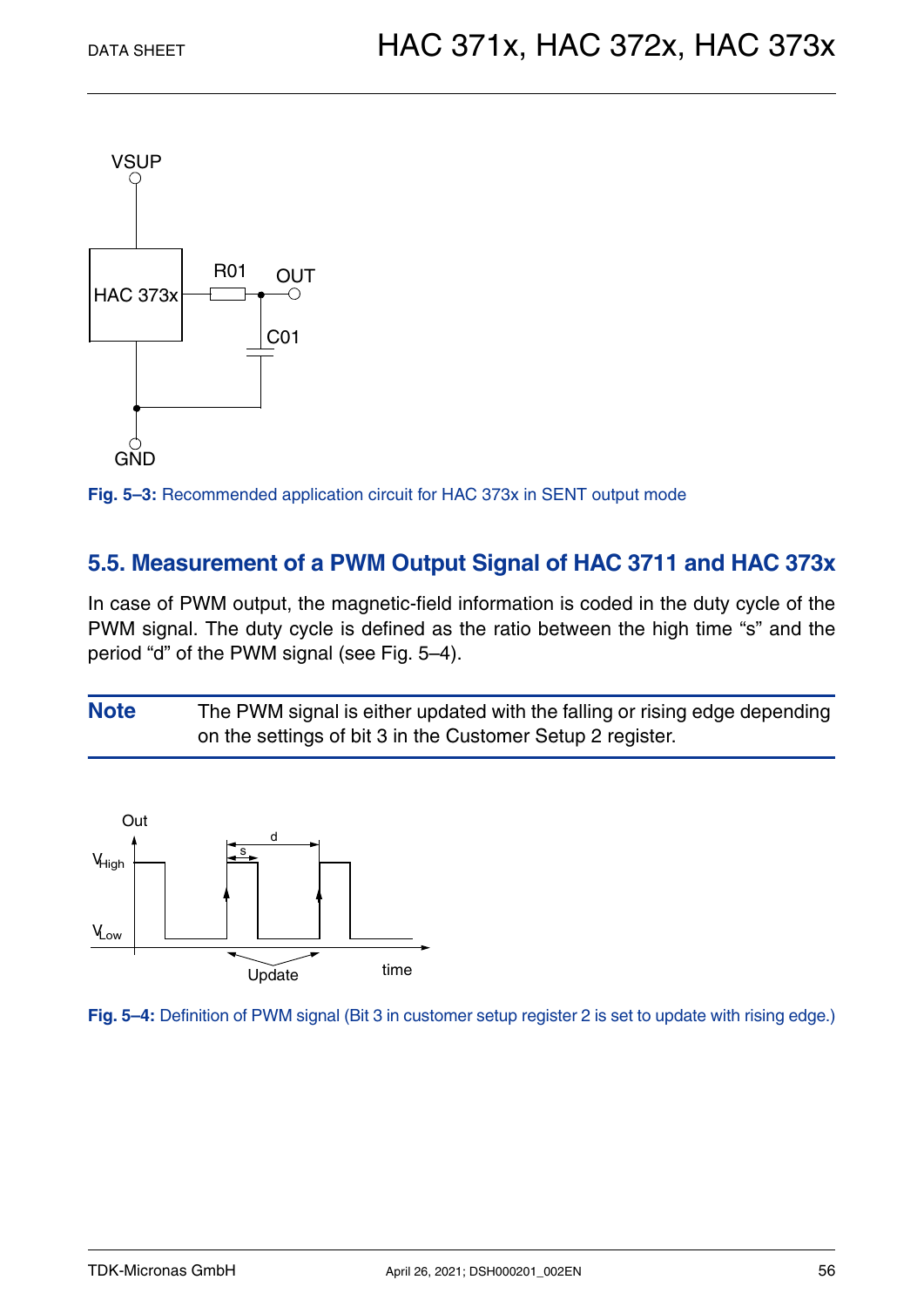### <span id="page-56-0"></span>**6. Programming of the Sensor**

HAC 37xy features two different customer modes. In **Application Mode** the sensors provide a ratiometric analog output voltage or a digital output signal (PWM or SENT). In **Programming Mode** it is possible to change the register settings of the sensor.

After power-up the sensor is always operating in the **Application Mode.** It is switched to the **Programming Mode** by a pulse at the sensor output pin.

### <span id="page-56-1"></span>**6.1. Programming Interface**

In Programming Mode HAC 37xy is addressed by modulating a serial telegram on the sensors output pin. The sensor answers with a modulation of the output voltage.

A logical "0" is coded as no level change within the bit time. A logical "1" is coded as a level change of typically 50% of the bit time. After each bit, a level change occurs [\(see Fig. 6–1\)](#page-56-2).

The serial telegram is used to transmit the EEPROM content, error codes and digital values of the angle information from and to the sensor.



<span id="page-56-2"></span>**Fig. 6–1:** Definition of logical 0 and 1 bit

A description of the communication protocol and the programming of the sensor is available in a separate document (Application Note: HAC 37xy Programming Guide).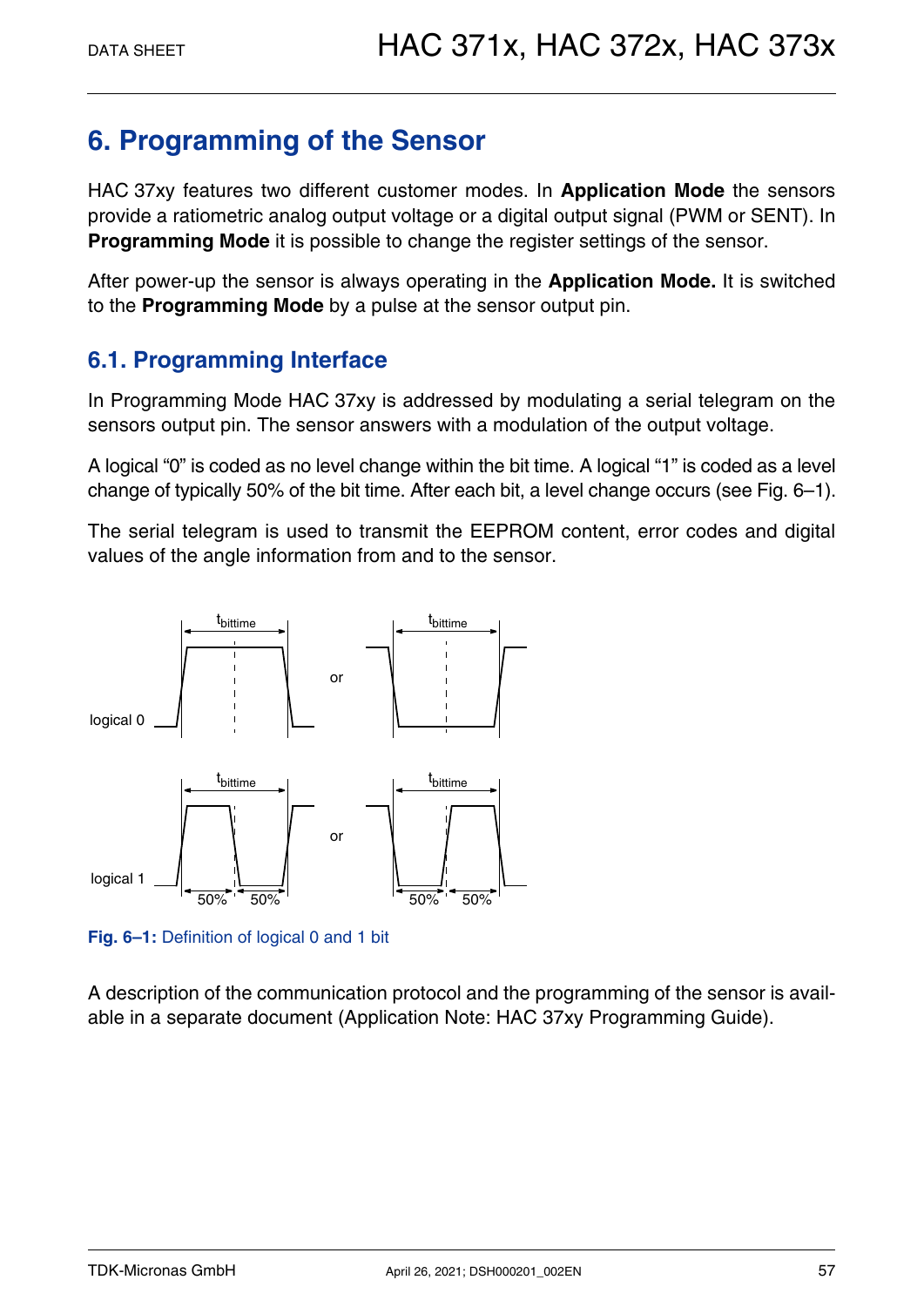**Table 6–1:** Telegram parameters (All voltages are referenced to GND.)

| Symbol                  | Pin<br><b>Parameter</b>                                                         |            | <b>Limit Values</b> |      |      | Unit      |
|-------------------------|---------------------------------------------------------------------------------|------------|---------------------|------|------|-----------|
|                         |                                                                                 |            | Min.                | Typ. | Max. |           |
| VOUTL                   | Sensor OUT Pin voltage for low level<br>during programming                      | <b>OUT</b> |                     |      | 10   | %VSUP     |
| <b>VOUTH</b>            | Voltage for Output High Level during Pro-<br>gramming through Sensor Output Pin | <b>OUT</b> | 90                  |      |      | %VSUP     |
| V <sub>SUPProgram</sub> | V <sub>SUP</sub> Voltage for EEPROM programming<br>(during Programming)         | OUT        | 5.7                 | 6.0  | 6.5  | ۷         |
|                         | Slew rate                                                                       | OUT        | -                   | 2    |      | $V/\mu s$ |

### <span id="page-57-0"></span>**6.2. Programming Environment and Tools**

For the programming of HAC 37xy during product development a programming tool including hardware and software is available on request. It is recommended to use the TDK-Micronas tool kit (TDK-MSP V1.0 or USB kit and Lab View Programming Environment) in order to facilitate the product development. The details of programming sequences are also available on request.

### <span id="page-57-1"></span>**6.3. Programming Information**

For production and qualification tests, it is mandatory to set the LOCK bit to one after final adjustment and programming of HAC 37xy.

Before locking the device, it is recommended to read back all register values to ensure that the intended data is correctly stored in the sensor's memory. Alternatively, it is also possible to cross-check the sensor output signal with the intended output behavior.

The success of the LOCK process shall be checked by reading the status of the LOCK bit after locking.

Even after locking the device it is still possible to read the memory content.

It is also mandatory to check the acknowledge (first and second) of the sensor after each write and store sequence to verify if the programming of the sensor was successful. To enable debugging of the production line, it is recommended to read back the PROG DIAGNOSIS register in case of a missing second acknowledge.

Electrostatic Discharges (ESD) may disturb the programming pulses. Please take precautions against ESD.